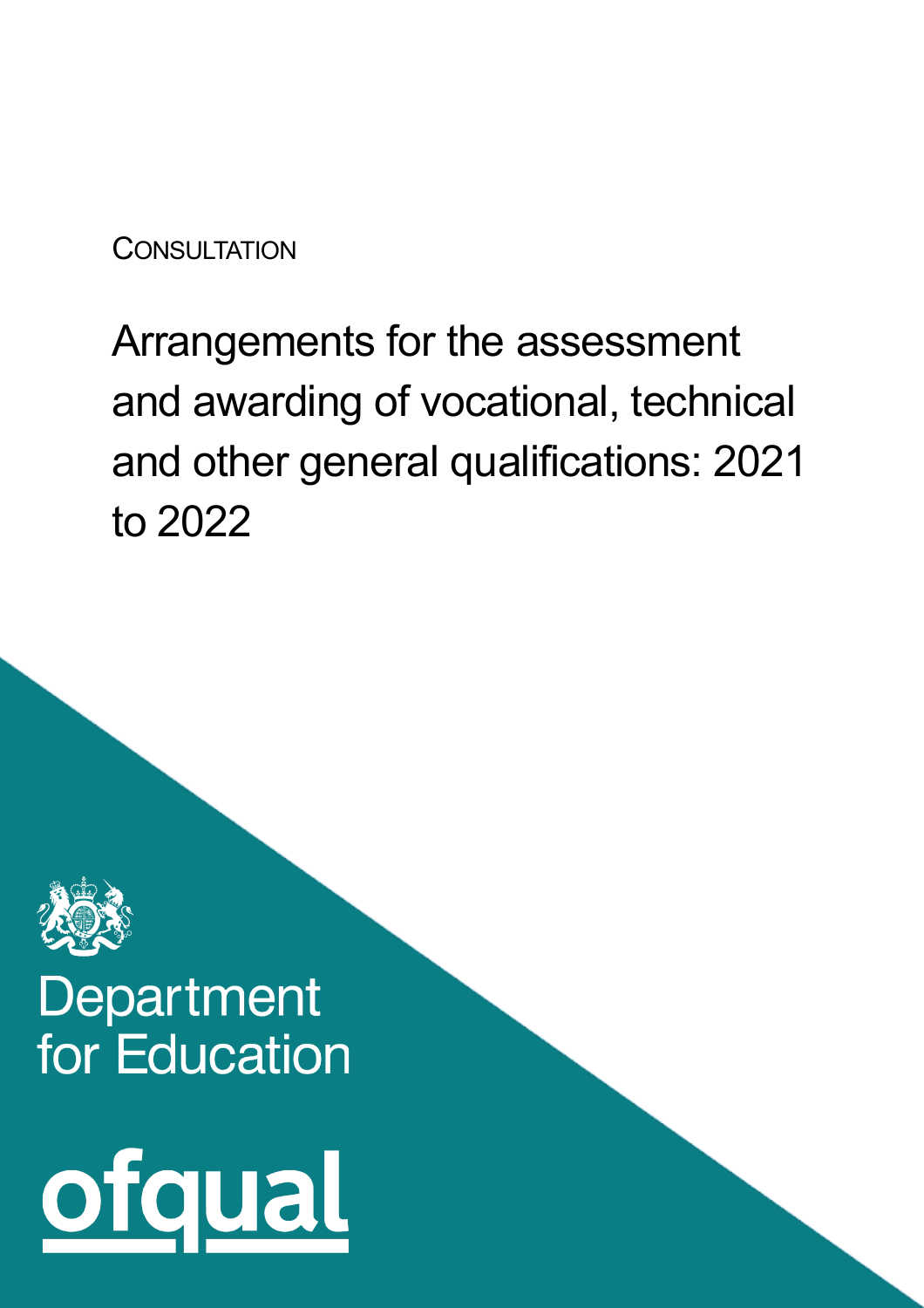# **Contents**

| The identity of the data controller and contact details of our Data Protection Officer  35 |
|--------------------------------------------------------------------------------------------|
|                                                                                            |
|                                                                                            |
|                                                                                            |
|                                                                                            |
|                                                                                            |
|                                                                                            |
|                                                                                            |
|                                                                                            |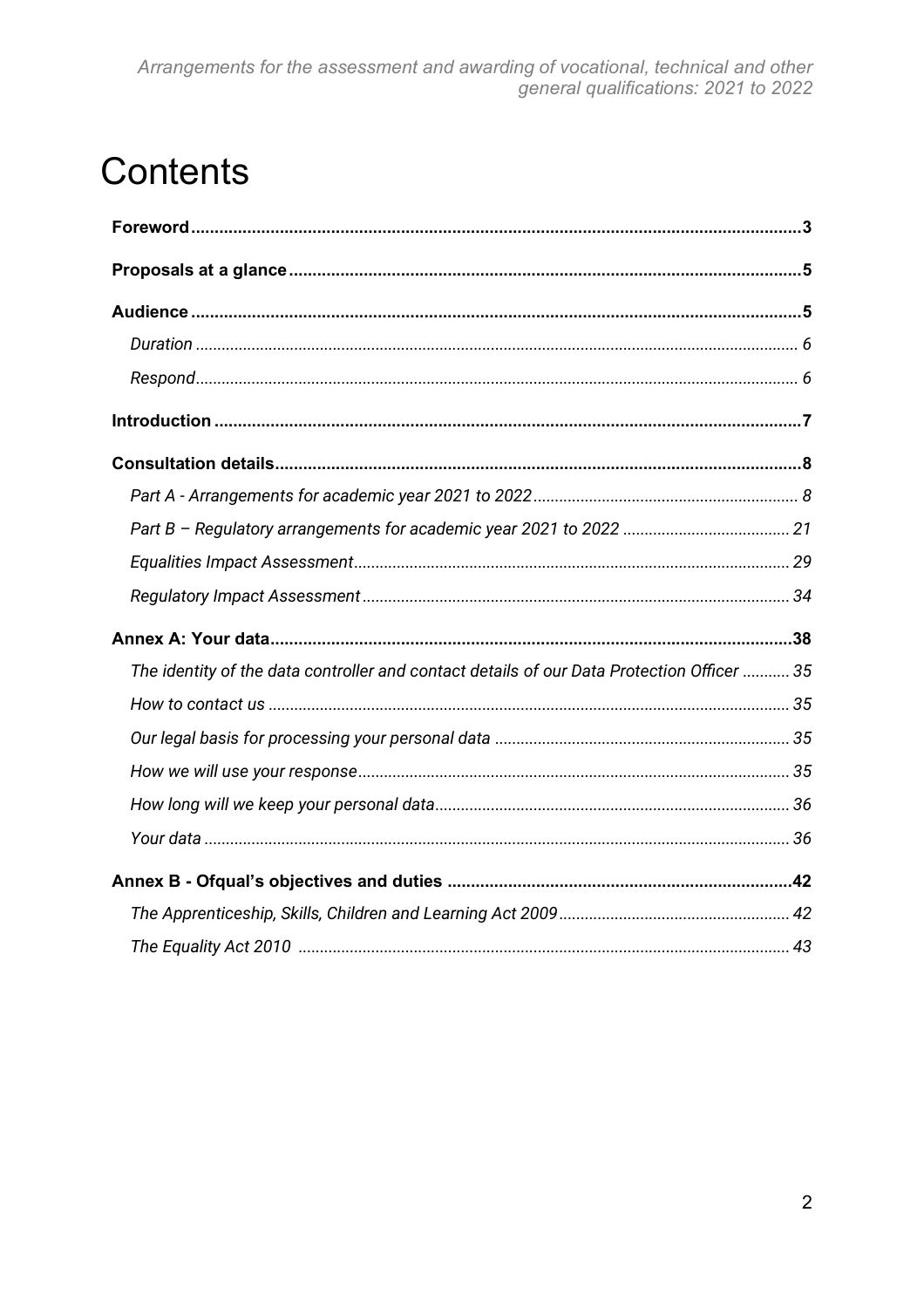In this consultation, the Department for Education (the Department) has written Part A (arrangements for academic year 2021 to 2022) and Ofqual has written Part B (regulatory arrangements for academic year 2021 to 2022). This division reflects the key roles and responsibilities of the 2 organisations.

The 2 parts of the consultation are linked – the policy position in Part A informs the approach taken in Part B.

# <span id="page-2-0"></span>Foreword

The government's intention is that exams and assessments will take place in the academic year 2021 to 2022. This is because assessments and exams continue to be the fairest way for students to evidence what they know, all other things being equal.

We recognise that the impact of what has been experienced since March 2020 must not be ignored and students and teachers are at the heart of our considerations.

When undertaking a qualification, a student is setting out on a journey of development, with an aim of gaining skills or improving what they know and can do. The impact of the pandemic, and the measures needed to manage it, mean that many students – whether they are studying at college, in the community, through a training provider, or as part of their employment – have not had the tuition or education they might otherwise have expected. Other aspects of their lives may also have been disrupted.

The period since March 2020 has also been challenging for the teachers and trainers who support students, and for the colleges, training providers and employers who facilitate and administer their qualifications. They have demonstrated great commitment, resilience and flexibility as they have worked to ensure that their students are awarded the grades they deserve. These challenges, and the efforts required to address them, must also be borne in mind when considering the approach to assessing and awarding qualifications in 2021 to 2022.

Awarding organisations have also had to respond to the range of issues and challenges arising from the pandemic. They have worked with employers and providers to deliver and certificate qualifications that have met both their and students' needs. Awarding organisations have adapted qualifications where appropriate. Many have increased their provision of remote invigilation and remote assessment, and have adopted new models of quality assurance.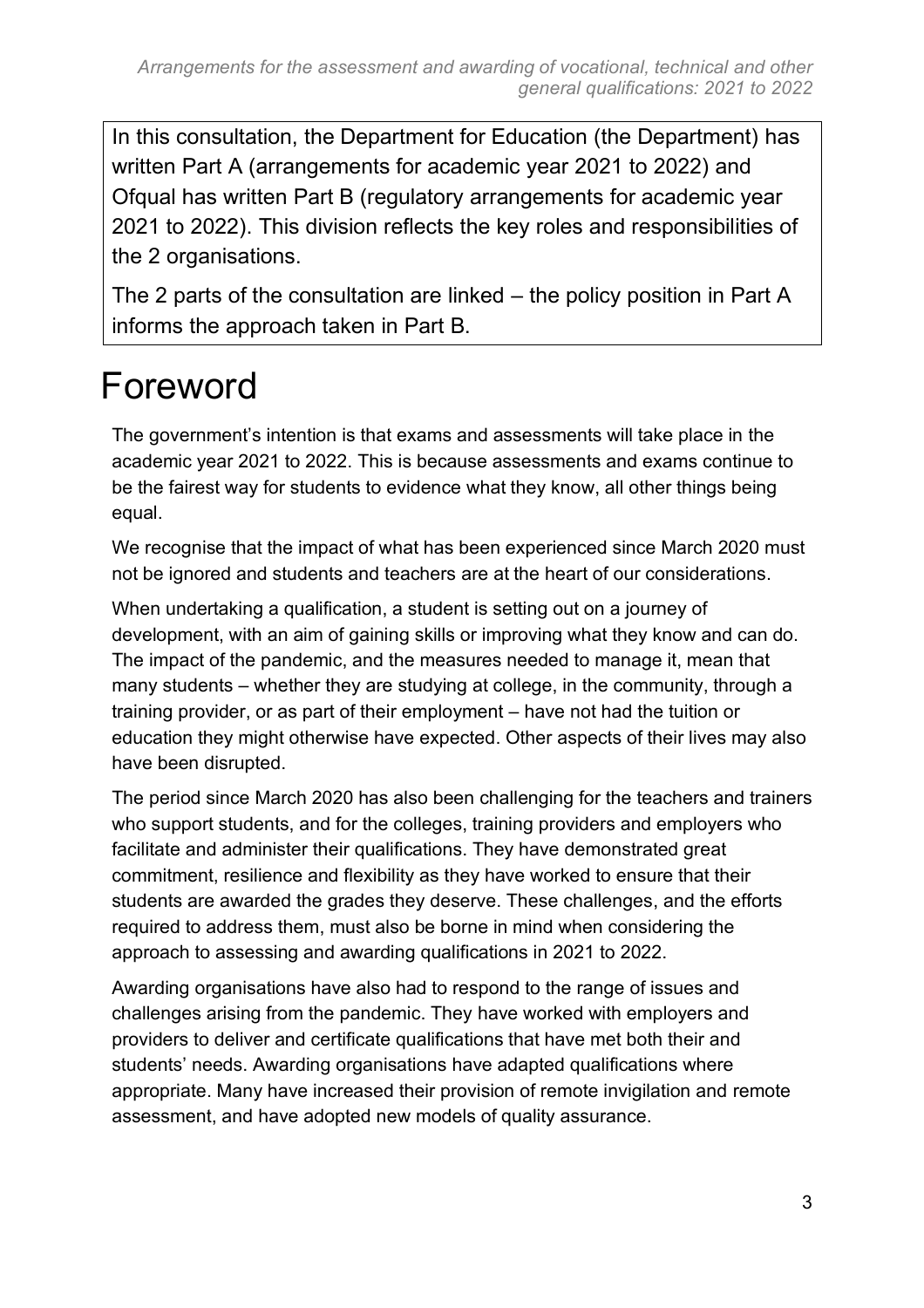We know that there is a need for clarity on the approach to assessing and awarding qualifications in the academic year 2021 to 2022 in line with the government's intention.

In this joint consultation we set out the arrangements for assessing and awarding VTQs and other general qualifications in the academic year 2021 to 2022. These proposals are made in the context of the coronavirus (COVID-19) pandemic, which has resulted in disruption to education during the current (2020 to 2021) and previous (2019 to 2020) academic years. [Arrangements for GCSEs, AS and A levels](https://www.gov.uk/government/consultations/proposed-changes-to-the-assessment-of-gcses-as-and-a-levels-in-2022)  [are being consulted on](https://www.gov.uk/government/consultations/proposed-changes-to-the-assessment-of-gcses-as-and-a-levels-in-2022) in parallel.

In Part A of this consultation, the Department sets out its policy position and the scope of adaptations to assessments and qualifications that may be necessary to address the ongoing impact of the pandemic in the academic year 2021 to 2022. The Department is consulting on the equalities impacts of this policy.

In Part B of this consultation, Ofqual sets out the changes to its regulatory arrangements to implement the Department's policy position, as set out in Part A of this consultation. Ofqual is consulting on the impact of changing the categorisation of qualifications in its regulatory framework and on minor updates to the drafting of that framework to reflect the context of academic year 2021 to 2022. This will permit awarding organisations to continue to make adaptations to their qualifications and assessments.

Ofqual and the Department want to hear the views of students of all types of assessments and external exams, their employers, parents and carers, their teachers and trainers, college and school leaders and others who have an interest, including further and higher education providers.

We look forward to your views.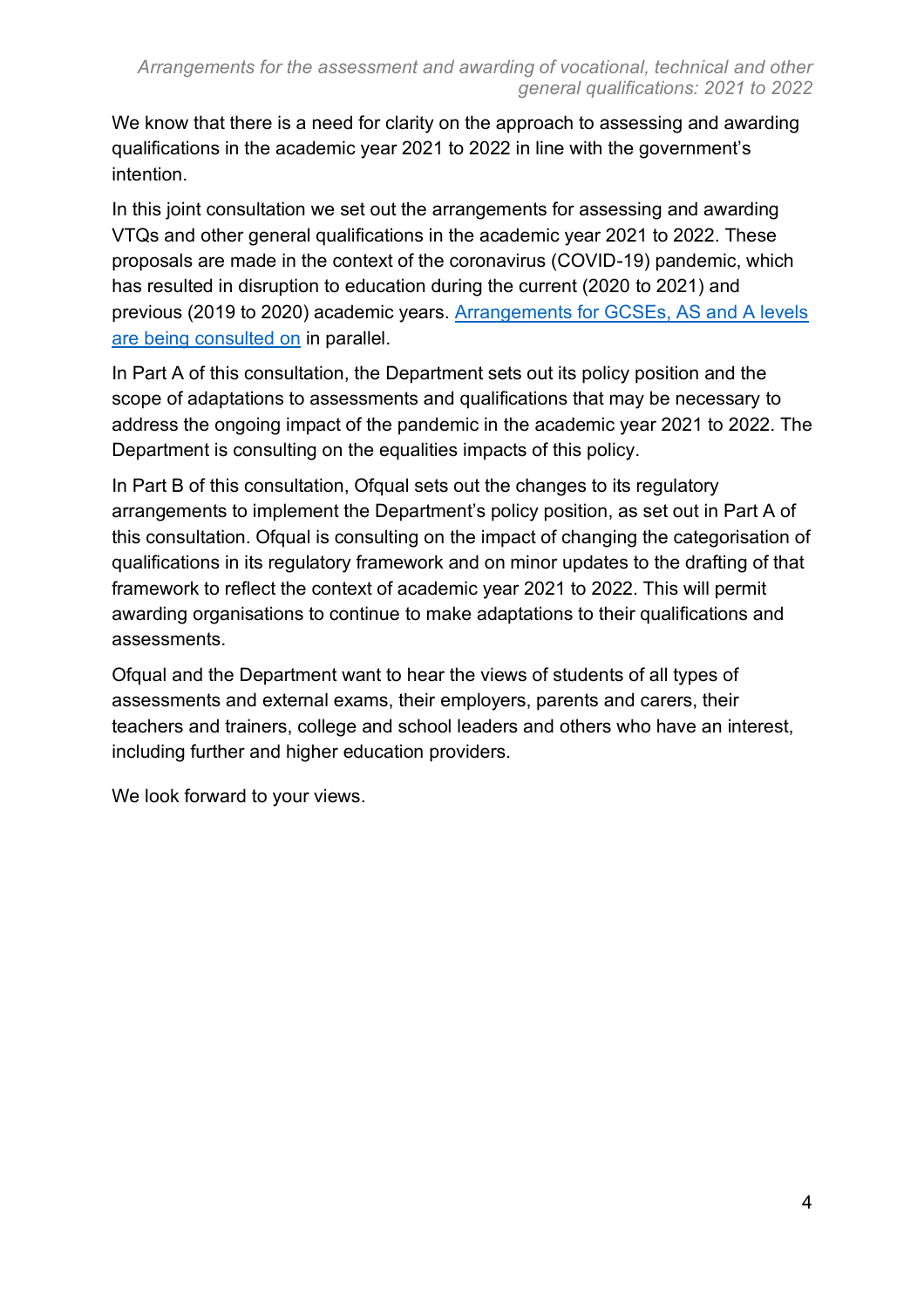# <span id="page-4-0"></span>Proposals at a glance

The government's intention is that exams and assessments for vocational and technical qualifications (VTQs) and other general qualifications will go ahead in the academic year 2021 to 2022.

The government recognises, however, that students who will be taking exams and assessments have experienced significant disruption to their education and that these students may also need continued support in the face of any further disruption.

This is a joint consultation by the Department for Education (the Department) and Ofqual. It sets out the scope of the adaptations to assessments and qualifications that the Department considers may be necessary and appropriate to address the ongoing impact of the coronavirus (COVID-19) pandemic. It also sets out the small number of changes necessary to Ofqual's regulatory arrangements to permit awarding organisations to make those adaptations.

# <span id="page-4-1"></span>Audience

This consultation is open to anyone who may wish to make representations but may be of particular interest to:

- students and apprentices who are expecting to sit assessments and/or be awarded a vocational or technical qualification, or other general qualification, in 2021 and 2022
- the family, parents or carers of these students
- teachers, tutors, exam staff and other representatives from schools, colleges, training providers, apprenticeship providers, and other places where the relevant qualifications are delivered
- the awarding organisations regulated by Ofqual, and their representative bodies
- higher education institutions, further education colleges and training providers that may be making offers to students for future academic years
- education representative bodies
- employers who might be receiving job applications from students taking these qualifications, or who might already employ these students
- professional bodies, regulators and industry groups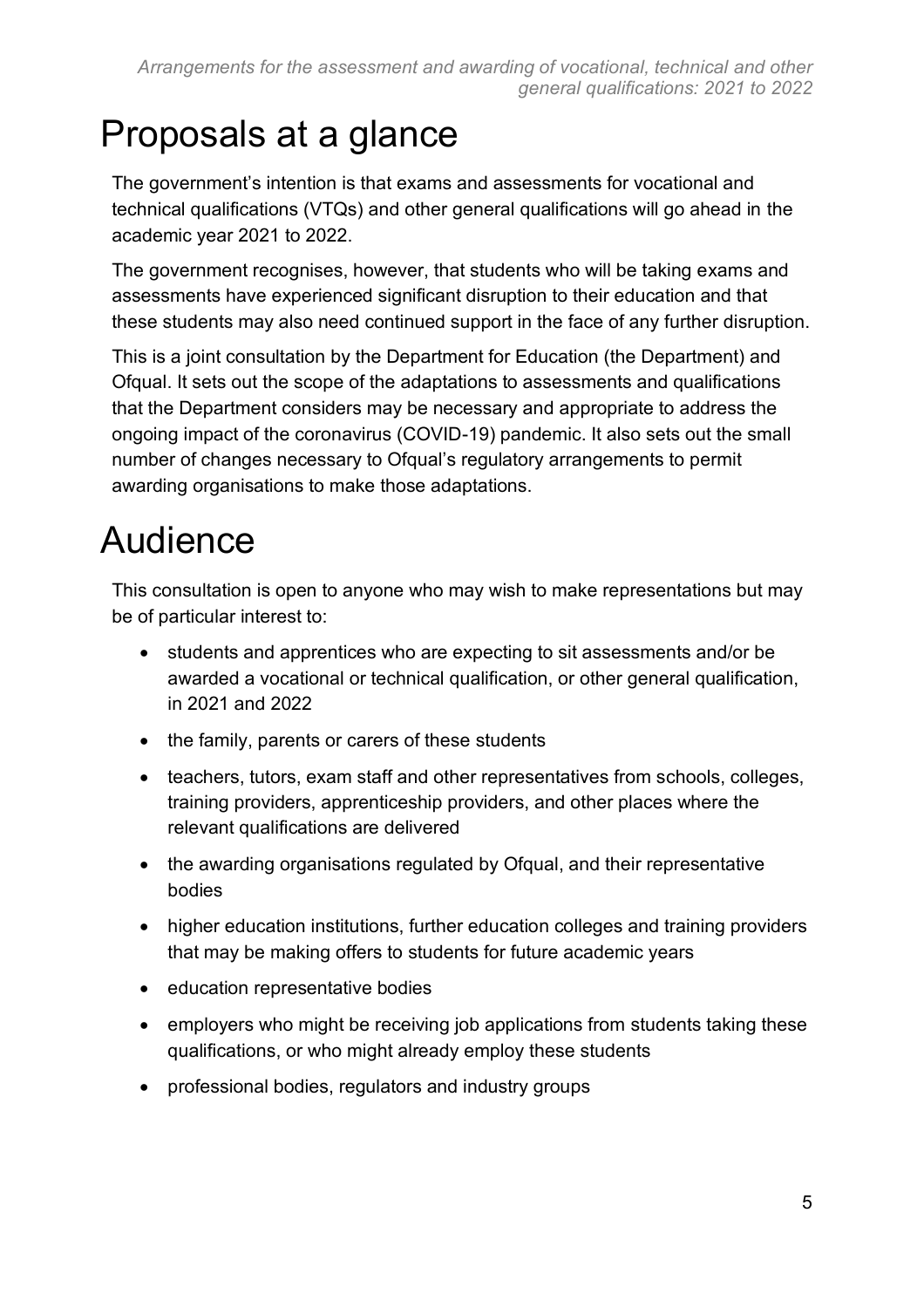# <span id="page-5-0"></span>**Duration**

This consultation will be open for 2 weeks starting on 12 July 2021 and ending on 26 July 2021 at 23:45. We have set the length of this consultation so that decisions can be announced before the start of the next academic year, giving students, teachers and awarding organisations time to adapt their qualifications and assessments for 2021 to 2022 academic year.

# <span id="page-5-1"></span>Respond

Please [respond to this consultation by completing the online response form.](https://www.gov.uk/government/consultations/arrangements-for-the-assessment-and-awarding-of-vocational-technical-and-other-general-qualifications-2021-to-2022)

For information on how we will use and manage your data, please see [Annex A:](#page-37-0)  [Your data.](#page-37-0)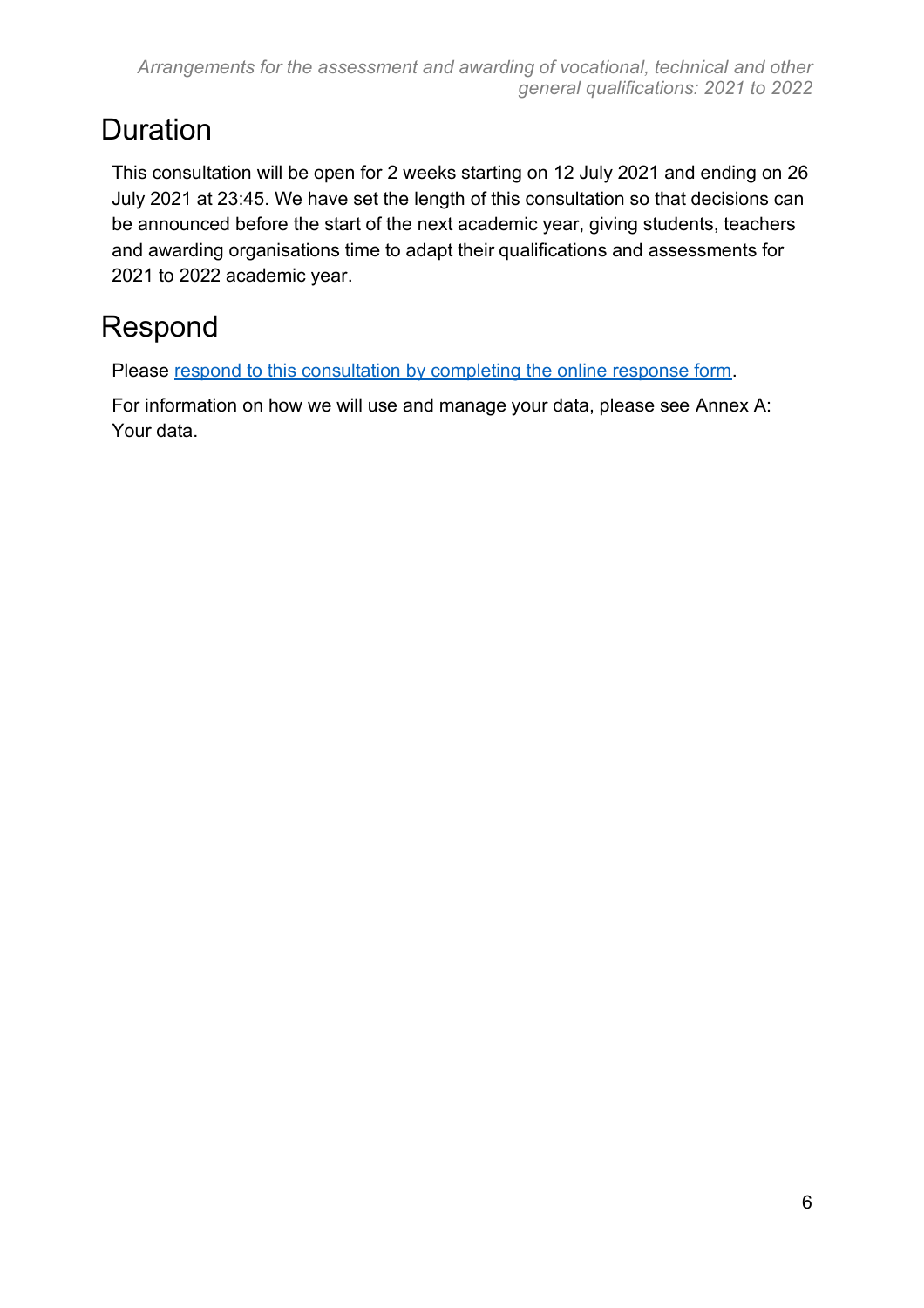# <span id="page-6-0"></span>Introduction

We recognise that schools, colleges, training providers and their students, together with awarding organisations, are currently focused on teaching, delivering exams and assessments, and progressing teacher-assessed grades (TAGs). We know there is a need for clarity on the approach to assessing and awarding qualifications in line with the government's intention that exams and assessments for vocational and technical qualifications (VTQs) and other general qualifications will go ahead in the academic year 2021 to 2022.

In Part A of this consultation, the Department for Education (the Department) sets out its policy position and scope of adaptations to assessments and qualifications that may be necessary to address the ongoing impact of the coronavirus (COVID-19) pandemic in the academic year 2021 to 2022. The Department is consulting on the equalities impacts of this policy.

In Part B of this consultation, Ofqual sets out the changes to its regulatory arrangements to implement the Department's policy position, as set out in Part A of this consultation.

In March 2021, in response to the ongoing impact of the pandemic and the government's decision that it was not viable for some exams and assessments to take place, Ofqual introduced the [VTQ Contingency Regulatory Framework \(VCRF\).](https://www.gov.uk/government/publications/vocational-and-technical-qualifications-contingency-regulatory-framework) The VCRF included provisions targeted at 2 groups of qualifications:

- for Category A qualifications, assessments were expected to continue but awarding organisations were permitted to make adaptations to their assessments and qualifications to take account of the ongoing impact of the pandemic, where they could do so without undermining the validity and reliability of the qualifications
- for Category B qualifications, awarding organisations were permitted to award results using alternative evidence, including TAGs, where exams and assessments did not take place

By including the 2 separate categories permitting different approaches, Ofqual's intention was that the VCRF would be sufficiently flexible to enable it to regulate qualifications beyond summer 2021 without requiring major changes to the provisions within the regulatory framework.

Now that the Department has set out the policy position that exams and assessments will take place in the academic year 2021 to 2022, Ofqual is changing the categorisation of qualifications and is moving all qualifications to Category A. This will permit awarding organisations to make adaptations to their assessments and qualifications but not to award results using alternative evidence, including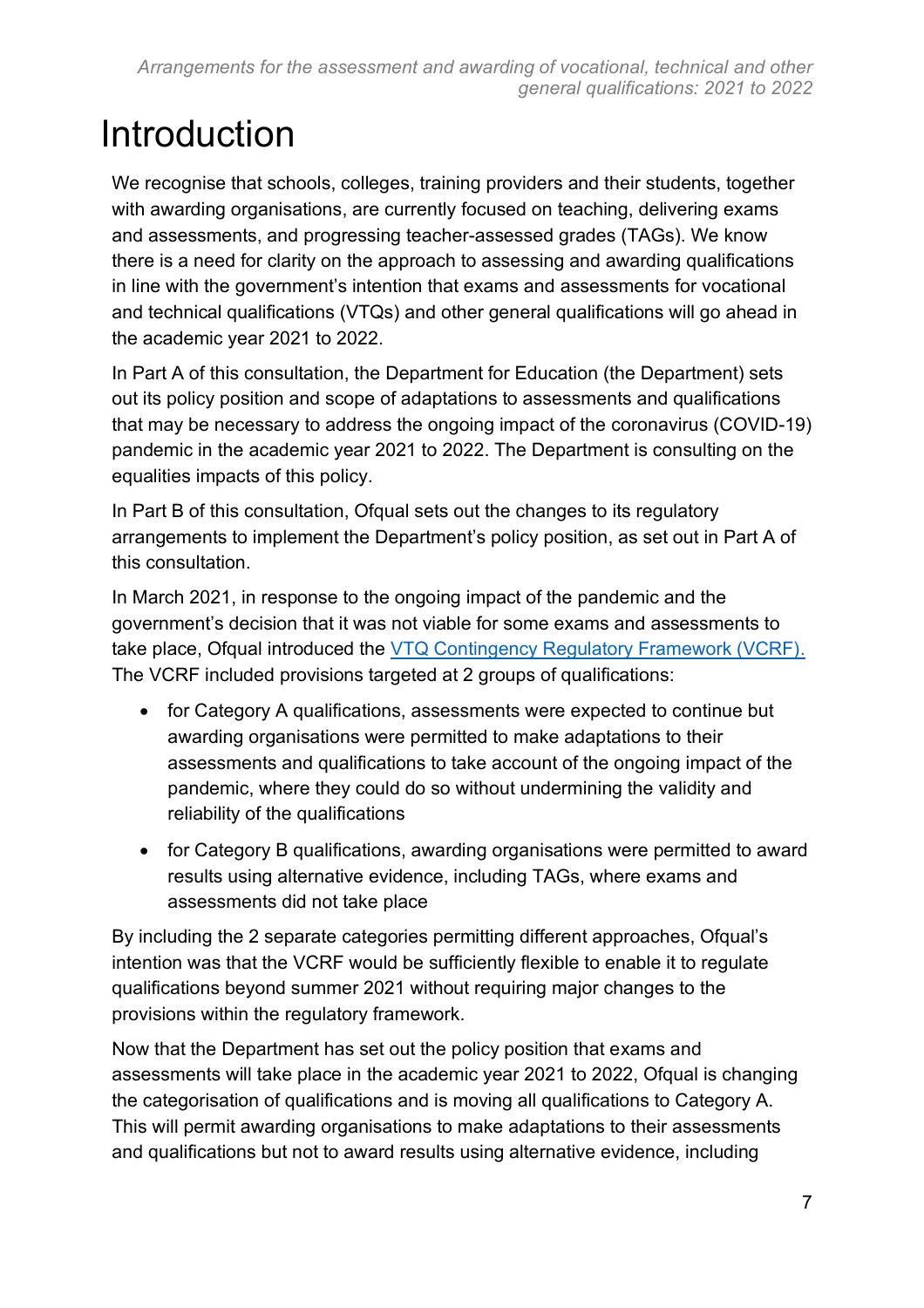TAGs. Ofqual is consulting on the impact of that change and on minor updates to the drafting of the VCRF to reflect the context of academic year 2021 to 2022.

It should be noted that, although Ofqual is withdrawing the designation of Category B qualifications for the academic year 2021 to 2022, the Category B conditions, requirements and guidance will be retained within the VCRF. Consequently, if, at any point it is decided that it is not viable for exams and assessments to take place, Ofqual would be able to reintroduce Category B qualifications and to permit the awarding of results using alternative evidence such as teacher judgement, following further consultation.

We will consider responses to the consultation carefully and are aiming to announce our decisions in early August. These adaptations will apply for students taking exams and assessments in the academic year 2021 to 2022 only, and it is our firm intention that exams and assessments will return to normal in the academic year 2022 to 2023.

# <span id="page-7-0"></span>Consultation details

# <span id="page-7-1"></span>Part A – arrangements for academic year 2021 to 2022

This section of the consultation document has been written by the Department for Education.

#### *Introduction*

Throughout 2020 to 2021, awarding organisations made changes to their qualifications (adaptations) in response to the impact of the coronavirus (COVID-19) pandemic.

These changes were made to:

- free up teaching time
- take account of public health restrictions that could have had an impact on the way the assessments could be conducted

These adaptations included, but were not limited to:

- reduction in number of internal assessments, whilst ensuring all content is taught
- reduction of hours of work experience or work placement
- longer and more assessment windows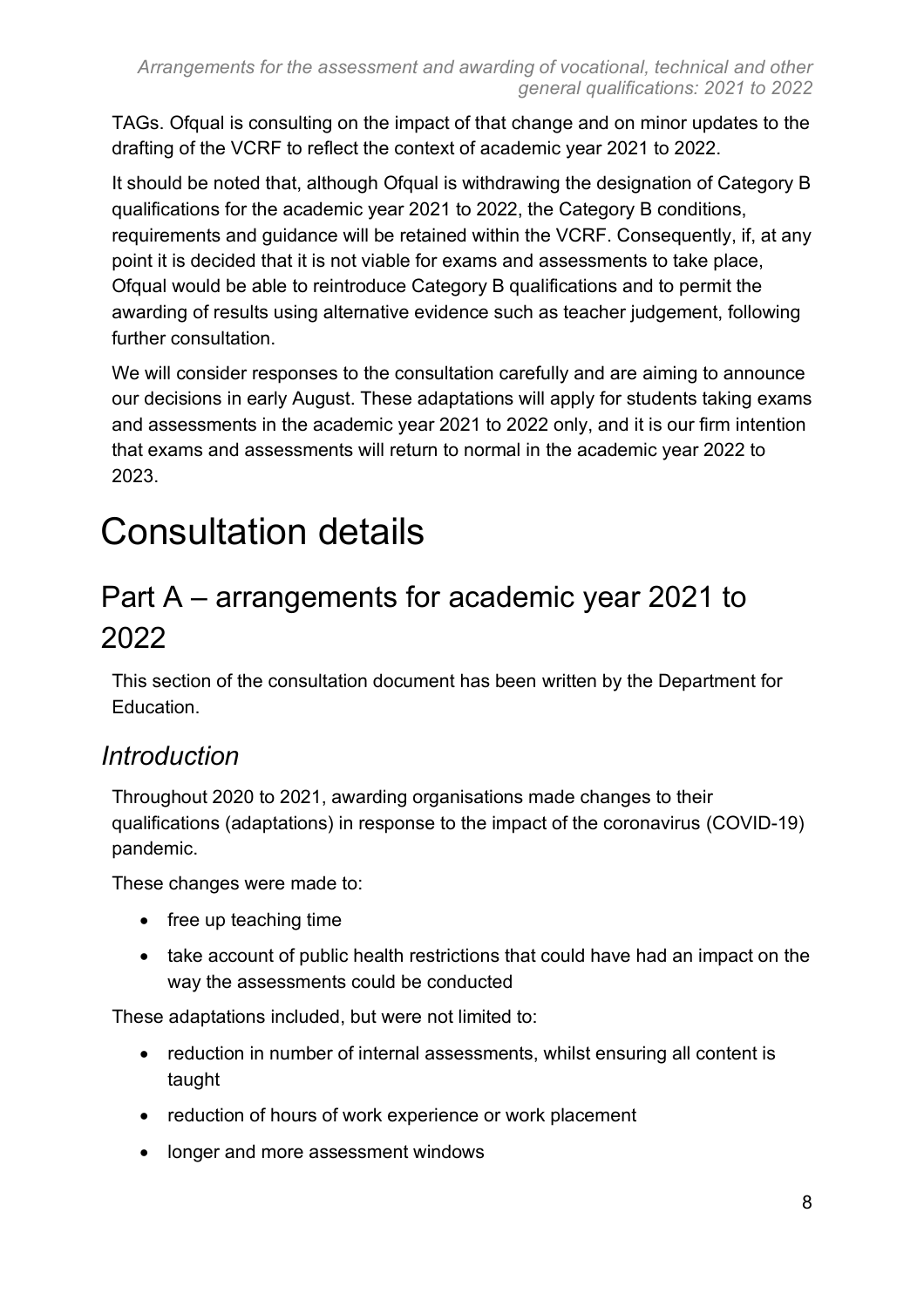- social distancing adaptations (for example, professional discussion in place of certain practical activities)
- greater flexibility in invigilation rules (for example, to allow subject teachers to invigilate their own subject)

Due to the ongoing impact of the pandemic and the consequent disruption to education, on 4 January 2021, the Department confirmed that it was no longer viable for exams to go ahead for some vocational and technical qualifications (VTQs) and other general qualifications and consulted on the alternative arrangements for awarding. Exams and assessments for VTQs that required assessment to demonstrate occupational or professional competency, or to confer a 'licence to practise' continued to take place wherever possible, where they could be delivered in line with Public Health England (PHE) measures. Those qualifications which had a mixed purpose (such as Functional Skills and ESOL qualifications) continued where the assessments could be delivered in line with PHE measures, in-person or remotely. For these exams and assessments, awarding organisations continued to apply adaptations where necessary. The government consultation and response is online: Regulatory arrangements for the awarding of vocational and technical and other general qualifications in 2020 to 2021 - GOV.UK (www.gov.uk)

We recognise the effort that schools, colleges and awarding organisations have made in delivering teaching, exams, assessments, and TAGs for academic year 2020 to 2021. We know that we now need to provide certainty on the approach for the academic year 2021 to 2022.

This consultation sets out the Department's policy position on exams and assessments in 2021 to 2022, as well as the adaptations that will be permitted to VTQs approved for inclusion in performance tables (PTQs). It asks a question about the equalities impact assessment of this policy position. This is followed with Part B of the consultation setting out further detail on the regulatory arrangements that Ofqual intend to put in place to allow for various types of adaptation to be made to VTQs.

# *Departmental policy position on VTQ adaptations in 2021 to 2022*

The government is committed to ensuring exams and assessments go ahead in the academic year 2021 to 2022. However, we recognise that students who will be taking exams and assessments in 2021 to 2022 have had significant disruption to their education since March 2020, and we will continue to support students in the face of any further disruption.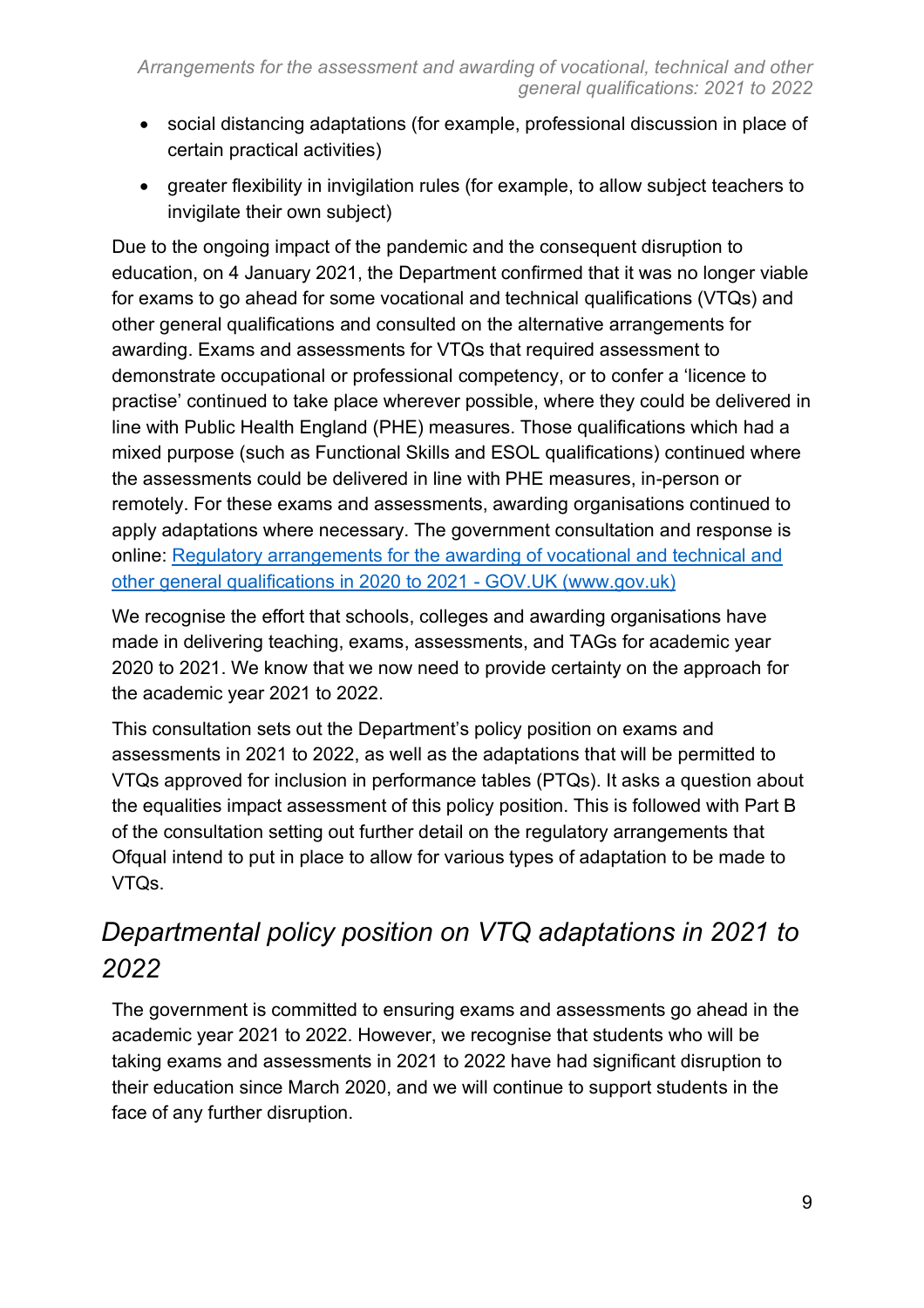To help support students' education recovery and progression to the next stage in their studies and careers, we need to ensure that teaching time in 2021 to 2022 is maximised and that qualifications are resilient to any further potential COVID-related disruption.

Some stakeholders are reporting that the greatest impact of missed education so far can be seen in practical subjects (such as construction, engineering, motor vehicle, catering and hospitality, health and social care, and hair and beauty) as online delivery and accessing facilities and the workplace for assessment is most challenging in these areas.

The government has committed to a long-term education recovery plan. The government is investing over £3 billion in a package of measures to support education recovery, including tutoring, summer schools and mental health support, as well as further training and development for teachers. This package sits alongside the ongoing successful rollout of the vaccination programme, the ending of class and year group bubbles (from 19 July), the ending of legal requirements to self-isolate for contacts of a positive case for everyone aged under 18 (from 16 August) and significant improvements in the ability of schools and colleges to deliver remote education where necessary.

A student's study programme often contains additional hours spent on mathematics and/or English alongside the taught hours for their VTQ. There will also be hours assigned for work placements, tutorials, project work and for multiple internal assessments. This means that for many students, finding sufficient additional time in their timetables for activities to support education recovery will be challenging.

As many VTQs are used for progression to further study, employment, or to demonstrate occupational competency, the government believes that all content should be taught, as far as is feasible, so that students are as well-prepared as possible for progression to the next stage of their education, training or employment. There has, however, been significant disruption to students' and other learners' education since March 2020, which will be carried into the upcoming academic year. This means that it may be necessary and appropriate for adaptations to be made to assessments to recognise the disruption to teaching and learning, and to free up time to focus on catch up and teaching the remaining qualification content, to support education recovery.

As reflected in Ofqual's regulatory arrangements when agreeing the approach for awarding VTQs and other general qualifications in the summer of 2020 and summer of 2021, a one-size-fits-all approach is not suitable for VTQs. The variety in assessment structures and delivery within the VTQ landscape will mean that awarding organisations will need to take decisions regarding the most appropriate approach to awarding based on the detail of their qualifications.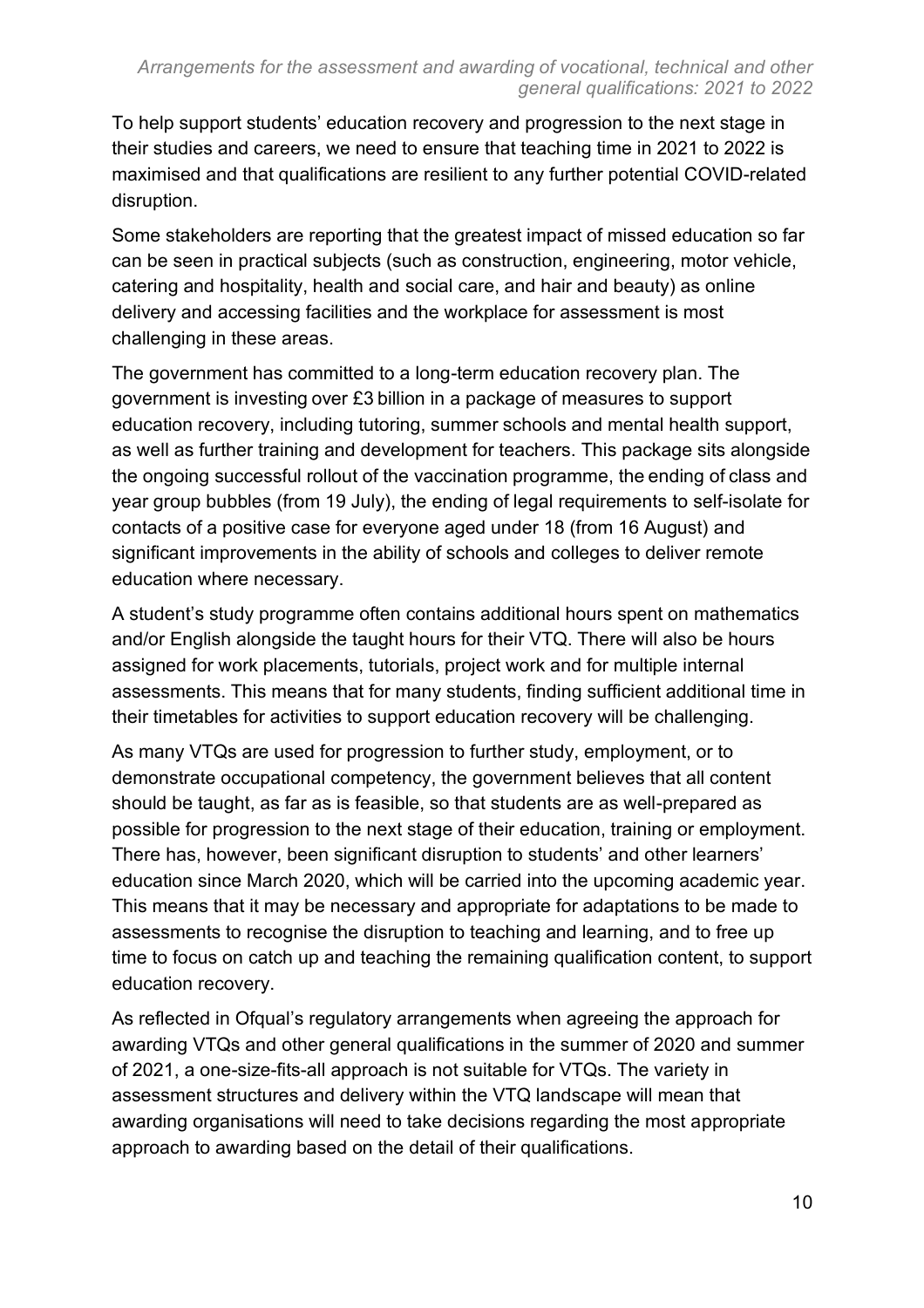Ofqual's regulatory arrangements require awarding organisations to design and implement adaptations which are appropriate for their qualifications. The principles contained within Ofqual's framework help to promote consistency of approach and we will look to Ofqual to ensure consistency.

We also expect awarding organisations to consider whether making some adaptations now will make their VTQs more resilient to any further disruption as a result of a changing public health situation, so that as many exams and assessments can continue, even in light of further disruption to education.

For qualifications where the exams and assessments are used to demonstrate occupational competency, it is important that there is consistency in the approach to adaptations taken across awarding organisations for similar qualifications, which are supported by employers and relevant industry bodies, to ensure that occupational and professional standards are maintained.

Additionally, VTQ students and other learners should not be advantaged or disadvantaged in comparison to their peers taking other VTQs and/or general qualifications. There should be a consistent approach across different awarding organisations for similar qualifications, where possible and appropriate. For other qualifications used alongside or instead of GCSEs, AS and A levels to support progression to further or higher study, awarding organisations should have reference to the suite of adaptations that are permitted to VTQs approved for inclusion in 2022 performance tables, as set out below, where appropriate.

We expect awarding organisations to be clear in their communications to centres, and minimise any additional burdens on centres, where possible.

# *VTQs approved for inclusion in 2022 performance tables (performance table qualifications)*

#### *Principles for performance table qualifications*

VTQs currently approved by the Department for inclusion in 2022 performance tables must continue to comply with the definitions and characteristics contained within the 2020 Technical Guidance for their specific category of performance tables qualification, unless an adaptation has been previously agreed with the Department since the publication of the 2020 Technical Guidance. For ease of reference, these are the definitions and characteristics contained within Sections 2 and 3 of the 2020 Technical Guidance (based on the guidance published in November 2017) – see ['14](https://www.gov.uk/government/publications/14-to-19-technical-and-applied-qualifications-technical-guidance#attachment_4537995)  [to 19 qualifications technical guide: 2020 performance tables'](https://www.gov.uk/government/publications/14-to-19-technical-and-applied-qualifications-technical-guidance#attachment_4537995).

Adaptations already approved by the Department to qualifications included in 2020, 2021 and 2022 performance tables will be allowed to continue during the academic year 2021 to 2022. Any additional adaptations proposed by awarding organisations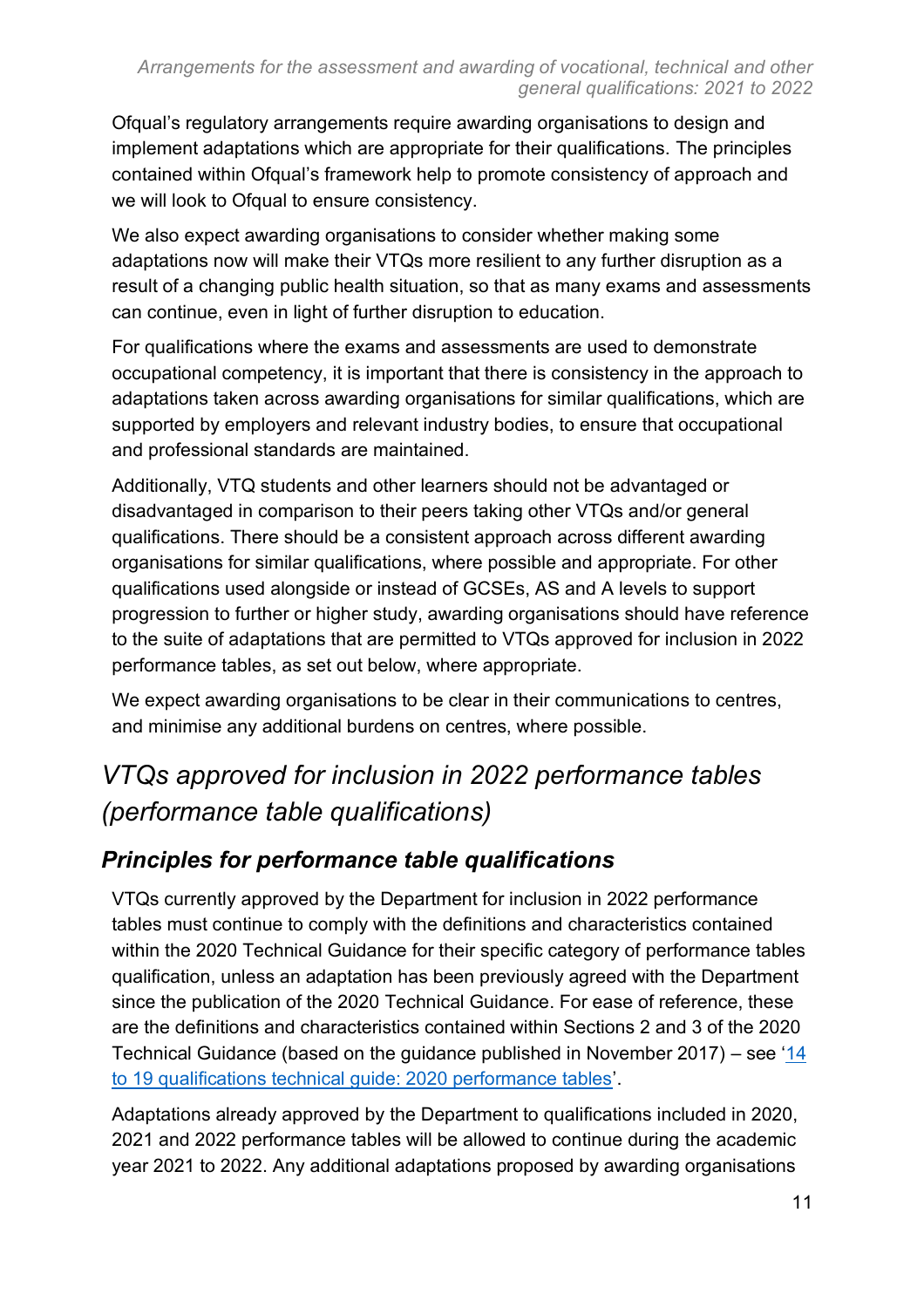to their PTQs for delivery in 2021 to 2022 should only be those of the type set out below under the heading 'Permitted adaptations under the Technical Guidance' and must be submitted to the Department for approval before they are shared with centres and implemented. Details of the Department's approvals process for PTQs being delivered in 2021 to 2022 will be sent to the relevant awarding organisations in due course.

#### *Scope*

The arrangements outlined under the headings 'Permitted adaptations under the Technical Guidance' and 'Functional Skills qualifications' are for VTQs approved for inclusion in 2022 performance tables as Technical Awards, Technical Certificates, Tech Levels or Applied General qualifications.

The scope of the adaptations for 2022 performance tables qualifications includes all students who will be taking assessments for these qualifications in the academic year 2021 to 2022. However, it should not be assumed that any adaptations to assessments will continue in 2022 to 2023; it is our firm intention that exams and assessments will return to normal in the academic year 2022 to 2023. For the avoidance of doubt, a student who has received a result from an adapted assessment in 2021 to 2022 will be able to carry this result forward into 2022 to 2023 and beyond.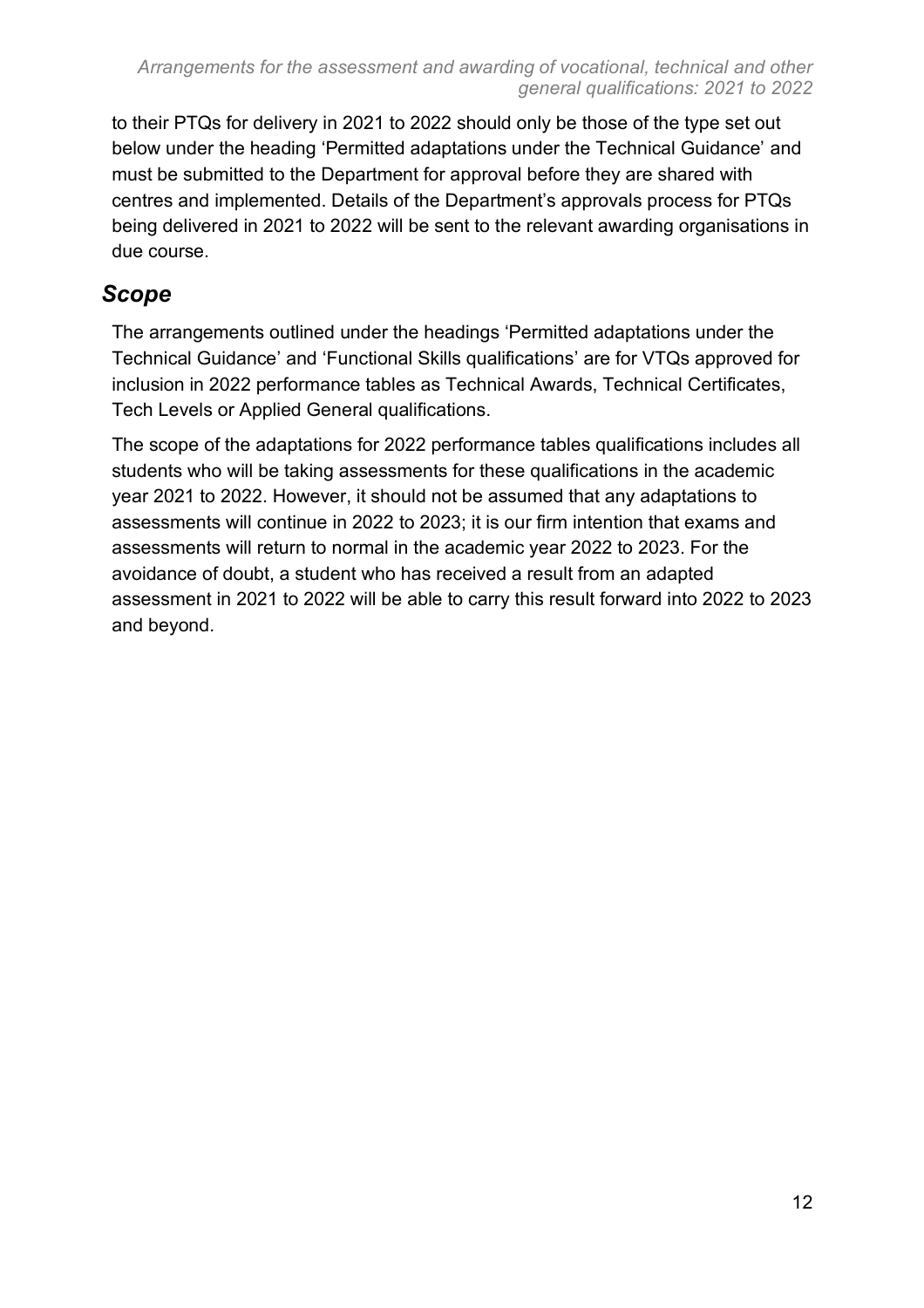#### *Permitted adaptations under the Technical Guidance*

Adaptations should ensure that parity is maintained where possible with qualifications at the same level that are leading to similar progression opportunities. This is to ensure that students and other learners taking VTQs are neither advantaged nor disadvantaged in comparison with their peers taking general qualifications (for example, GCSEs, AS or A levels).

Assessments may be adapted, but we expect to see the minimum thresholds stated within the Technical Guidance maintained for the amount of external assessment within the qualification. Assessments can be streamlined (for example, to reduce duplication of testing of a particular skill or section of knowledge, or to amalgamate two assessments into one).

As in the 2020 to 2021 academic year, we will permit up to two retake opportunities for external assessments for all four categories of performance table VTQs (i.e., for Applied General, Tech Level, Technical Certificate and Technical Award). Assessment opportunities where students have received results based on teacherassessed grades (TAGs) and centre assessment grades (CAGs) do not count towards these retake opportunities.

As permitted in 2020 to 2021, we will permit a reduction in the number of internal assessments but awarding organisations should ensure that any adaptations maintain the validity of the qualification. We expect all of the content of the qualification to be taught where feasible. We expect that the reduction in the internal assessments of the qualification should be kept to a minimum.

The Department recognises that the methodology used for aggregating final results may need adaptation if the number of internal assessments reduces within the qualification, and awarding organisations are currently discussing possible approaches with Ofqual. However, we expect any revisions to grading to be compliant with the criteria for grading set out in the 2020 Technical Guidance. For the avoidance of doubt, a student who has received a CAG or a TAG in either 2019 to 2020 or 2020 to 2021 will be able to carry this result forward.

We will permit awarding organisations to roll over any internal assessments (both the task and any evidence generated) into the academic year 2021 to 2022 for any students who was working towards them in 2020 to 2021 but was unable to complete them due to public health restrictions. This will only apply where the task was intended to be used solely in the academic year 2020 to 2021. This is to minimise the disruption for students who might be part-way through doing them but who were not able to receive a TAG. This flexibility will not apply to students starting internal assessments in academic year 2021 to 2022.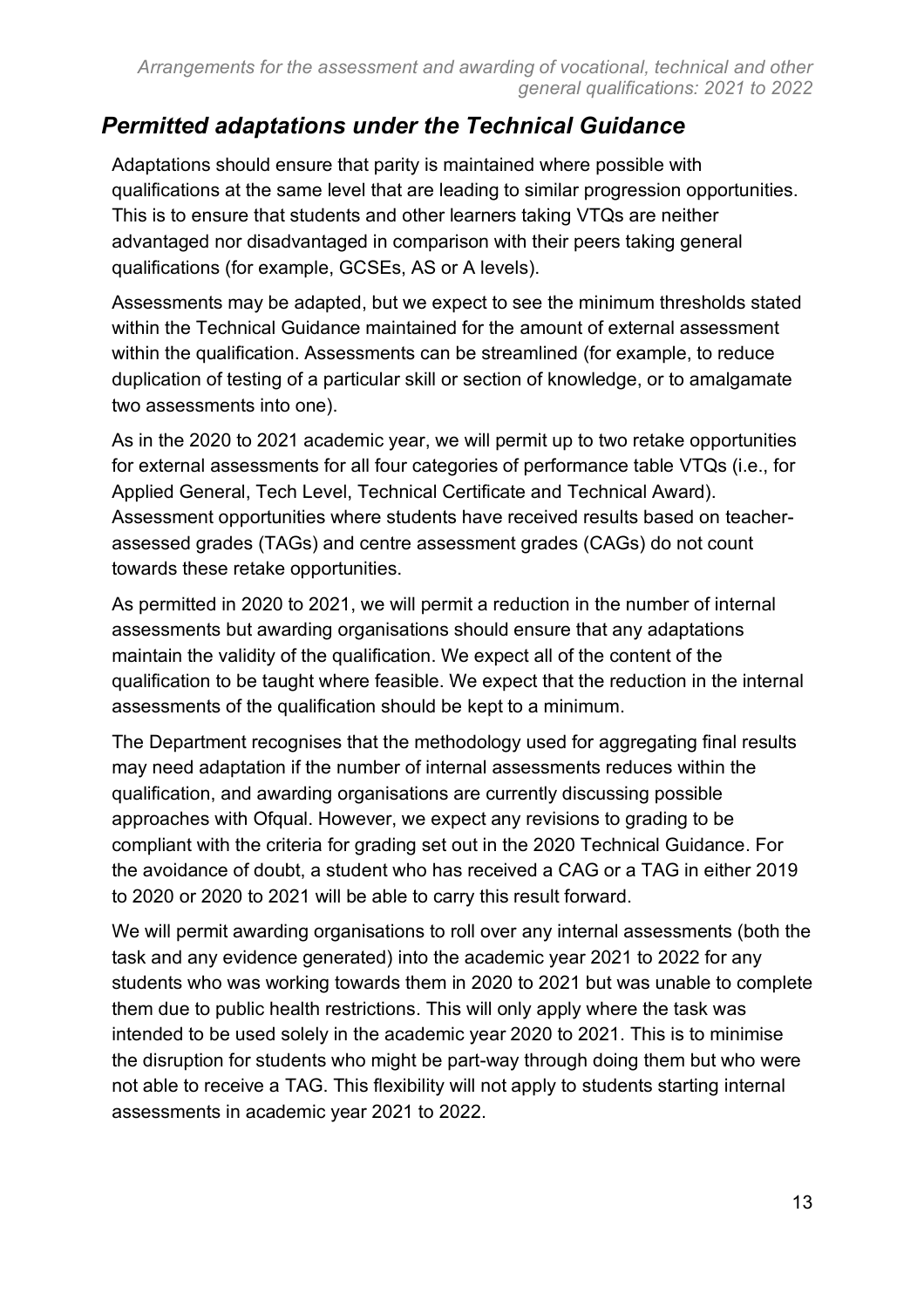Synoptic assessment <sup>1</sup>is a characteristic in its own right and must remain a feature of performance tables qualifications. Synoptic assessment may be adapted, in line with the scope outlined above, but must still remain within the qualification, in some form, for the qualification to remain approved for inclusion in performance tables.

Where assessments have been streamlined, the number of quided learning hours should remain broadly unaltered for each qualification, as any hours gained from streamlining assessment are to be used for education recovery and learning. However, we expect an awarding organisation to alert the Department (at [technical.education@education.gov.uk\)](mailto:technical.education@education.gov.uk) if they believe that the number of taught hours, either in person or online, for students and other learners would lessen significantly under their proposed adaptations.

In relation to employer involvement, we understand that there may be parts of industry where employer involvement may not be possible to such an extent in 2021 to 2022 compared to what is set out in the 2020 Technical Guidance, because of any public health restrictions. Awarding organisations and centres should seek credible alternatives in order to satisfy the Employer Involvement criterion, to make sure students and other learners continue to have the opportunity to acquire the skills and knowledge that they would normally acquire through these activities. Awarding organisations should inform DfE (at [technical.education@education.gov.uk\)](mailto:technical.education@education.gov.uk) if it appears at a future date that circumstances are preventing credible alternatives to be found for particular sector subject areas.

#### *Functional Skills qualifications*

As with other vocational and technical qualifications, we expect all Functional Skills qualifications (FSQs) exams and assessments to go ahead in 2021 to 2022, and the full subject content to be taught across all levels. Given their small size and focus on assessing underpinning skills and knowledge, the exams and assessments are not structured in a way that permits a reduction of content or streamlining of assessments.

Our expectation is that awarding organisations will continue to put in place adaptations relating to the delivery of FSQ exams and assessments where necessary, as they did in 2020 to 2021. Examples of adaptations for 2020 to 2021 academic year included, but were not limited to:

• changes to invigilation arrangements, including remote invigilation and remote assessment of the speaking, listening and communicating component

<sup>&</sup>lt;sup>1</sup> A form of assessment which requires a candidate to demonstrate that they can identify and use effectively, in an integrated way, an appropriate selection of skills, techniques, concepts, theories and knowledge from across the whole vocational area, which are relevant to a key task.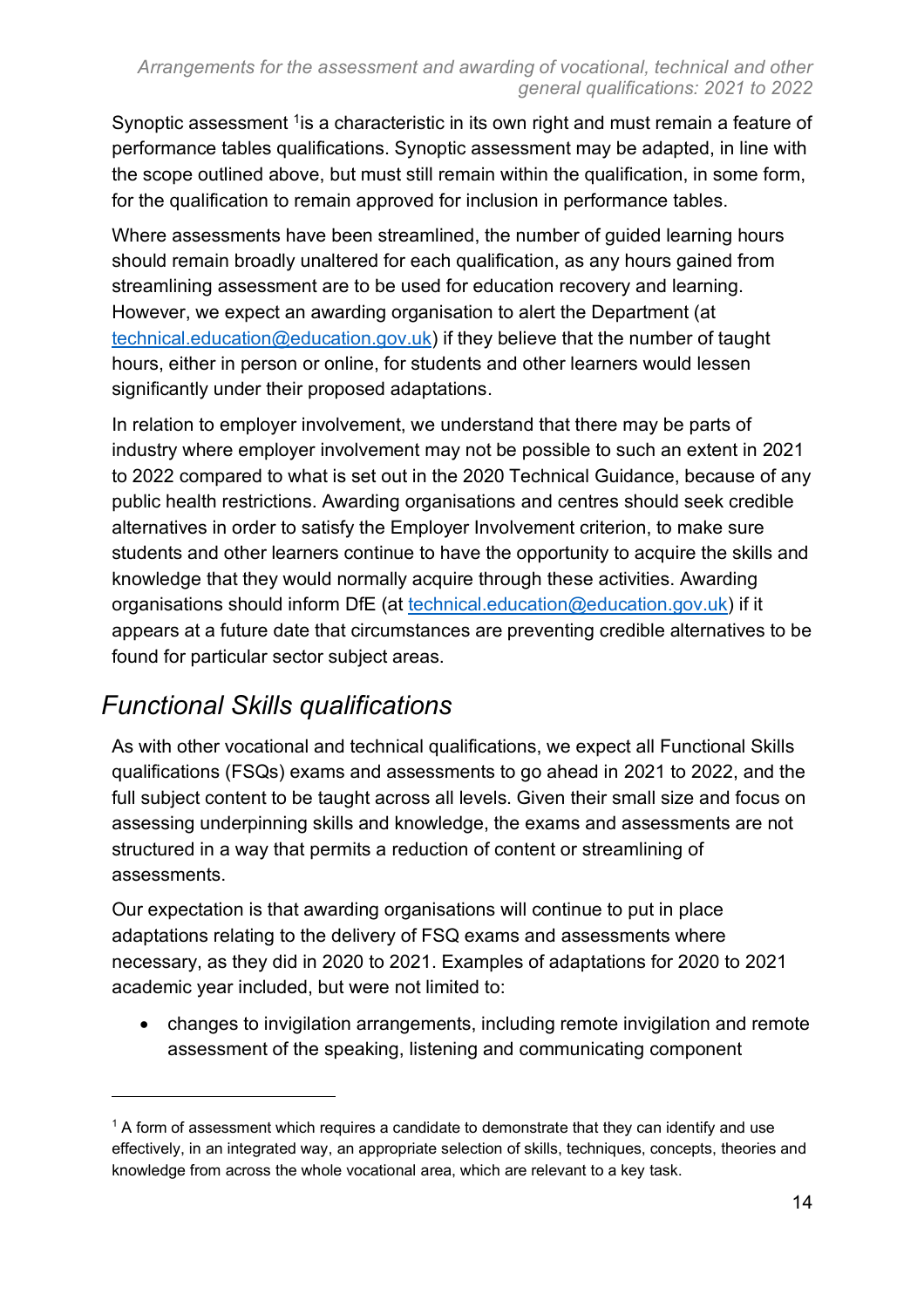- additional flexibility for exam dates and windows for assessments.
- additional guidance about the distribution and collection of papers, for example collation of scripts after learners have left exam rooms, quarantining papers before and after use, and extended timescales to return scripts after exams
- adaptations to guidance for individuals involved in examination delivery, for example invigilators, readers and/or scribes

## *T Levels*

The Department's policy for T Level assessments in 2021 to 2022, in line with other VTQs, is that exams and assessments should go ahead.

Our expectation is that any adaptations to the scope of content or streamlining of assessments would be most suited to the Core assessments (most likely taken by 1st year students next summer), and that the ability to adapt the content of Occupational Specialism (OS) assessments (taken by 2nd year students next summer) will be very limited given they test whether a student is sufficiently competent to enter work in relevant occupations.

Students will be embarking on either the Core or the OS in September, either of which will be a new phase of learning for them with new content so the impact of lost education from the previous year may be less significant than for other 16 to 19 programmes. It is not clear at this stage, therefore, that adaptations to the content of T Level assessments will be necessary in 2021 to 2022.

However, should there be further significant disruption to learning, we may permit adaptations to content and/or delivery of assessment, where appropriate. Should adaptations be required these will be communicated to providers at the first available opportunity and will follow the principles and guidelines used for other VTQs.

If further disruption means adaptations to the conduct and delivery of assessments are required, these will need to be agreed by the Institute for Apprenticeships and Technical Education and Ofqual and will need to be tailored to each T Level as the design of the assessments varies. Adaptations may include for example:

- changes to arrangements for the conditions under which assessments are taken
- additional flexibility for exam dates and windows for assessments
- additional guidance about the distribution and collection of papers, for example collation of scripts after learners have left exam rooms, quarantining papers before and after use, and extended timescales to return scripts after exams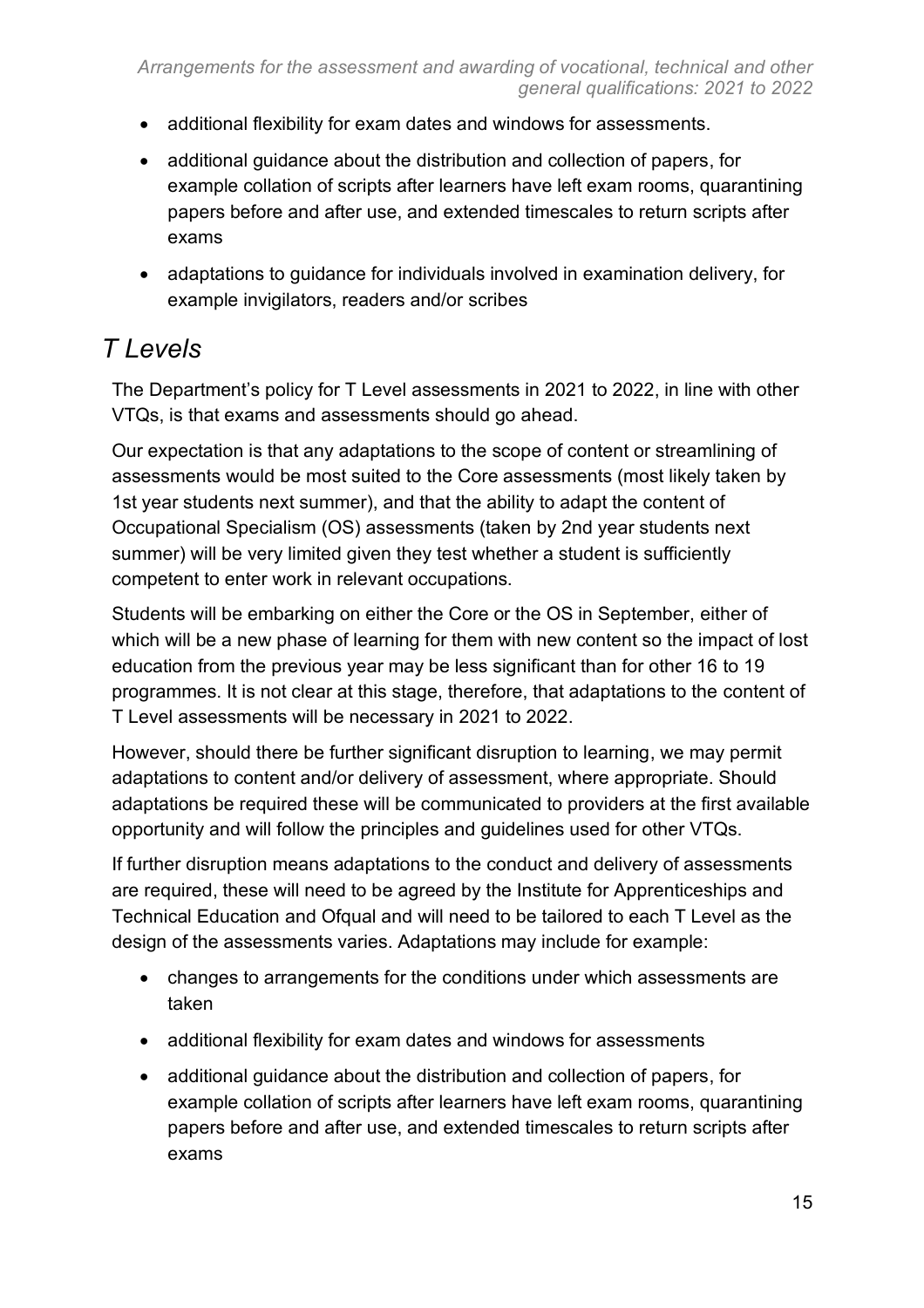• adaptations to guidance for individuals involved in assessment delivery, for example invigilators, readers and/or scribes

# *Monitoring the public health situation and contingency planning*

There is, of course, continued uncertainty about the path of the pandemic, including whether further disruption may occur over the course of the 2021 to 2022 academic year. Even if some public health restrictions were to be needed over the next academic year, we believe it will be possible for students to take exams safely, but we need to have plans in place for the unlikely event that that is not possible. There also remains a small risk that there is further disruption to education during the next academic year which is so extensive that, even with remote education in place and the adaptations proposed, going ahead with exams would not be the fairest approach for students.

The Department and Ofqual will work together to develop contingency plans for scenarios where exams or assessments cannot be held for any reason, either locally or nationally, or where individual students are unable to sit exams due to illness or self-isolation. It will be essential that any contingency approach delivers grades that support students to progress and does not detract from high quality teaching and preparation for exams and assessments. Should we conclude that additional arrangements are required, for example permitting the awarding of results using alternative evidence such as teacher judgement*,* we will ask Ofqual to consider putting in place any relevant regulatory arrangements within its remit. Contingency arrangements are considered further in Part B of this consultation.

The Department will also continue to work with the sector and Ofqual to monitor the ongoing impact of COVID-19 and ensure there is continued alignment between VTQs and GCSEs, AS and A levels, to mitigate any disadvantage or advantage between the 2 cohorts.

#### *Equalities considerations*

In developing our policy position, we have considered the likely impact on persons who share particular protected characteristics, in order to enable us to comply with the public sector equality duty in section 149(1) of the Equality Act 2010. This requires us to have due regard to the need to:

- 1. Eliminate discrimination, harassment, victimisation and any other conduct that is prohibited by or under the Equality Act 2010.
- 2. Advance equality of opportunity between persons who share a relevant protected characteristic and persons who do not share it.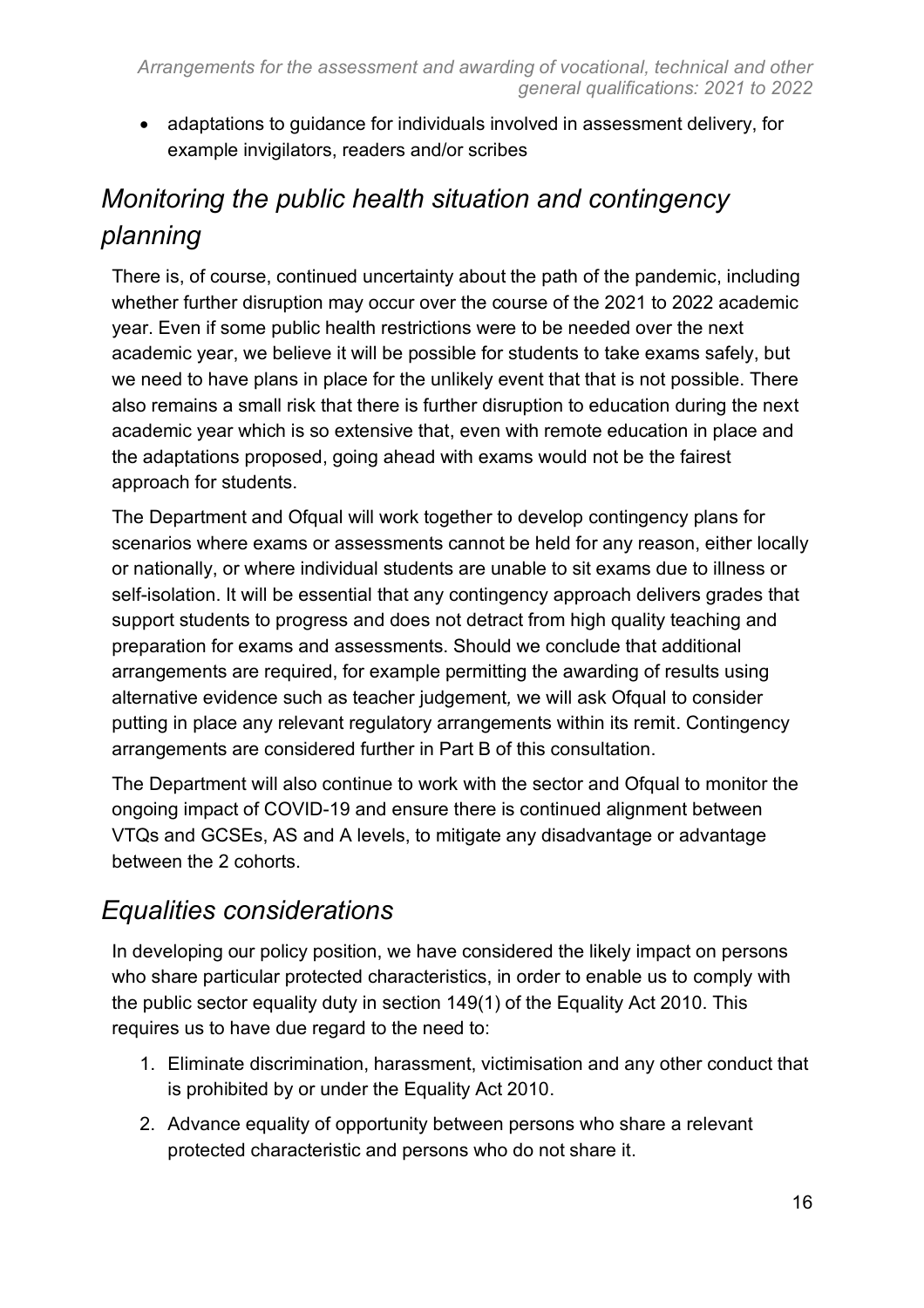3. Foster good relations between persons who share a relevant protected characteristic and persons who do not share it.

In developing our policy position, we have sought to ensure that the approach does not unfairly disadvantage students and other learners, including on the basis of sharing a protected characteristic, those who receive SEN support and those from disadvantaged backgrounds. We are unable to predict all the adaptations awarding organisations may make under the VCRF. Therefore. we have considered whether any of the permitted adaptations to performance tables, primarily those set out under the heading 'Permitted adaptations under the Technical Guidance', might have an impact on students and other learners (positively or negatively). We set these considerations out below and seek views on this.

While it is not possible to completely remove all identified negative impacts, we are keen to understand whether respondents agree with the impacts we have identified, whether there are other impacts that we have not identified, and, whether there are ways to mitigate these impacts.

#### *Characteristics of the VTQ cohort*

We know that generally learners with protected characteristics, particularly those with disabilities, are more likely to take vocational and technical qualifications.

At level 3, in 2020 to 2021, a higher proportion of enrolments on non-A level qualifications were learners who identified as having a learning difficulty or disability (LLDD), than those studying A levels and level 3 qualifications more generally (19% of enrolments on Applied General qualifications (AGQs) and 23% on Tech Levels, compared to 16% for A levels and 17% for all level 3 qualifications).

Furthermore, learners at level 3 are more likely to be female than male, and that is particularly the case for Applied General qualifications (AGQs), Tech Levels and Access to HE qualifications<sup>2</sup>. There are some differences in terms of ethnicity. Amongst learners at level 3, those studying Tech Levels were disproportionately from white backgrounds. Those studying AGQs and Access to HE qualifications were less likely to be white than those studying at level 3 in general (67%, 71% and 77% respectively). Proportionally, slightly more enrolments on AGQs were from Black and Asian learners than on all level 3 qualifications (8% and 14% of enrolments on AGQs were from Black and Asian learners respectively, compared to 5% and 10% on all level 3 qualifications). However, this is not the case for Tech Levels or Access to HE qualifications.

<sup>&</sup>lt;sup>2</sup> These qualifications are not regulated by Ofqual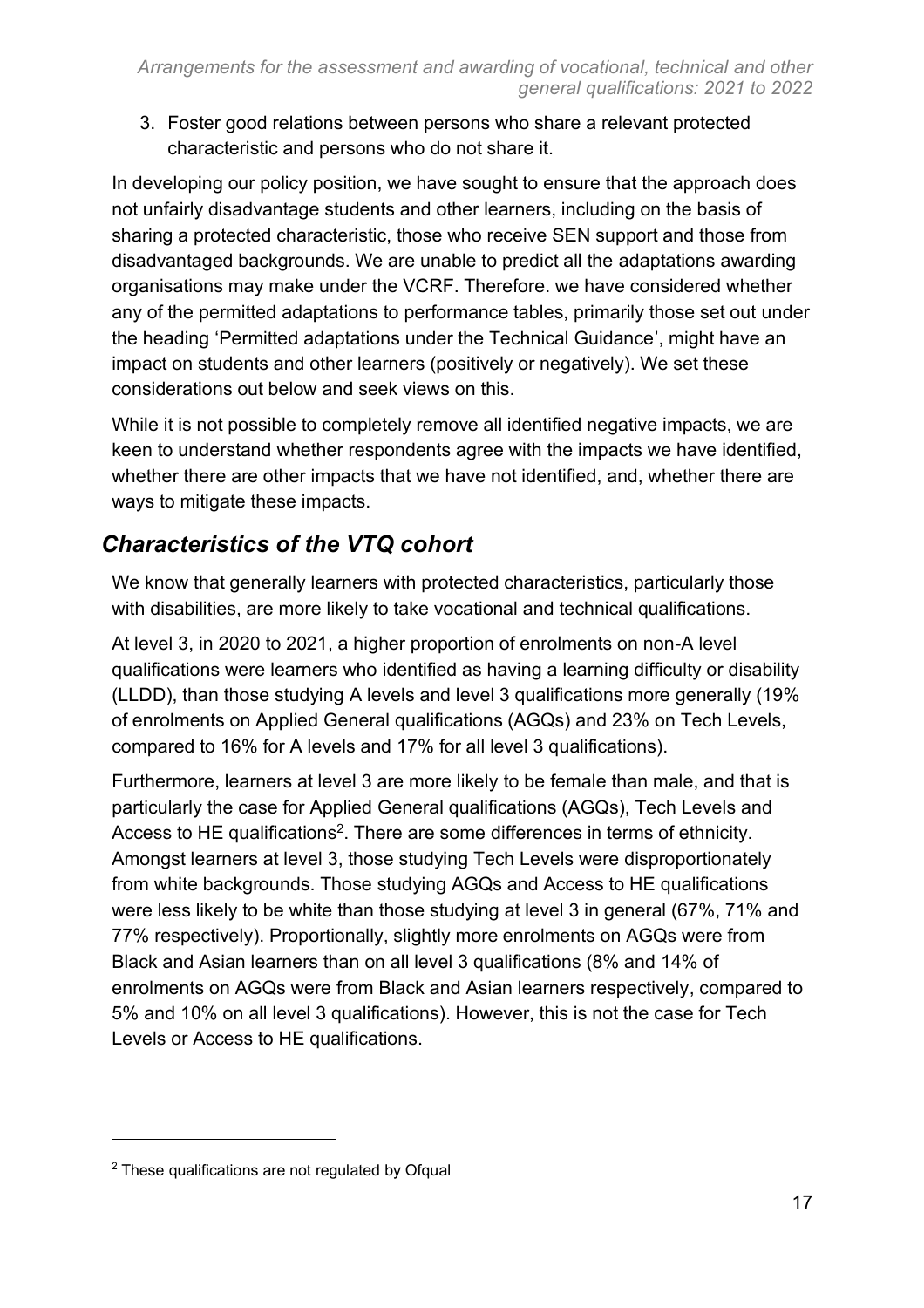At lower levels (level 2 and below), learners are more likely to be adult learners than those studying at level 3. This is also the case for Functional Skills qualifications (FSQs) where only 28% of enrolments on FSQs were from learners aged 16 to 19.

20% of enrolments on level 2 qualifications identified as having a learning difficulty or disability, increasing to 27% of enrolments on level 1 and 29% of enrolments on entry-level qualifications. 21% of learners on FSQs identified as having a learning difficulty or disability. Amongst learners at lower levels, including FSQs, the majority of learners were white, except for entry level qualifications, where the majority of learners come from BAME or unknown backgrounds (specifically from Asian, black and other backgrounds)

#### *Impacts on individuals with protected characteristics*

All students who were preparing to take VTQs next year will have been affected by the pandemic. Most will have been directly affected by the closure of schools and colleges. Students who were studying independently, for example because they are home educated, might have been less directly affected by these closures, but they will, nevertheless, have been affected by changes to routine aspects of their lives.

There is no doubt that the disruption to some students' education will have been more severe than others. Some students will have had the opportunity – and will have chosen – to engage in a full programme of remote learning facilitated by their school or college. Others will have not had such a full opportunity, in particular some VTQs require access to specialist equipment that cannot be accessed remotely.

Those students whose education might have been and might continue to be most badly disrupted include students:

- with caring responsibilities, including adult learners with childcare responsibilities
- whose homes are not conducive to study
- without devices at home (for example computers)
- with limited or no access to the internet
- without access to specialist equipment or software
- with SEND who have not been able to access their normal learning support
- who might be particularly vulnerable to COVID-19 and were required to shield longer than other learners
- from Gypsy Roma and Traveller communities
- from BAME communities whose families might have been affected by COVID-19 or who themselves felt particularly vulnerable to the virus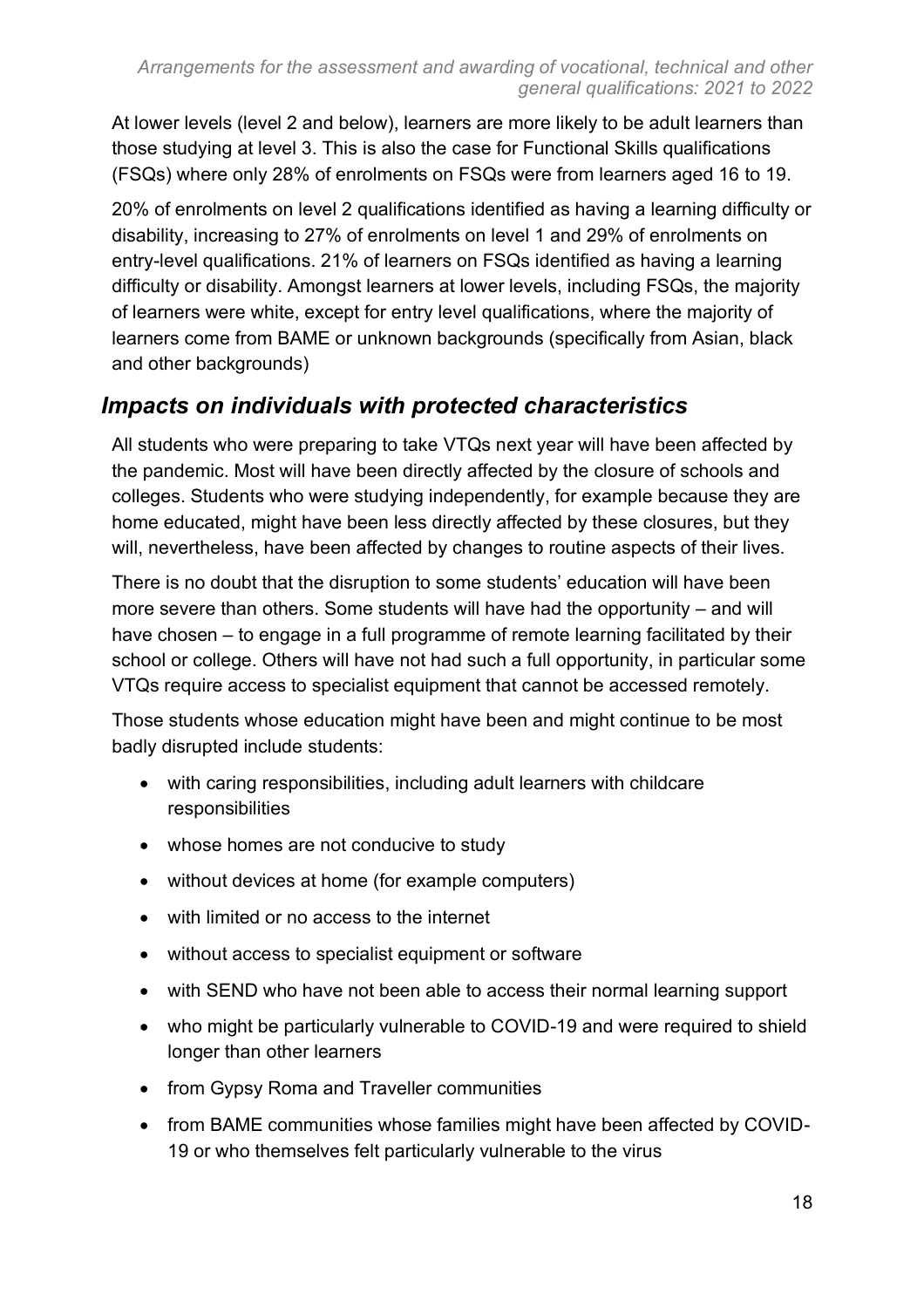- whose first language is not English
- in lower socio-economic groups

The government's planned measures to make up for missed education will target some such students. Additionally, the permitted adaptations are intended to assist in minimising any differential education experiences of all students but cannot fully address the differential education experiences.

In proposing changes to exam and assessment arrangements for PTQs, we have taken care to consider how any changes might have an impact on SEND students who will have reasonable adjustments when taking their exams and assessments. We consider that the adaptations made by awarding organisations should not affect the accessibility of these qualifications. For example, if awarding organisations change the mode of assessment, they will need to continue to ensure that reasonable adjustments are readily available, for example the provision of extra time. However, some students and other learners with protected characteristics may be disadvantaged if an awarding organisation decides to conduct some of their assessments remotely. This could be because they do not have access to IT equipment to access remote assessments, specialist equipment or software needed to complete remote assessments, or access to reliable internet connectivity, for example in rural locations. Some students and other learners could also be disadvantaged if their school or college does not provide necessary equipment or resources.

Some could argue that these adaptations do not go far enough. However, we need to also ensure that students and other learners are able to progress to the next stage of their lives. Going further, and reducing the content taught, could risk their ability to progress. There are health and safety risks to the general public in, for example, reducing content of qualifications which allow a learner to demonstrate occupational competence.

There are concerns that VTQ students may be disadvantaged, particularly those demonstrating protected characteristics, compared to their counterparts taking GCSEs, AS and A levels, if the standard set for GCSE, AS and A levels is more generous than the standard for VTQs. The Department is clear that awarding organisations should ensure that VTQ students are not disadvantaged compared to their peers, as far as possible, particularly for those VTQs most similar to GCSEs, AS and A levels. Nevertheless, the Department will continue to work with Ofqual to monitor this, particularly in light of the grades awarded in Summer 2021 for both VTQs and GCSEs, AS and A levels.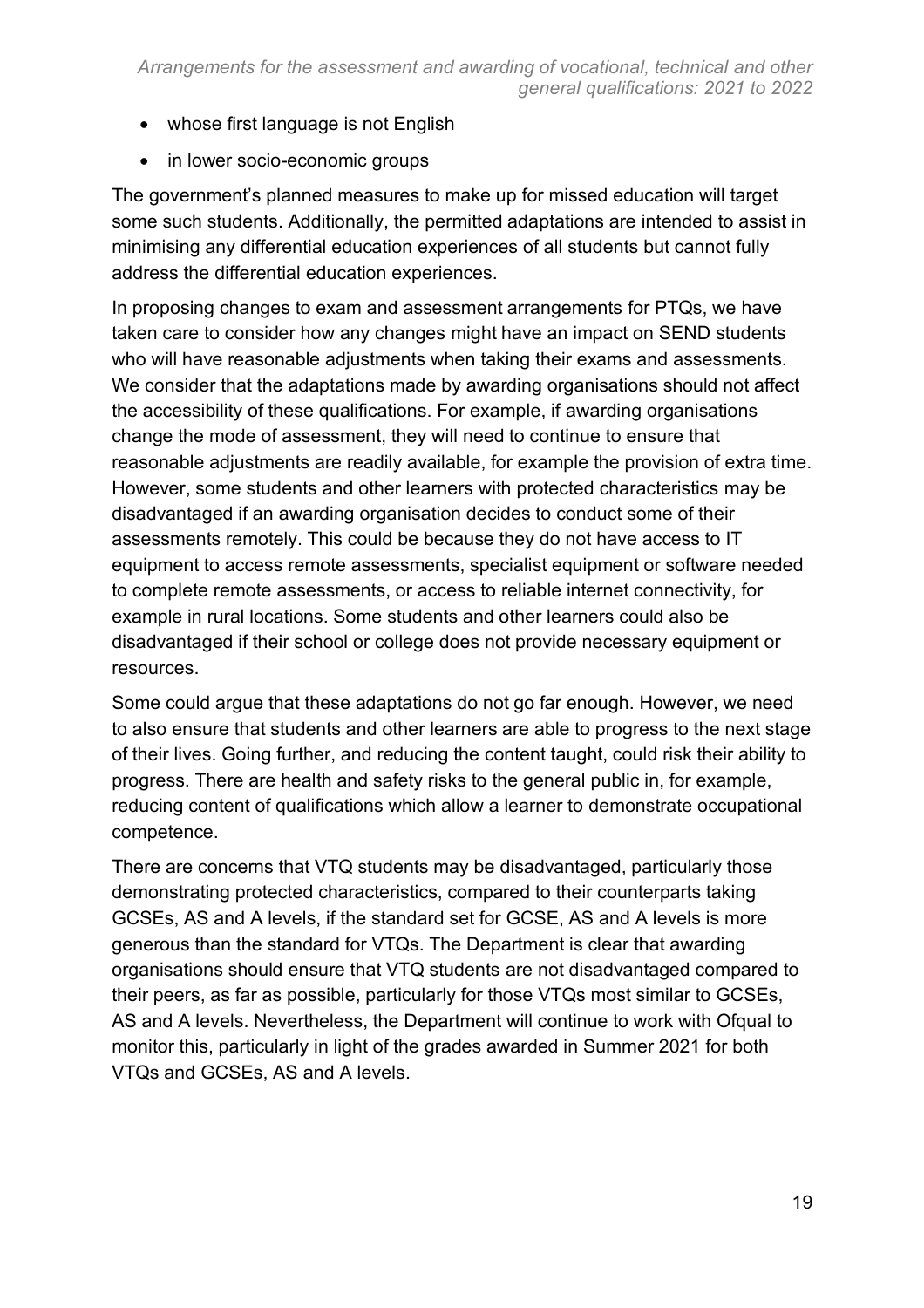### **Question 1**

Are there any other equalities impacts that we have not identified and should consider?

#### **Question 2**

<span id="page-19-0"></span>Do you have views on how any potential negative impacts on particular groups of students could be mitigated?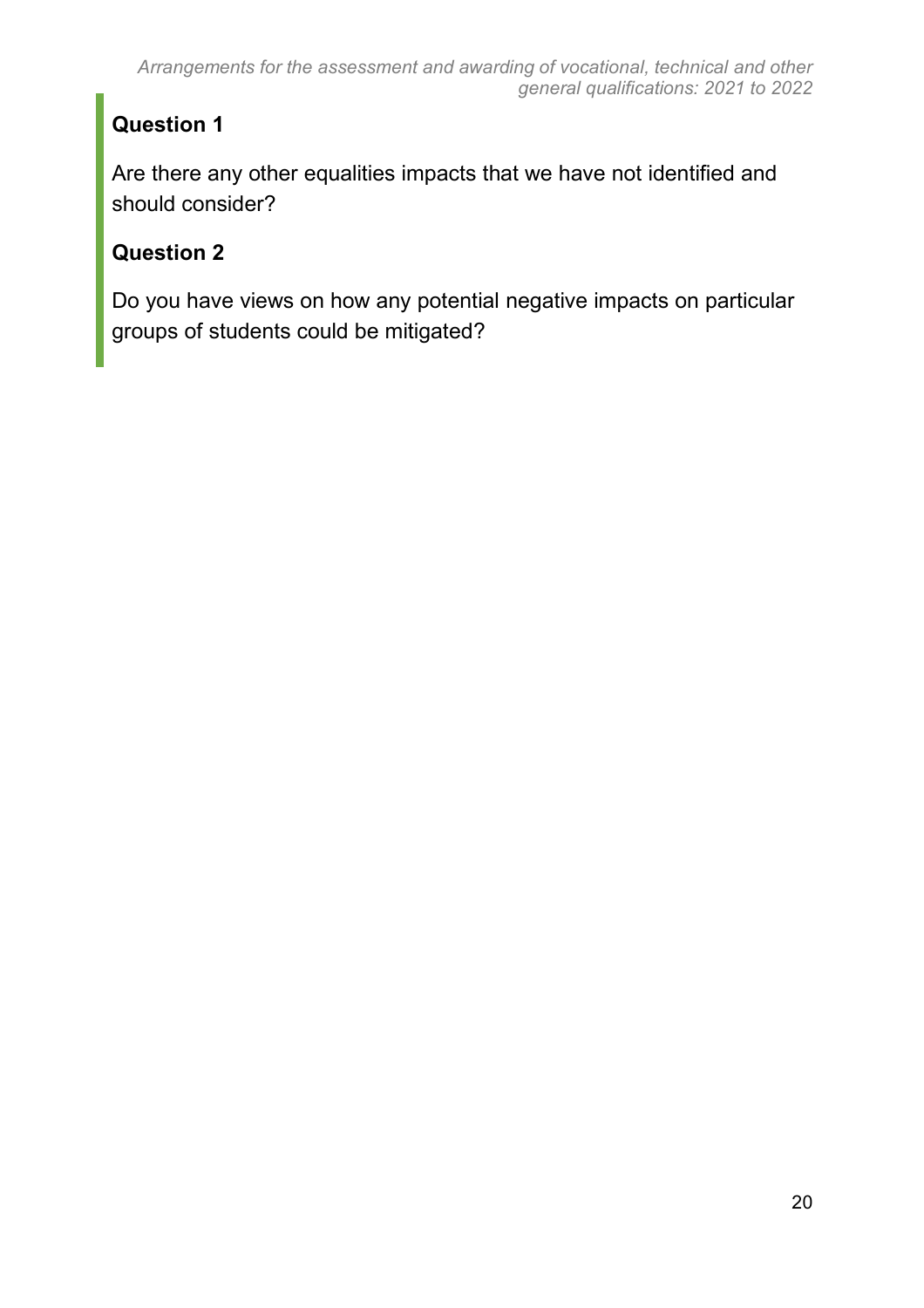# Part B – regulatory arrangements for academic year 2021 to 2022

This section of the consultation document has been written by Ofqual.

#### *Changes to the categorisation of qualifications*

#### *Qualification categories in the VCRF*

When we [introduced the VCRF](https://www.gov.uk/government/publications/vocational-and-technical-qualifications-contingency-regulatory-framework) in March 2021, we included conditions, requirements and guidance addressing 2 categories of qualifications.

Qualifications in Category A of the VCRF were those VTQs where we permitted awarding organisations to only issue results on the basis of evidence from exams and other assessments. These were those qualifications which assess occupational or professional competency, proficiency, or act as a licence to practise, where it would not be safe to award these qualifications using alternative evidence. It also included performing arts graded examinations which assess proficiency.

For these qualifications, as far as has been possible in 2021, awarding organisations have continued to make exams and other assessments available to learners, remotely or in person where it is safe to do so. We permitted awarding organisations to carry forward the [adaptations already made under the Extended ERF](https://www.gov.uk/government/publications/extraordinary-regulatory-framework-vtq-covid-19-conditions-and-requirements) in autumn 2020 or to make further adaptations where this could be done without undermining the validity and reliability of the qualifications. In some cases, however, even with adaptations, where it was not possible for exams and assessments to take place, then awarding organisations have been permitted to delay them.

Qualifications in Category B of the VCRF were those VTQs and other general qualifications where we permitted awarding organisations to issue results using alternative evidence, including TAGs. These arrangements were permitted because exams and/or internal assessments had not taken place, and/or when students could not safely access the assessments. Qualifications in this category were those which are used for progression to further or higher study or into employment, where the issuing of results to students needed to be prioritised. It included those qualifications used alongside or instead of GCSEs, AS and A levels, where we expected awarding organisations to award results in a similar way to those qualifications, examples of which are Applied Generals, Technical Awards and Tech Levels. Awarding organisations were also permitted to make adaptations to assessments and qualifications in Category B.

In addition, within Category B, we also included those qualifications which were important for progression to further or higher study or employment, but which are different from GCSEs, AS and A levels in their characteristics and delivery; examples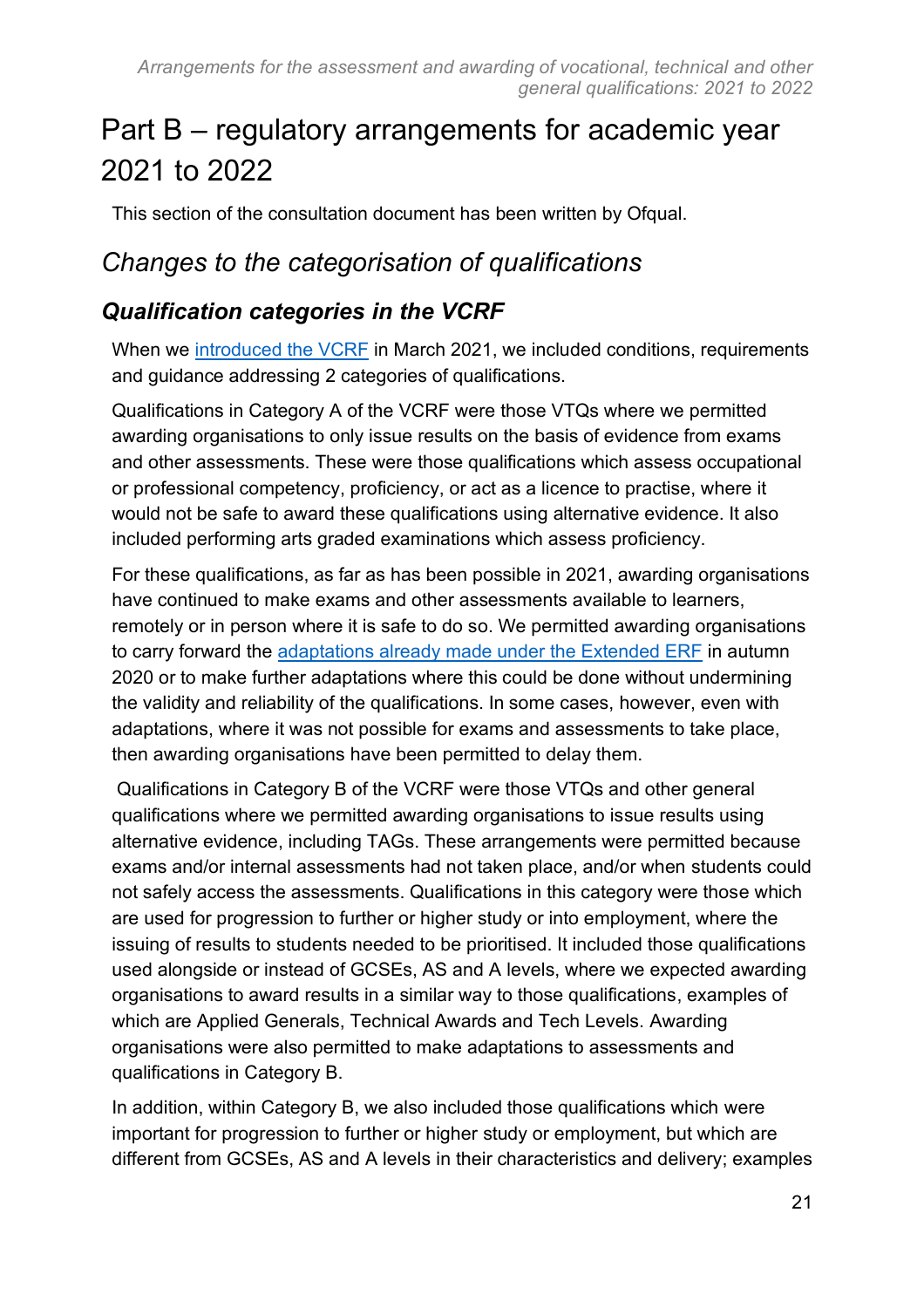include Functional Skills Qualifications and ESOL Skills for Life. For these qualifications, we expected awarding organisations to make exams and assessments available to students in person, where it was safe to do so, or remotely. However, where students were ready to sit exams or assessments for these qualifications but could not do so, then we permitted awarding organisations to issue results based on alternative evidence, such as TAGs.

For Category B qualifications, we said that any student expecting to sit an assessment between 1 August 2020 and 31 August 2021 could be eligible to receive a result based on alternative evidence or TAGs.

#### *Changing our approach to the categorisation of qualifications for the academic year 2021 to 2022*

As set out in Part A of this consultation, the Department's intention is that exams and assessments for VTQs and other general qualifications will go ahead in the academic year 2021 to 2022.

The government recognises, however, that students who will be taking exams and assessments have experienced significant disruption to their education and that these students will also need continued support in the face of any further disruption.

As such, the Department has confirmed in Part A that it may be appropriate for adaptations to be made to some assessments and qualifications to take account of the disruption to teaching and learning, to free up time to focus on education recovery activities and teaching, including any remaining qualification content. In Part A of this consultation document the Department has also set out its expectations around the scope of adaptations for different groups of qualifications – performance table qualifications, FSQs and T-Levels.

In light of the government's intention, we have decided that all Category B qualifications will now fall under Category A of the VCRF. This means that awarding organisations will only be permitted to issue results on the basis of evidence from exams and other assessments. Results cannot be awarded based on TAGs. Awarding organisations will be permitted to continue with any adaptations they have already made to their qualifications under the VCRF or to make further adaptations where this can be done without undermining the validity and reliability of the qualifications, to address the ongoing impact of the pandemic.

To achieve this change in classification, we propose to issue a notice to awarding organisations to withdraw the designation of Category B qualifications from 1 September 2021. We will also make minor drafting changes to the VCRF Conditions to reflect this change (VCR1.3 and the Interpretations and Definitions section of the revised VCRF accompanying this consultation).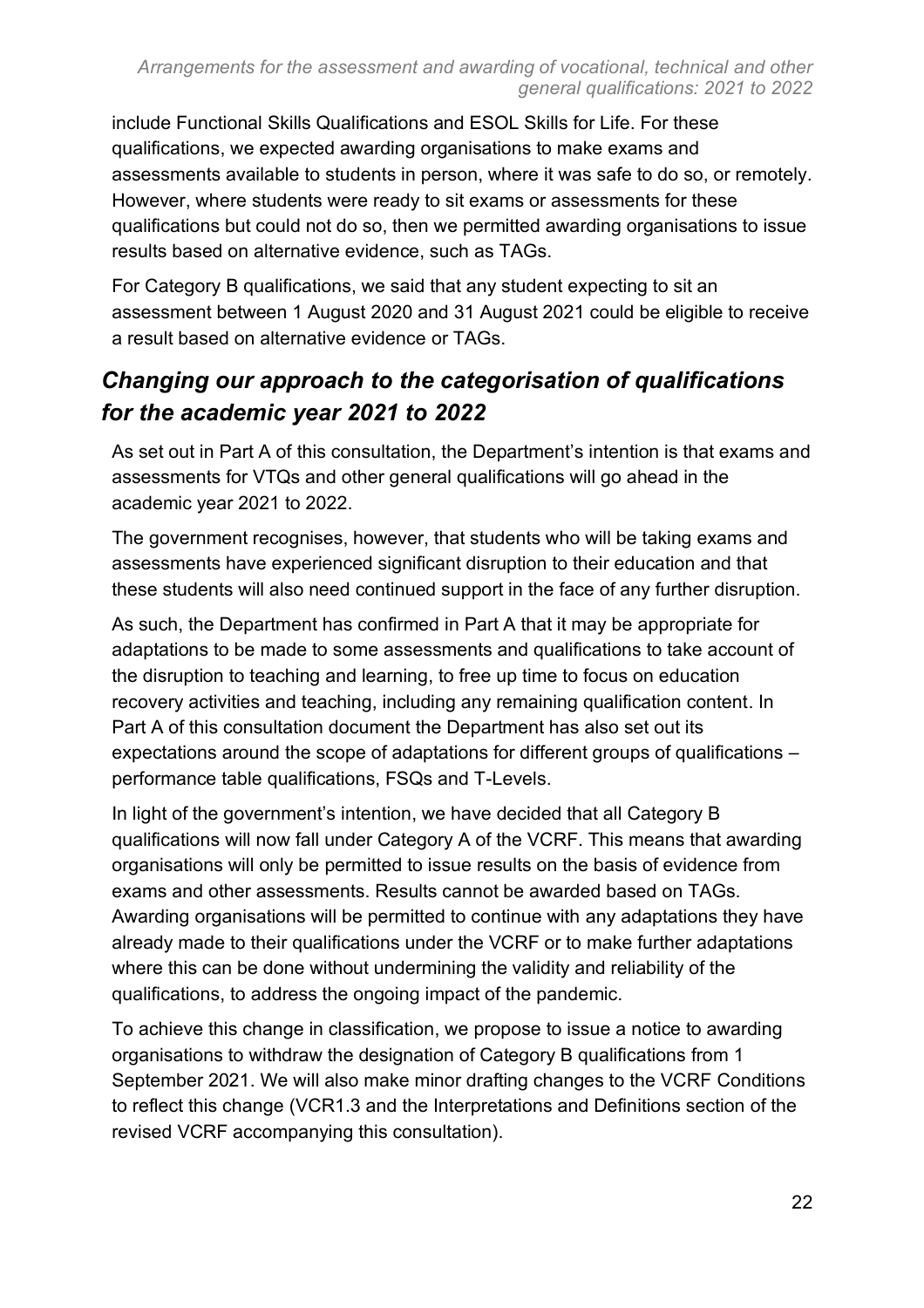#### *Arrangements for the assessment and awarding of vocational, technical and other general qualifications: 2021 to 2022*

This change in categorisation will not adversely affect students currently taking qualifications which fall under Category B. Awarding organisations will still be required to allow the progress of appeals for students whose results are based on alternative evidence, including TAGs, and to allow for the determination of results for any students eligible for a result based on alternative evidence or TAG but who did not receive one in summer 2021. Any students who are not expecting to complete their qualification this summer (sometimes described as mid-flight or non-certificating learners) but who receive any results for component or units of their qualification based on alternative evidence, including a TAG, will still be able to carry those results forward when they certificate.

The change in categorisation will also not have any implications for qualifications already falling under Category A. Awarding organisations will continue to be permitted to make those adaptations to assessments and qualifications, where this can be done without undermining the validity and reliability of those qualifications.

Although we are withdrawing the designation of Category B qualifications, we will retain the Category B conditions, requirements and guidance within the VCRF. This again allows us to future-proof our regulatory framework. If there is a change in government policy in response to a worsening public health situation, and it is decided that it is not viable for exams and assessments to take place at any point in the future, we would be able, following a further consultation, to reintroduce Category B qualifications and to permit the awarding of results using alternative evidence such as teacher judgement. We are therefore not making any substantive changes to the VCRF where it refers to Category B. We are, however, taking this opportunity to correct minor typographical errors in Table 1 of the Guidance on the determination of results for Category B Qualifications (see 'Table 1: sources of information' in the revised VCRF Guidance accompanying this consultation).

#### **Question 3**

Do you have any comments on the impact of our decision to withdraw the designation of Category B qualifications at this time and to move all qualifications under Category A?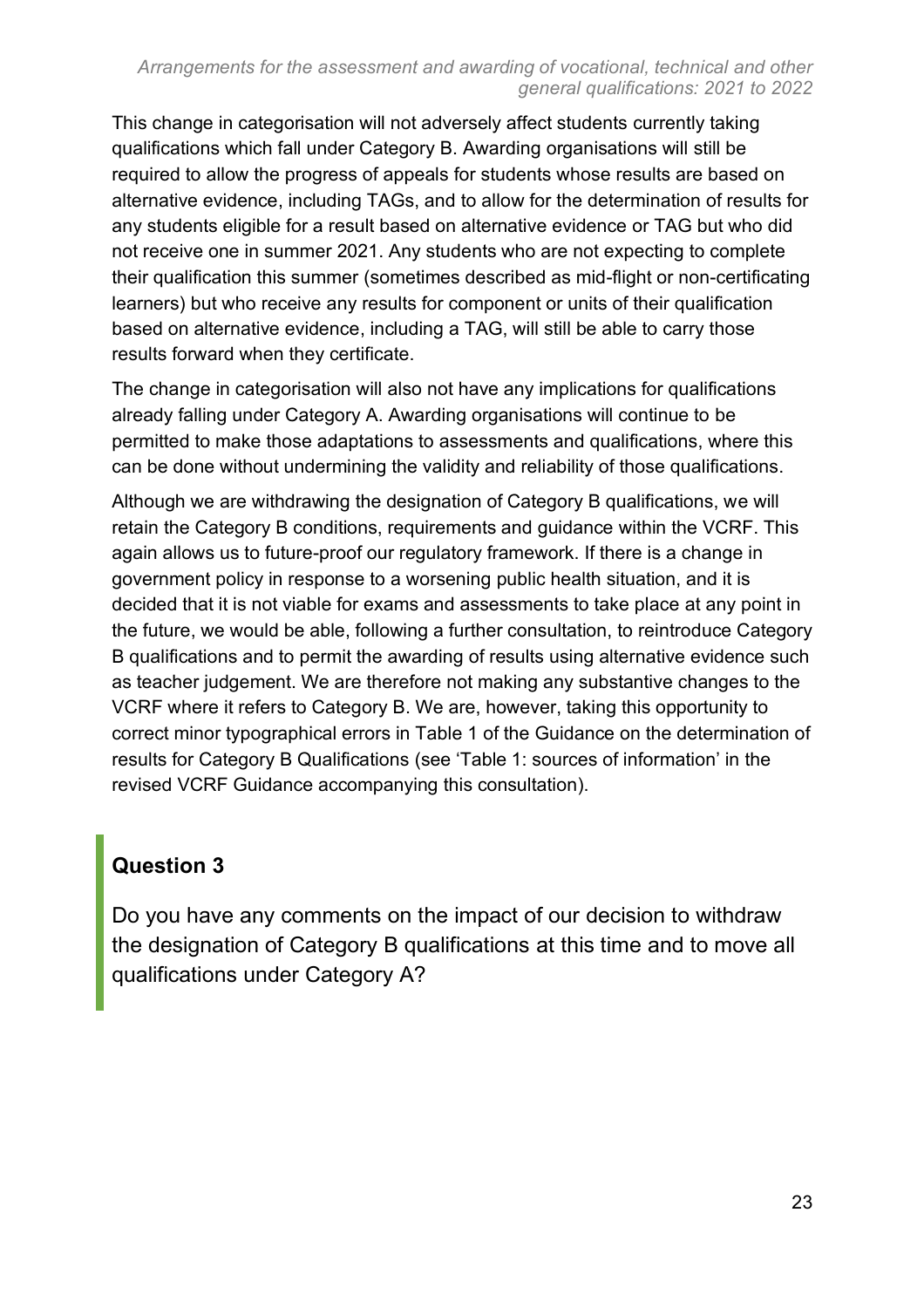# *Changes to the VCRF*

#### *Requirements and guidance in relation to adaptations*

The VCRF includes requirements and statutory guidance with which awarding organisations must comply or have regard to when deciding whether and how to make adaptations to their assessments and qualifications.

Within the requirements, we have also set out the following guiding principles to steer awarding organisations' approach to adaptation.

#### **The principles in relation to Category A Qualifications**

An awarding organisation must take all reasonable steps to comply with the principles below when complying with Condition VCR2 in relation to a Category A Qualification.

Principle A1 – As far as possible and without prejudice to the other principles, an awarding organisation must seek to ensure that the Adaptations which it makes to a qualification assist with mitigating the impact on teaching, learning or assessments caused by the coronavirus (COVID-19) pandemic on Learners taking that qualification.

Principle A2 – An awarding organisation must seek to ensure that, where it makes any Adaptations to its qualifications in accordance with the VCR Conditions, the Validity and Reliability of those qualifications is maintained.

Principle A3 – An awarding organisation must seek to maintain standards, as far as possible, within the same qualification in line with previous years, and across similar qualifications made available by the awarding organisation and by other awarding organisations.

Principle A4 – An awarding organisation must seek to ensure, as far as possible, that the Adaptations which it makes to a qualification do not serve to advantage or disadvantage Learners taking that qualification against their peers taking similar VTQs or, where relevant, general qualifications not covered by the VCR Conditions.

We have reviewed these requirements, guiding principles and statutory guidance and have concluded that we do not need to make substantial changes to take account of the context of academic year 2021 to 2022.

We consider that they already sufficiently address the Department's expectations:

• around the need for consistency of approach to adaptation across awarding organisations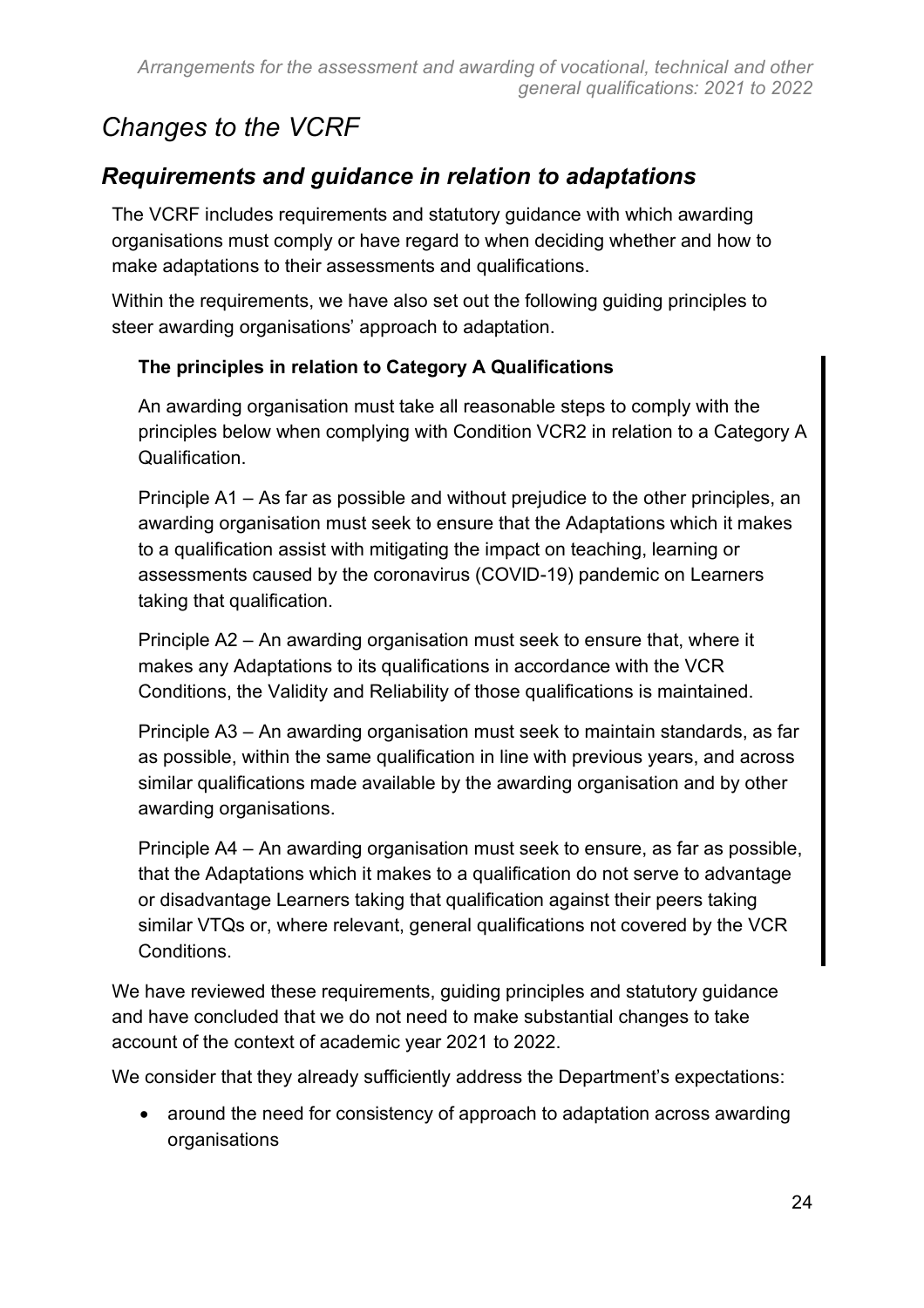- around the need for awarding organisations to take into account manageability for their centres and to communicate with them in a clear and timely manner
- that VTQ students should not be advantaged or disadvantaged in comparison to their peers taking other VTQs and/or GCSEs, AS and A levels

The statutory guidance on adaptations is not prescriptive in its approach. We consider that awarding organisations are best placed to make judgements about what adaptations would be appropriate without undermining the validity and reliability of their qualifications and we do not propose to change this. We do however expect awarding organisations to take account of the views of employers and other stakeholders when developing their approach to adaptations, including taking account of the Department's technical guidance for performance table qualifications.

The conditions, requirements and guidance in the VCRF already require awarding organisations to work together, where relevant, to develop consistent approaches to adaptations for similar qualifications and take account of manageability for their centres. As noted above, Principle A4 addresses the need for VTQ students not to be disadvantaged in comparison to their peers taking other VTQS and/or GCSEs, AS and A levels.

Therefore, we are only proposing to make the following minor drafting changes to the Guidance in relation to the adaptation of vocational and technical qualifications:

- to update the introductory section to reflect the context of academic year 2021 to 2022 (see 'Context' in the revised VCRF Guidance accompanying this consultation)
- to update our guidance on delaying or rescheduling assessments to reflect the current policy position that exams and assessments will take place (see 'Additional factors' in the revised VCRF Guidance accompanying this consultation)
- to recognise that awarding organisations may already have taken steps to develop their understanding of their centres we have updated and retitled the guidance related to this (see 'Improving understanding of Centres and Learners' in the revised VCRF Guidance accompanying this consultation)

#### **Question 4**

Do you have any comments on the proposed changes to the drafting of the statutory guidance on adaptation in the revised VCRF?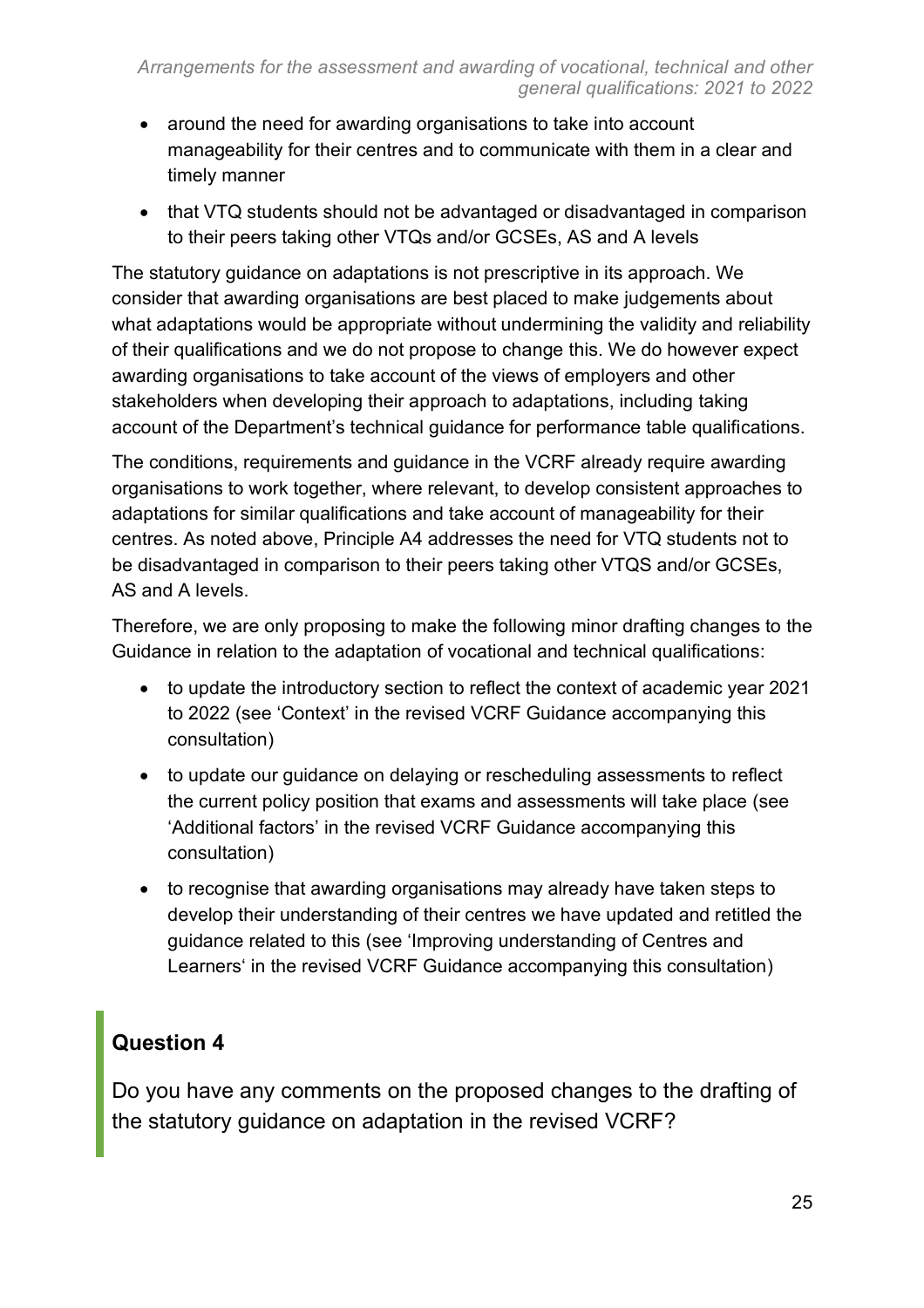#### *Arrangements for appeals*

General Condition of Recognition I1 requires awarding organisations to establish, maintain and comply with an appeals process in relation to all the qualifications they make available.

In the context of the VCRF, we included statutory guidance on compliance with Condition I1 expecting awarding organisations to give students, for those qualifications most closely aligned to GCSEs, AS and A levels, the right to access an appeal on the same basis as those set out for GCSEs, AS and A levels where possible and appropriate.

As explained earlier, although we are withdrawing the classification of Category B qualifications at this time, awarding organisations must permit the progress of appeals for students where they have received results on the basis of alternative evidence, including TAGs<sup>3</sup>.

Under General Condition H6.3(a) an awarding organisation is required to correct any incorrect result which it discovers through its appeals process. In Condition VCR7.3 we effectively disapplied General Condition H6.3(a) by allowing awarding organisations to use the guidance in the General Conditions to decide whether or not it is appropriate to correct an incorrect result discovered during an appeal. This was a significant change to allow awarding organisations greater flexibility due to the complexities of 2020 to 2021. The same approach was taken under the General Qualifications Alternative Awarding Framework. In the context of exams and assessments taking place in academic year 2021 to 2022, we consider that Condition VCR7.3 is no longer necessary. We are proposing to remove this discretion by disapplying Condition VCR7.3 in a notice. This means that, as in any year where appeals are processed under General Condition H6.3, if an incorrect result is discovered during an appeal, it must be corrected, whether that be up or down.

In Condition VCR7.1, we also took account of the particular situation which applies to Technical Qualifications (TQs) within T Levels. In relation to T Levels, we have disapplied Condition TQ1.1(c) of the qualification-level conditions for Technical Qualifications. This is to make it clear that Condition I1 applies to these qualifications under the VCRF.

 $3$  To confirm, any students who received a centre assessment grade in summer 2020 already have similar arrangements. When we closed the Extended Extraordinary Regulatory Framework, we kept some limited provision in place. This was so that:

<sup>•</sup> students who last year received calculated results (or who have deferred calculated results) will still be able to carry them forward into their qualification result this summer and beyond

<sup>•</sup> any appeal against a result issued under the ERF can continue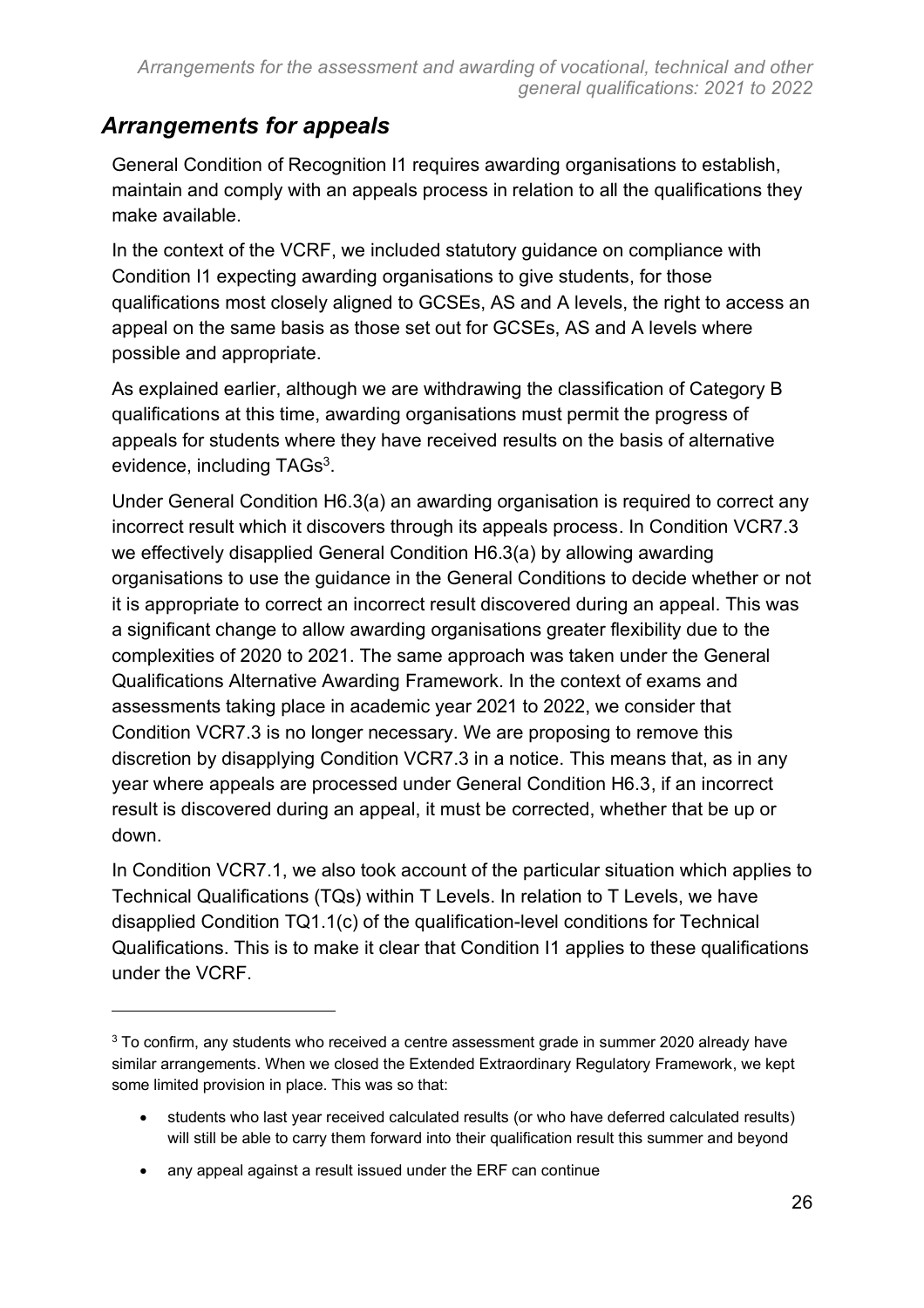We have proposed a drafting amendment to Condition VCR7.1 so that it applies only to a qualification that is designated as a Category B qualification. The effect is that Condition VCR7.1 will remain in place only for any appeals stemming from qualifications that fell within Category B before the designation was removed. From 1 September 2021, Condition TQ1.1(c) would, therefore, no longer be disapplied under the VCRF.

#### **Question 5**

Do you have any comments on the proposed changes to arrangements for appeals in the revised VCRF?

#### *Changes to the statutory guidance on remote invigilation*

The statutory guidance on remote invigilation in the VCRF was drafted in 2020, when we introduced our first extraordinary regulatory framework in response to the onset of the pandemic. The guidance sets out the factors to which an awarding organisation should have regard, as part of their consideration to introduce remote invigilation as an adaptation.

Since then we have worked with awarding organisations to develop a shared understanding of the term remote invigilation and the related term of remote assessment. This is another adaptation to the delivery of assessments introduced by awarding organisations in response to the pandemic.

We have therefore decided to update the statutory guidance on adaptation to include these definitions and to make some further minor adaptations to the wording for consistency.

These changes will not have any practical implications for awarding organisations or centres around the delivery of assessments using remote assessment or remote invigilation but will provide greater clarity and consistency.

#### **Question 6**

Do you have any comments on the proposed changes to the guidance on remote invigilation and the introduction of guidance on remote assessment in the revised VCRF?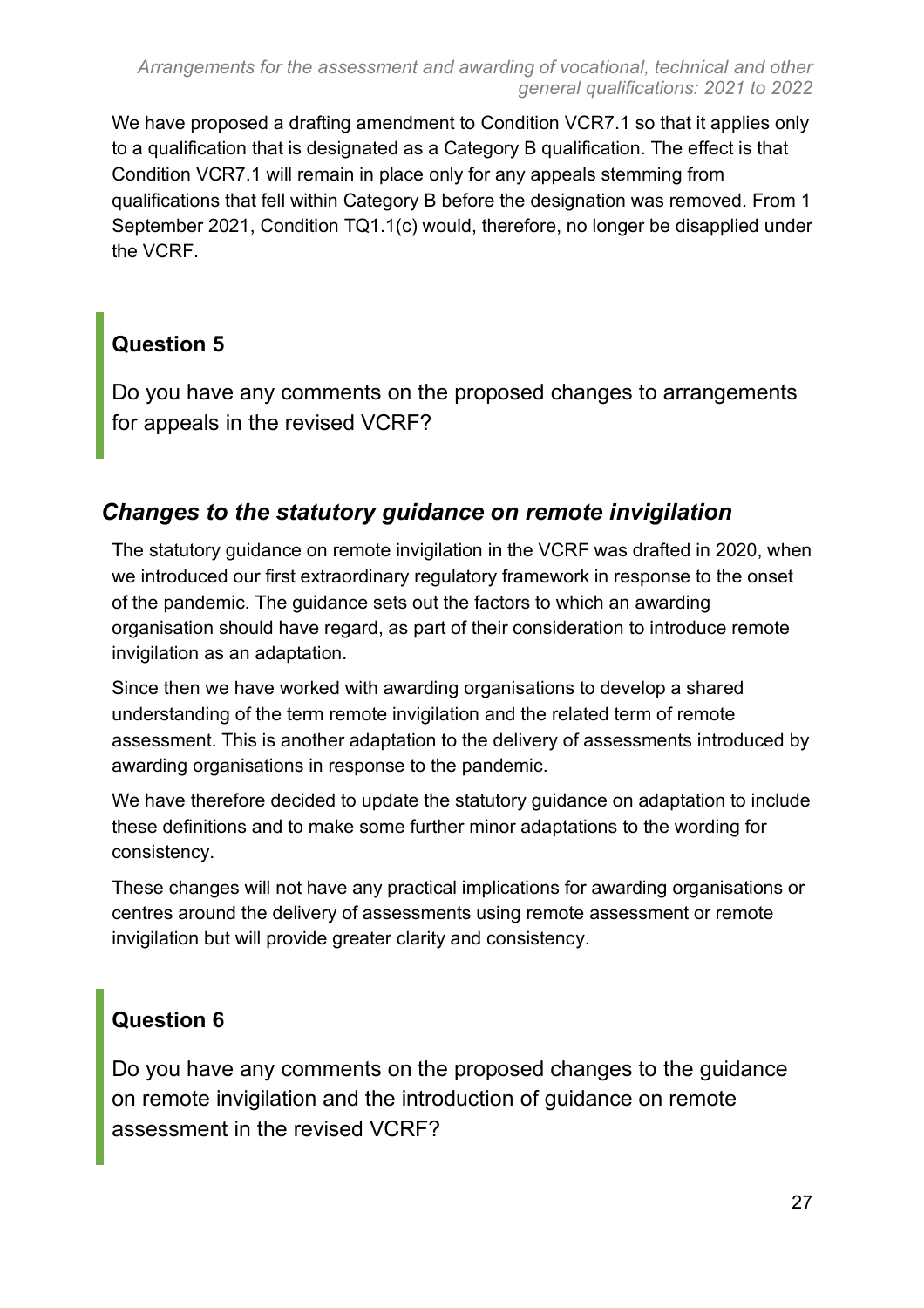#### *Awarding organisation record keeping of decisions*

Condition VCR5 requires awarding organisations to maintain a record of the decisions they have made around the adaptation of qualifications in Category A and to make that record available to Ofqual on request.

We do not propose to make any changes to this Condition. However, we wish to remind awarding organisations that they will need to update their record keeping to reflect the withdrawal of the Category B classification and the move of all qualifications into Category A. They must also ensure that their record keeping reflects any adaptations already agreed with the Department.

We will take a targeted and risk-based approach to the monitoring of these records.

# *Monitoring the public health situation and contingency planning*

In Part A of this consultation document, the Department committed to considering the need for contingency plans in the event of further disruption as a result of the pandemic.

We explained earlier (under the heading, 'Changing our approach to the categorisation of qualifications for the academic year 2021 to 2022') that we have retained the provisions for Category B qualifications to allow us to future-proof the VCRF. If there is a change in government policy in response to a worsening public health situation, and it is decided that it is not viable for exams and assessments to take place at any point in the future, we would be able to reintroduce the designation of Category B qualifications. This would permit awarding organisations to issue results based on alternative evidence, including the use of teacher judgement.

In order to inform our contingency planning, we want to understand how arrangements this year could be improved upon should TAGs form part of the approach for VTQs in 2022. We recognise that there are lessons to be learnt from the process and now that TAGs have been submitted to awarding organisations we are interested in your views on potential improvements to the process, should we need to do something similar next summer. [Teachers can send their views](https://ofqual.citizenspace.com/public/a75143c3/) on the [TAG process](https://ofqual.citizenspace.com/public/a75143c3/) and there is a separate [survey for students to give their views on](https://ofqual.citizenspace.com/public/6b36e360/)  [TAGs.](https://ofqual.citizenspace.com/public/6b36e360/)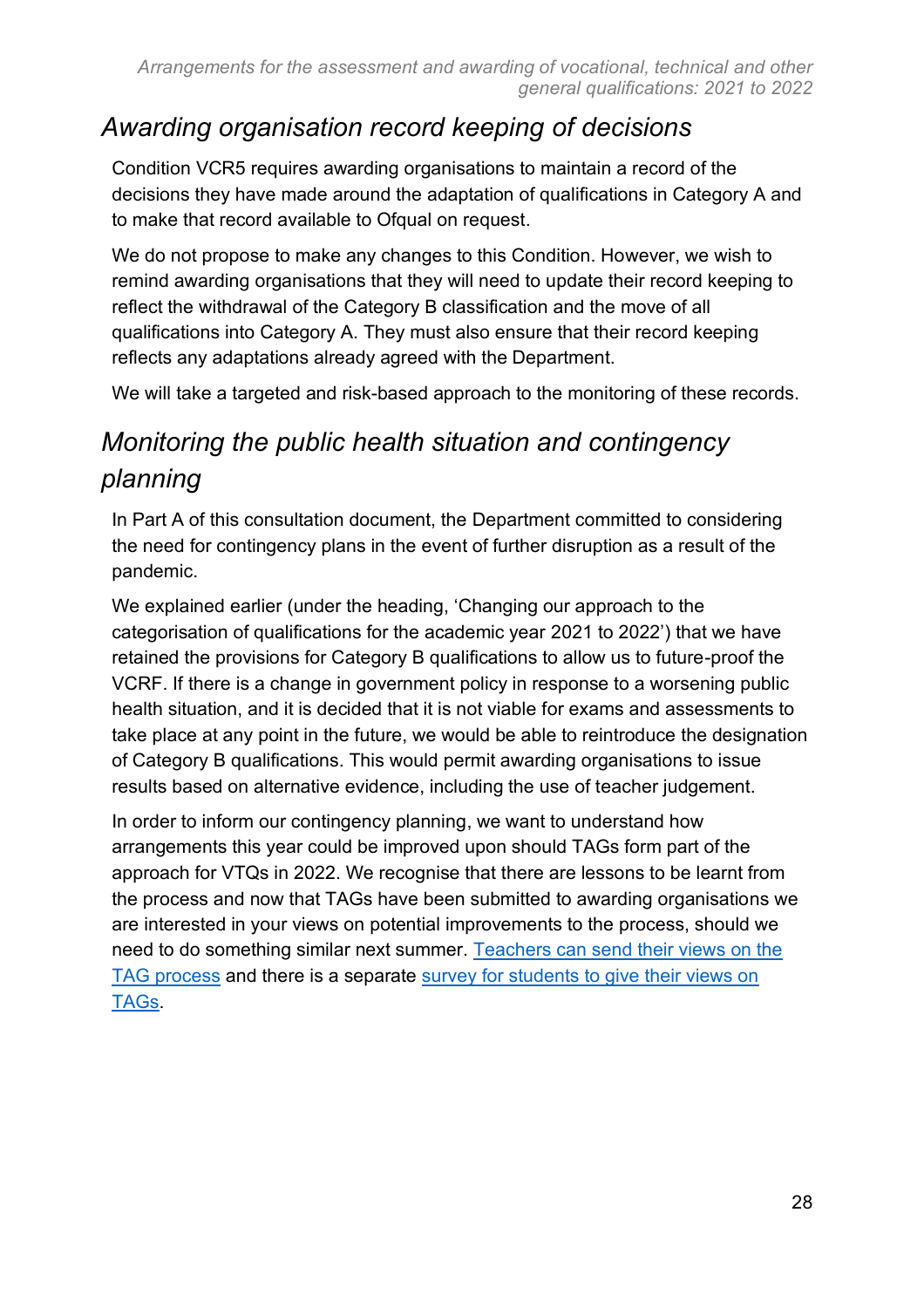We accept however that should there be further disruption but not a national lockdown, for example extended regional lockdowns, that it may be necessary to consider further adaptations to take account of differential learning loss<sup>4</sup>.

As stated in the VCRF statutory guidance on compliance with General Condition G7 (Arrangements for Special Consideration), special consideration does not apply where students have missed teaching and learning as consequence of the pandemic. It applies when students have temporarily experienced an illness or injury or some other event outside their control which means that they cannot access assessments as normal. We are considering whether it may be necessary and appropriate to introduce additional arrangements to address differential learning loss arising from regional disruption. Should we conclude that this is the case, we will consult later in 2021. In developing our approach, we will seek alignment with arrangements for GCSEs, AS and A levels where appropriate, so that VTQ students are not advantaged or disadvantaged compared to their peers.

#### **Question 7**

What factors do you think we may need to consider in developing any contingency plans?

# <span id="page-28-0"></span>Equalities impact assessment

As a public body, we are subject to the public sector equality duty. Annex B sets out how this duty interacts with our statutory objectives and other duties.

Awarding organisations are required to comply with equalities legislation, and our existing General Conditions of Recognition reinforce this in relation to the qualifications they make available. They are required to monitor their qualifications to identify features which may disadvantage a group of students who may share a protected characteristic<sup>5</sup>, and this applies to the design, delivery and award of their qualifications.

Although we are withdrawing the Category B qualification classification at this time and making minor amendments to the drafting, we are retaining the VCRF. In our

<sup>4</sup> Learning loss is an overall reduction in the level of attainment that a learner achieves by the end of their course of study (for example, lower attainment in GCSE maths) attributable to both direct and indirect impacts from COVID-19. There will be many varied causes of learning loss and learners affected differently by these different causes.

<sup>5</sup> For the purposes of the public sector equality duty, the 'protected characteristics' are: disability, race, age, religion or belief, pregnancy or maternity, sex, sexual orientation, and gender reassignment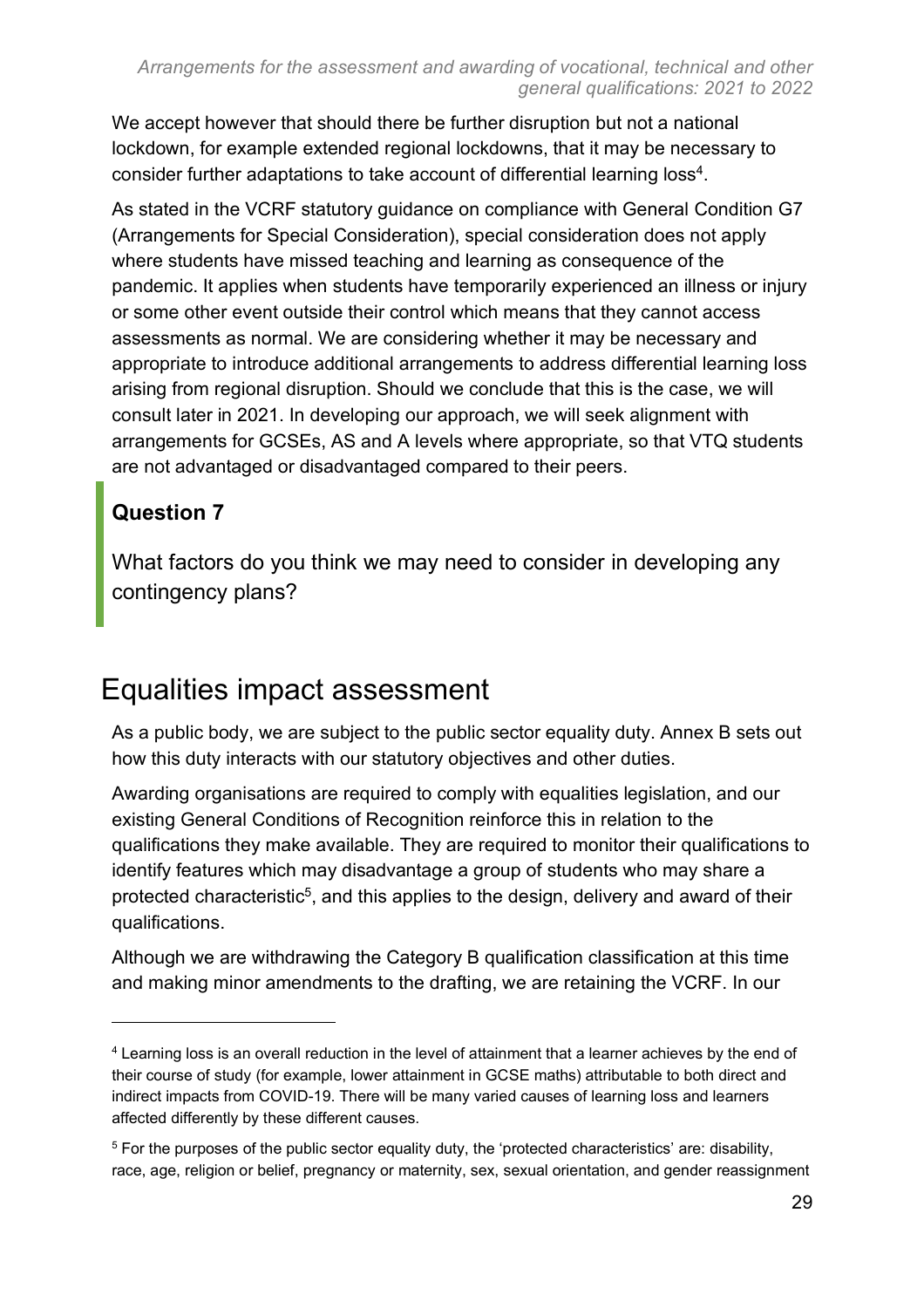previous consultations on the VRCF we set out our assessment of the equalities impacts of the framework and we consider these impacts again below. We have not identified any additional equalities impacts arising from the decision to move all Category B qualifications into Category A and the amended conditions, requirements and statutory guidance we are proposing to put in place. We would welcome views on this and, if there are further equalities impacts that we have not identified, how these might be mitigated.

## *Differing impacts on particular groups of students and socioeconomic factors*

The impact of the pandemic has affected different students in different ways. Even students for whom their circumstances appear the same, could have been affected to differing extents in terms of having missed teaching and learning, or their preparedness or ability to take assessments. While this will impact all students, some students who shared particular protected characteristics (disabled and BAME students) may experience those disadvantages to a greater extent than other students.

Some students could also be affected as a result of socio-economic factors. Some students who share particular protected characteristics (disabled and BAME students), are more likely to be from more disadvantaged backgrounds, for example due to not having the same access to equipment and resources as those from other backgrounds. Students who share particular protected characteristics (disabled and BAME students) may be more likely to be affected by such factors.

We developed the VCRF to ensure that as far as possible, students are not disadvantaged, including as a result of sharing a protected characteristic. Given the overall impact of the disruption, and the fact that it has been experienced differently by different students, it is unlikely that any alternative arrangements for awarding will fully mitigate these disadvantages. We sought to ensure though, as far as is possible, that the alternative arrangements for awarding do not make them worse. The framework is flexible and allows, but does not require, assessments to be adapted to allow as many students as possible to receive a result. It remains possible that for qualifications signifying occupational competence, where these are unable to proceed, in their normal or adapted form, some students may be delayed in receiving a result.

### *Mental health*

We know from our previous consultations that many people are concerned about the potential impact of arrangements for assessment and awarding VTQs on students' mental health. These concerns relate both to the arrangements themselves, and the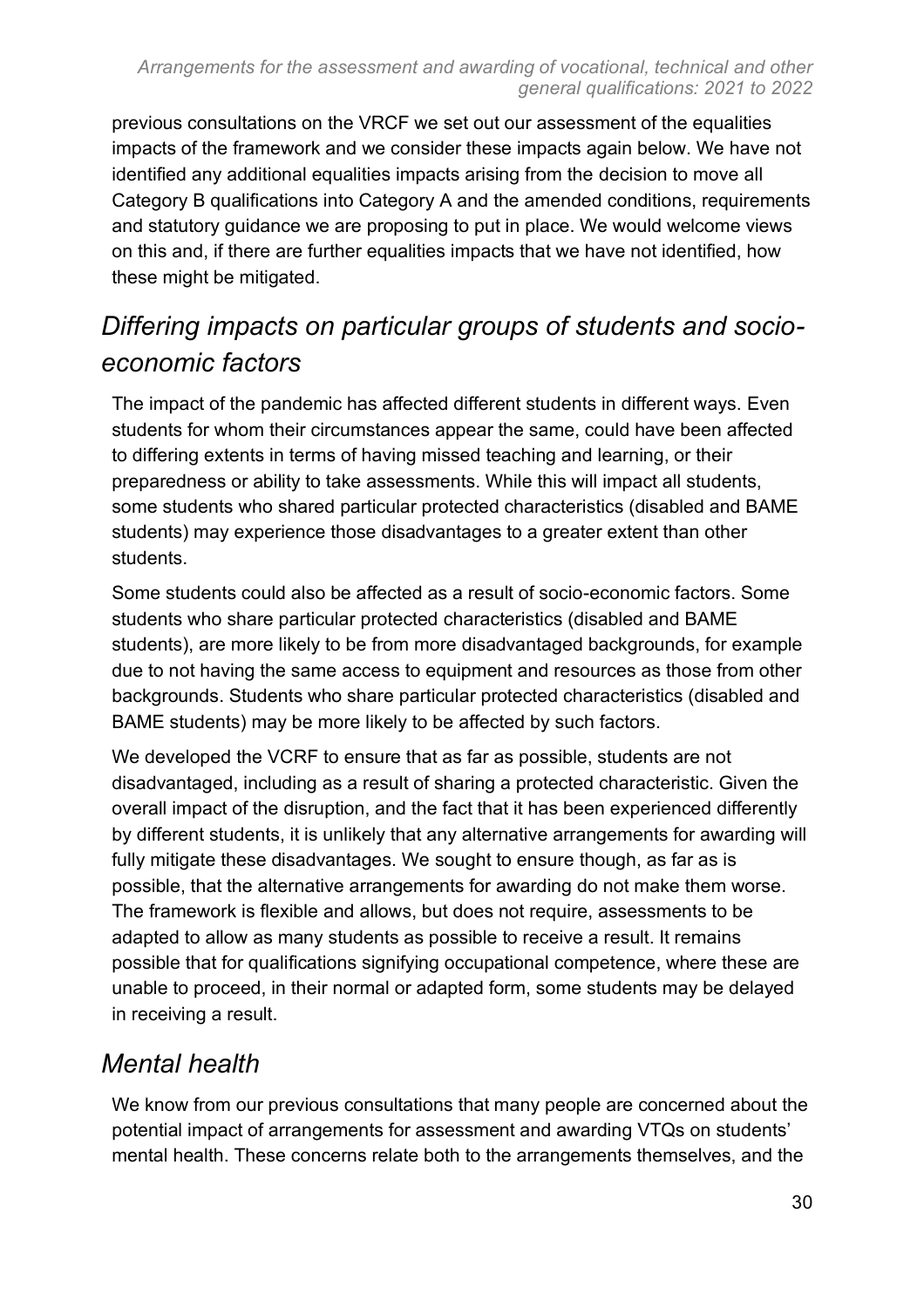lack of certainty over what the arrangements will be in the future. It is possible that while these impacts will apply to many students, it could be greater on disabled students with conditions such as autistic spectrum disorders.

It is unlikely we can directly address the impact on students' mental health through our regulation. We are however aiming to reduce the impact where we can. We are doing this by allowing awarding organisations to take flexible approaches to the adaptation of assessments. The arrangements set out in this consultation will enable awarding organisations to provide clarity to those due to take their assessments in academic year 2021 to 2022. We require awarding organisations to communicate with their centres clearly and in a timely manner and we will continue to provide relevant information as soon as we can.

## *Access to equipment*

We have previously identified the impact that a lack of access to equipment and resources may have, along with the potential absence of support needed to use these resources. This may impact disabled students to a greater extent, who may rely on additional support as part of their normal way of working.

As we have set out in our previous impact assessment, we cannot, through our regulation, ensure that students have access to the necessary equipment. But we do set requirements on awarding organisations to ensure that assessments are fit for purpose and can be delivered. Awarding organisations must also ensure that in making any adaptations to assessments, it minimises bias as far as is possible to ensure that an assessment does not produce unreasonably adverse outcomes for students who share a protected characteristic. We monitor awarding organisations to ensure they meet our requirements.

### *Nature of assessment*

It is possible that students taking some types of assessments, in particular practical assessments, or those taking assessments in settings other than centres, such as workplaces could be disadvantaged. The students taking qualifications covered by these proposals are more likely to share protected characteristics (disabled students, BAME students) so could be disproportionately affected.

We have previously set out that our arrangements are intended to be flexible, so that awarding organisations can determine the most appropriate approach for their qualifications and assessments. An awarding organisation will be expected to consider when deciding its approach, how assessments are normally taken, and any arrangements that need to be in place to allow them to be taken in alternative ways. There will be some qualifications, such as some which are intended to signal occupational competence, for which an adaptation is not possible, therefore students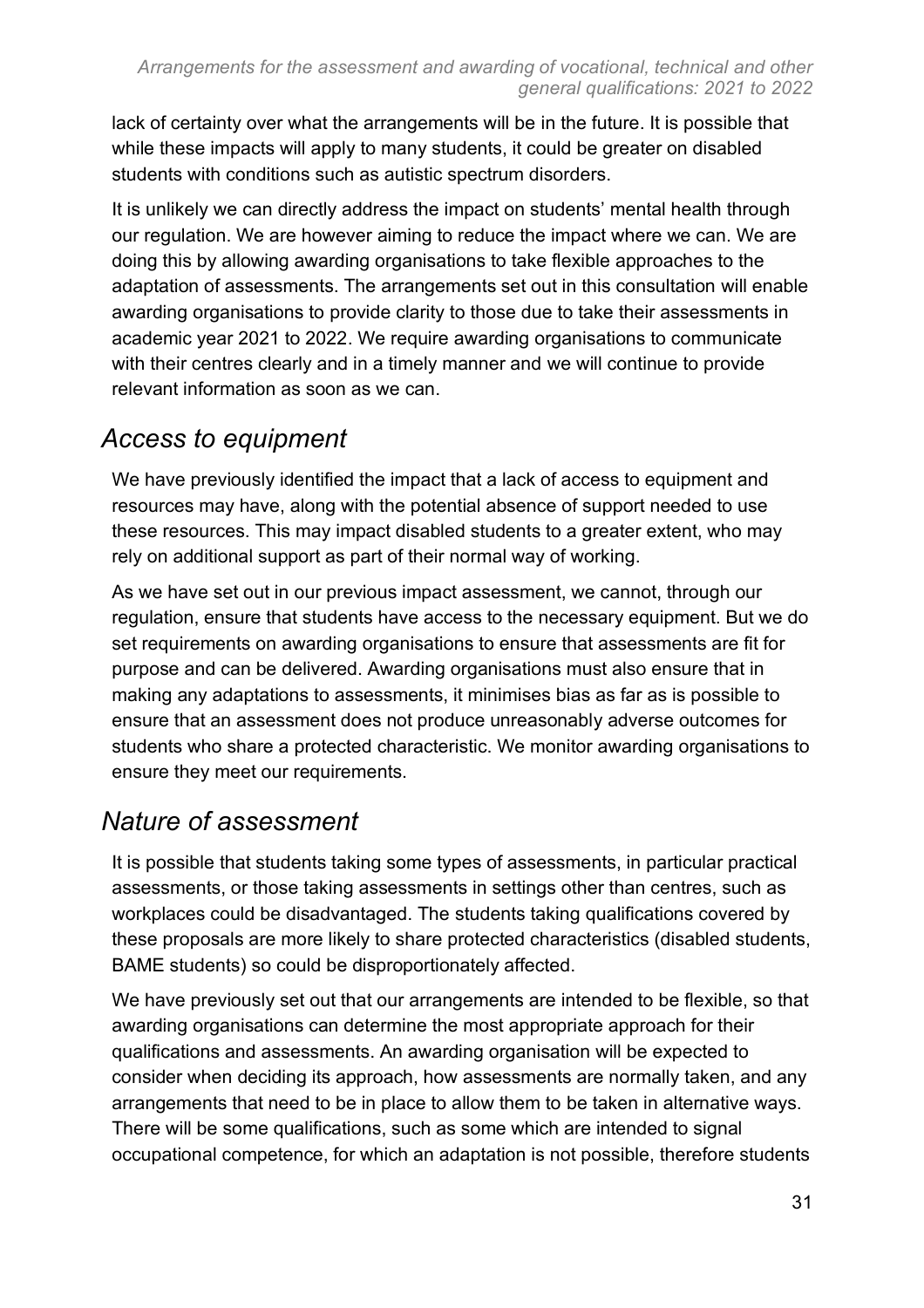may be delayed in receiving a result. Disabled students who cannot take an adapted assessment as a result of their disability, despite adaptations being accessible for other students, may be disadvantaged to a greater extent.

#### *Race*

Many of the qualifications covered by these proposals were more likely to be taken by BAME students, meaning any disadvantage could disproportionately affect BAME students. Additionally, BAME students have been disproportionately affected by the pandemic, so may have experienced the other disadvantages identified to a greater extent.

We are retaining requirements relating to equalities considerations, that awarding organisations must ensure that, in any approach to adaptations, they minimise bias as far as is possible. This means that they will need to ensure that the assessment does not produce unreasonably adverse outcomes for students who share a protected characteristic. We will also continue to remind awarding organisations of the other obligations that they must meet relating to equalities considerations under the General Conditions.

## *Special educational needs and disabilities*

We have previously identified concerns that students with special educational needs or disabilities could be disadvantaged. In particular, we have identified concerns in relation to students with disabilities, including those with autistic spectrum disorders, who may suffer from greater anxiety and find it more difficult to access adapted assessments as a result, and deaf students, who may struggle to access some adapted assessments. SEND students may also find it more difficult to access remote assessments. Students who require reasonable adjustments may also be disadvantaged if these adjustments were not available for adapted assessments, or if they required different reasonable adjustments as a result of any adaptations to assessments.

Awarding organisations are required under Ofqual's General Conditions and by wider equalities legislation, to make reasonable adjustments. We also require awarding organisations to take account of equalities considerations when deciding how, or whether, to adapt assessments. The VCRF allows awarding organisations to be flexible in their approaches, to take account of these needs.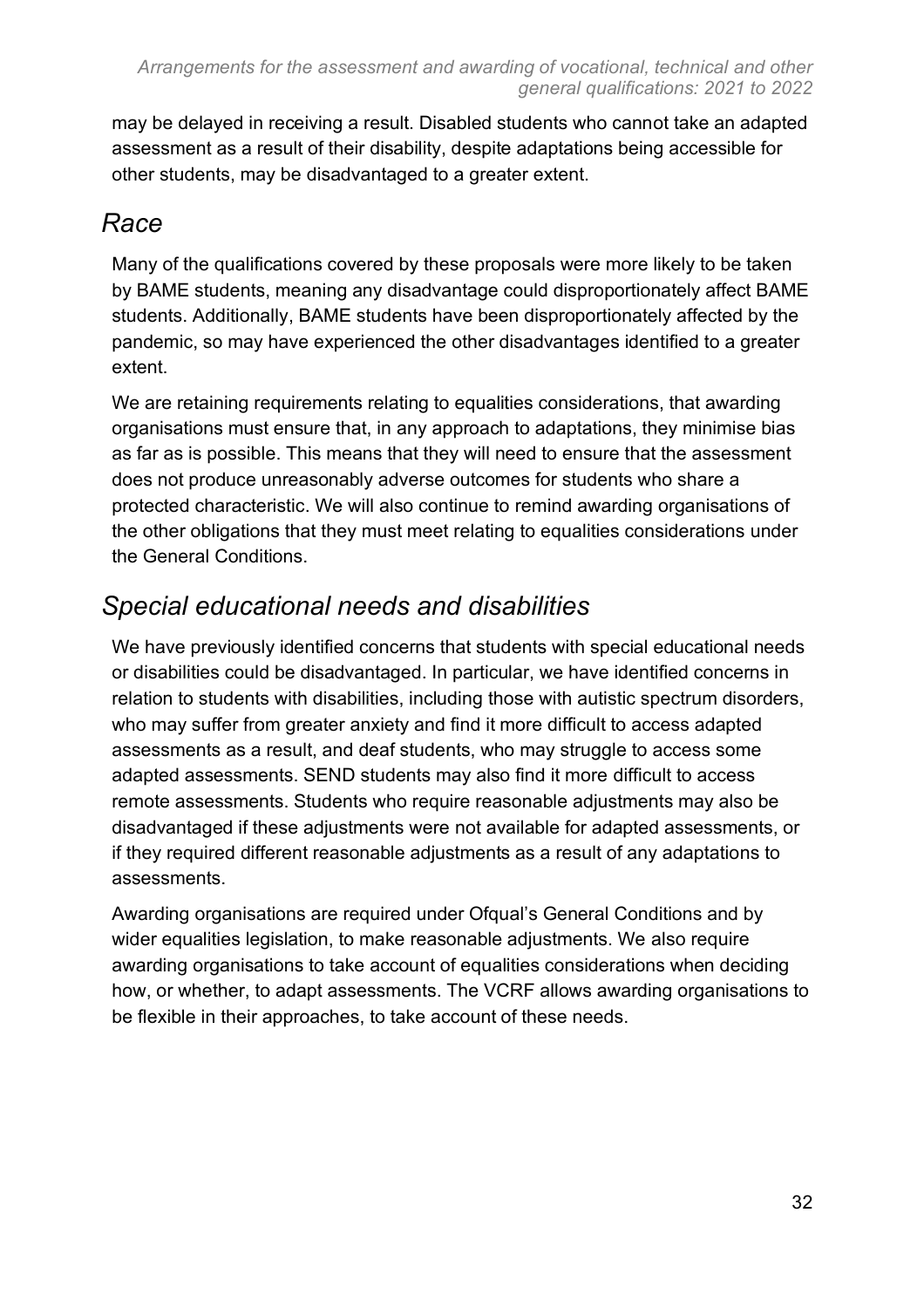### **Question 8**

Are there any potential positive or negative equality impacts arising from our decision to withdraw the Category B qualification classification at this time and our proposed changes to the drafting of the VCRF, apart from those we have explored? If yes, what are they and how might they be mitigated?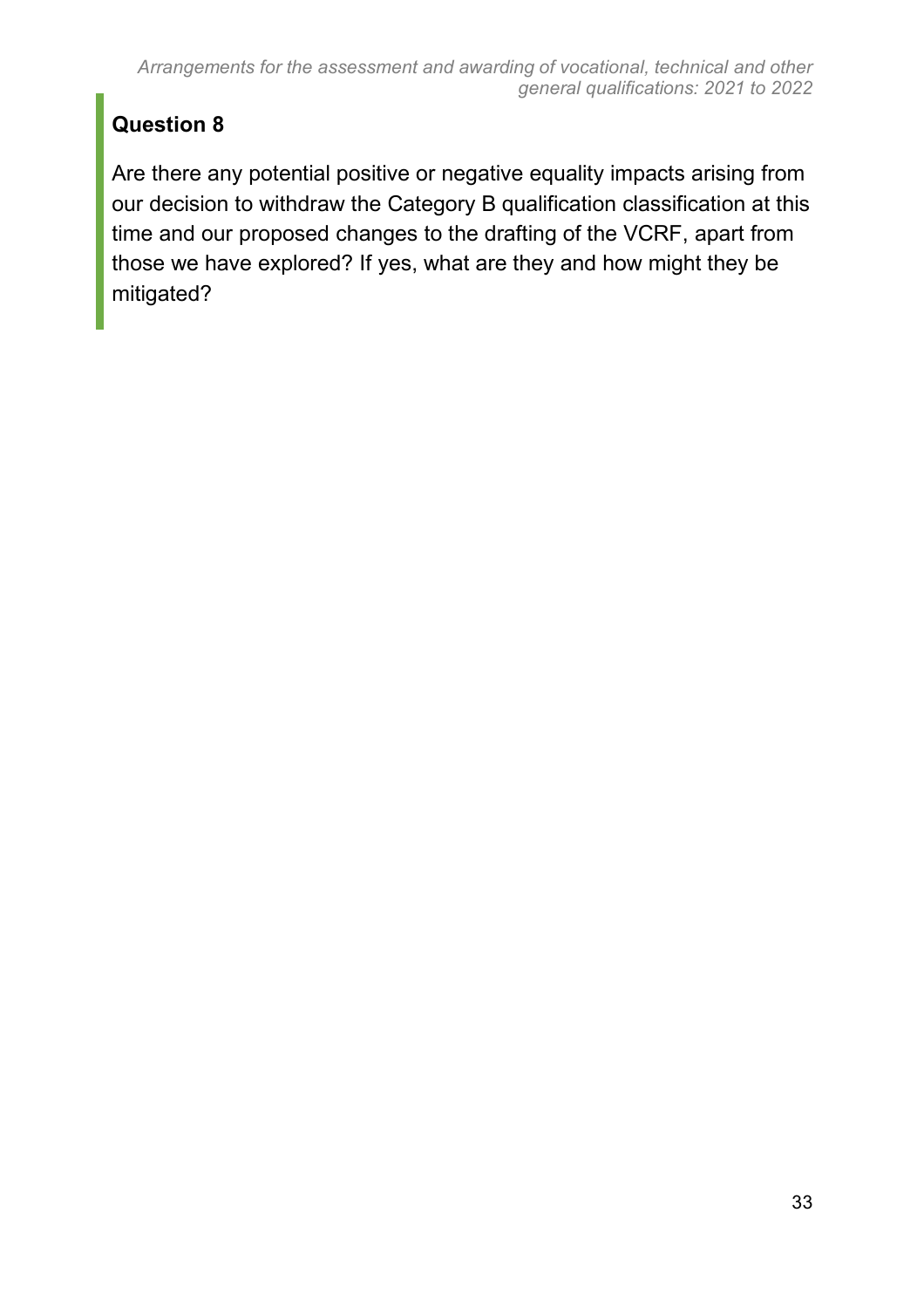# <span id="page-33-0"></span>Regulatory impact assessment

In our previous consultations on the VCRF we set out our assessment of the regulatory impact of our proposals. As already noted, although we are withdrawing the Category B qualification classification at this time and making minor amendments to the drafting, we are retaining the VCRF.

In our previous consultations on the VRCF we set out our assessment of the regulatory impacts of the framework and we consider these impacts again below. We have not identified any additional regulatory impacts arising from decision to move all Category B qualifications into Category A and the minor amendments to the conditions, requirement and statutory guidance we are proposing to put in place.

Our assessment of the impact following our previous consultations suggested that while there may be some savings, overall there is likely to be an increased burden as a result of implementing these arrangements. We would welcome views on this however, and if there are further regulatory impacts that we have not identified, how these might be mitigated.

To help assess the impact, we are also asking questions about the cost of implementing our proposals. These questions are intended to give respondents the opportunity to submit further detail about the regulatory impact of the proposal and are based more around specific cost categories, and any wider impact from our proposal including an impact on fees. We would encourage you to respond to these questions if possible, to help provide a clear picture of the potential impacts.

### *Direct delivery costs*

The VCRF builds on the arrangements previously in place. Awarding organisations will however need to consider whether to put in place adaptations to reflect the context of academic year 2021 to 2022. There will therefore be an additional burden on these organisations of meeting these requirements. In addition, if, as a result of meeting the requirements of the VCRF, awarding organisations decide to put in place adaptations to their qualifications, there is likely also to be a cost to centres of familiarising themselves with, and implementing, any new awarding organisation requirements.

There will be costs involved in delivering results under these arrangements, and of communicating requirements to centres, supporting centre activities and managing continued increased volumes of enquiries from centres and students.

There may also be costs associated with investment in IT and systems technology needed to deliver adapted assessments including specialist hardware or software and training in how to use these.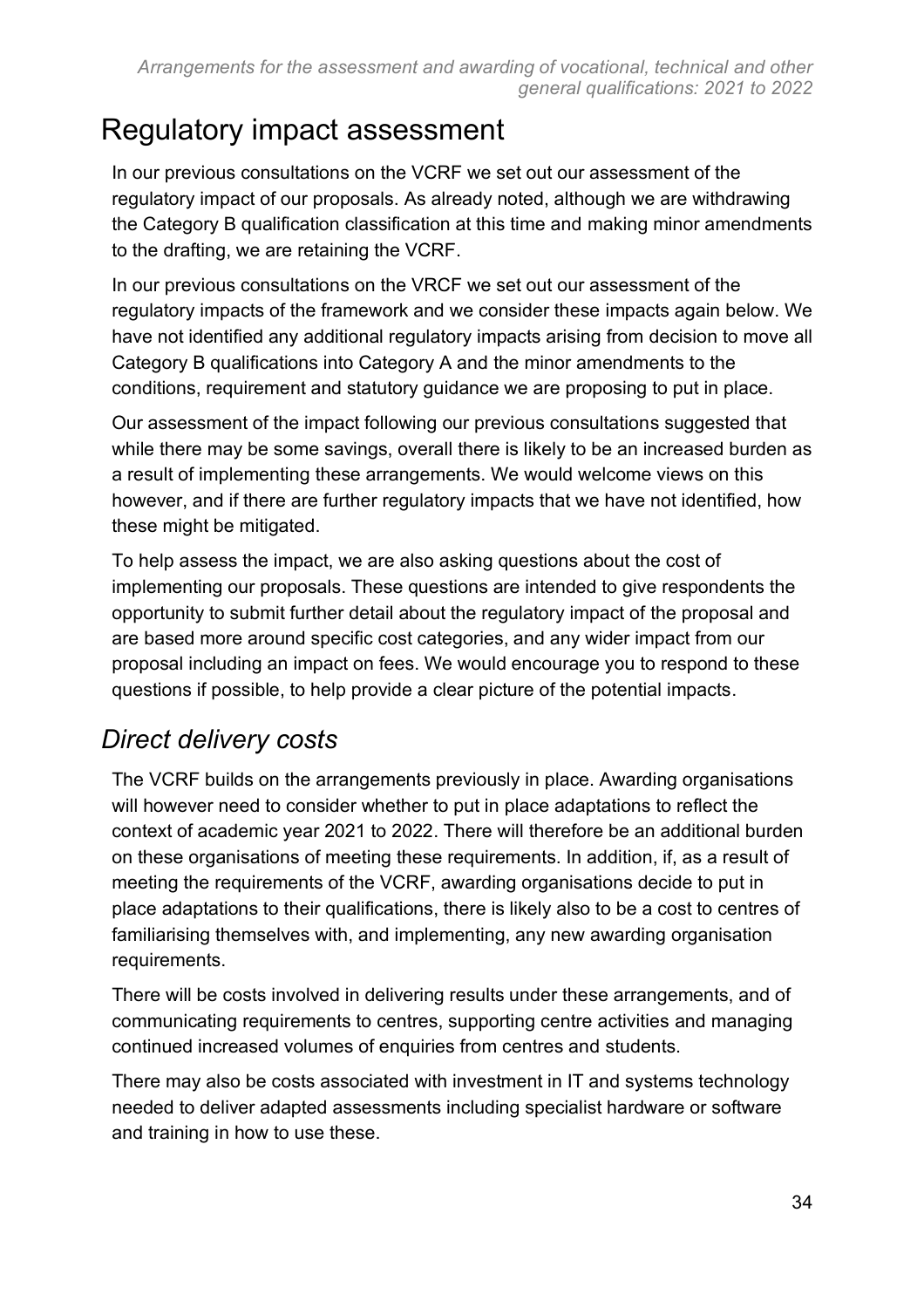There are likely to be direct costs to centres of delivering adapted assessments, including administrative burdens of familiarisation, delivery and supporting students.

## *Provision of equipment and administration costs*

There is likely to be a cost relating to the provision of equipment and resources required for the delivery of adapted or remote assessments. These included costs for awarding organisations of developing and delivering adapted assessments, including developing new approaches, implementing new invigilation approaches, communicating changes with centres, and monitoring and quality assuring the delivery of remote or adapted assessments. Centres, teachers and students are likely also to experience similar costs as part of teaching and learning, to ensure students are sufficiently prepared to take assessments. There are also likely to be administrative costs associated with the proposed approach, such as photocopying and printing of any additional assessment materials.

We expect awarding organisations to ensure that their approaches are manageable to deliver. The burden imposed by any particular adaptation on an awarding organisation, its centres and students will be something which the awarding organisation considers as part of deciding whether that adaptation is appropriate to implement.

### *Consistency of approach for qualification delivery*

Teachers and centres may experience additional costs and burden if they are required to follow different arrangements from different awarding organisations. Many centres deliver qualifications from multiple awarding organisations, therefore the greater the consistency between the arrangements, the lower the potential burden on centres.

The VCRF aims to balance the need for flexibility to recognise the wide range of VTQs and the settings in which they are taken, with the need, as far as possible, to minimise the burden on centres, and ensure consistent and fair approaches. We provide statutory guidance on factors to be considered by awarding organisations when determining their approach.

## *Cost savings*

It is possible that there will be some continued savings as a result of adaptations. Some of the activities carried out under the VCRF will be in place of activities that are no longer happening, and the alternative approach may be cheaper to implement (for example, remote assessments replace paper-based exams).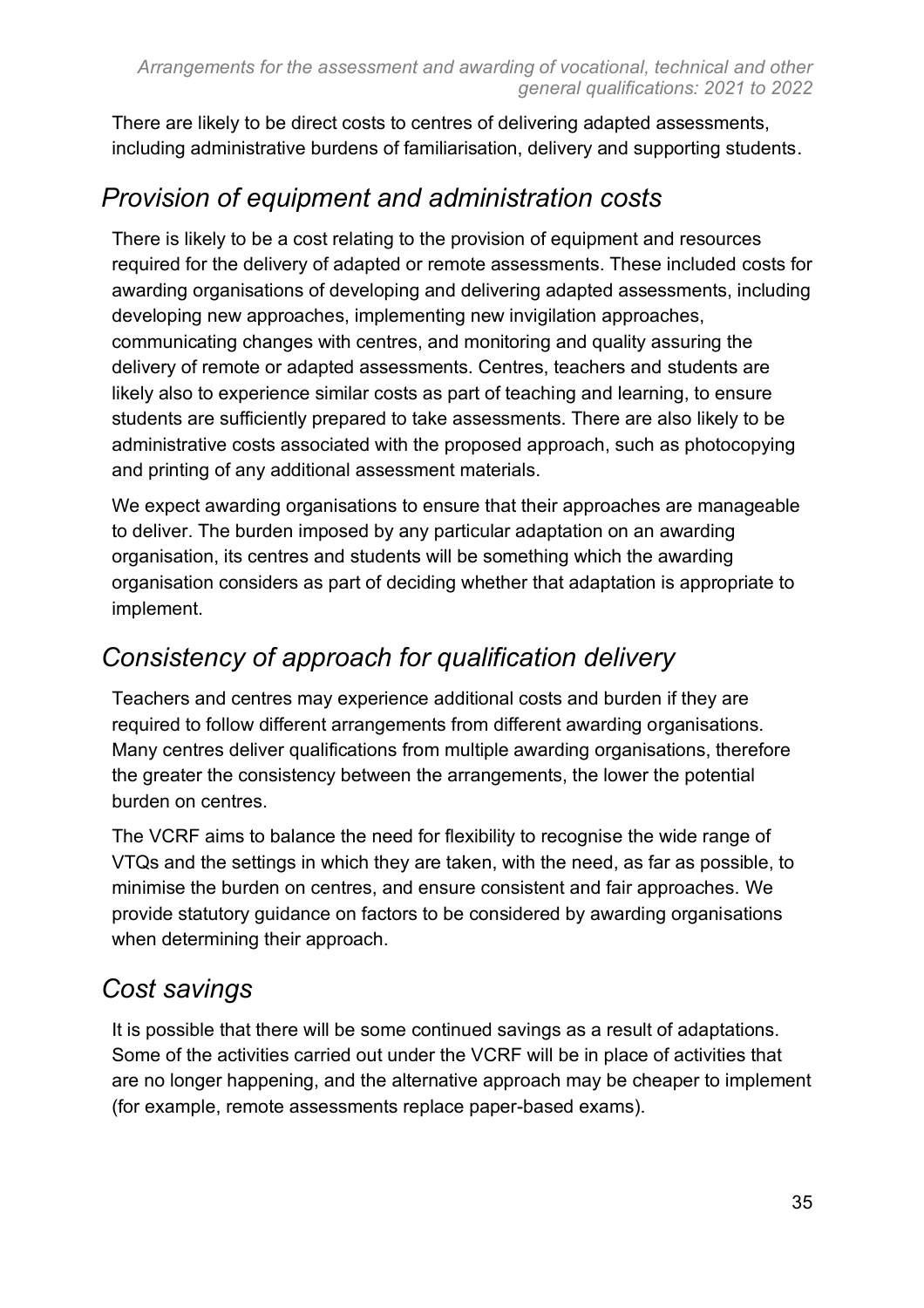## *Potential impact on qualification fees*

It is possible that alternative approaches may impact on the fees paid by centres to awarding organisations, if for example any savings in delivering assessments in alternative ways were passed on to centres. At this stage, we do not know whether this will be the case. Awarding organisations are required to publish information about their fees for purchasers or potential purchasers. It is possible that the changes required by this consultation may impact on fees that have already been paid, or may be paid in the future, for example passing on any savings in delivering assessments. While such changes may not be clear at this stage, we are seeking further information about the potential impact on fees in this impact assessment.

### *Innovation and growth*

The Deregulation Act 2015 imposes a duty on any person exercising a regulatory function to have regard for the desirability of promoting economic growth (the Growth Duty). We must exercise our regulatory activity in a way that ensures that any action taken is proportionate and only taken when needed. Growth Duty sits alongside our duty to avoid imposing unnecessary burden, as required under the ASCL Act 2009, as well as our statutory duties relating to equalities and the Business Impact Target.

We consider our proposals for adaptation are proportionate and necessary to manage the longer-term impacts of the pandemic. However, it may also be that adaptations to assessments encourage innovation and investments which yield for awarding organisations in the longer term.

# *Estimated costs and savings*

We encourage respondents to share with us as much information as possible about the likely costs and administrative burdens, as well as any savings or benefits, of the proposals set out in this consultation, so that we may consider this information when reaching our decisions. We encourage anyone who responds to this consultation to tell us if they think there is something we could do differently that would still achieve the same aim but would reduce costs and administrative burden.

### **Question 9**

Are there any regulatory impacts arising from our decision to withdraw the Category B qualification classification at this time and move all qualifications into Category A, apart from those we have explored? If yes, what are they and how might they be mitigated?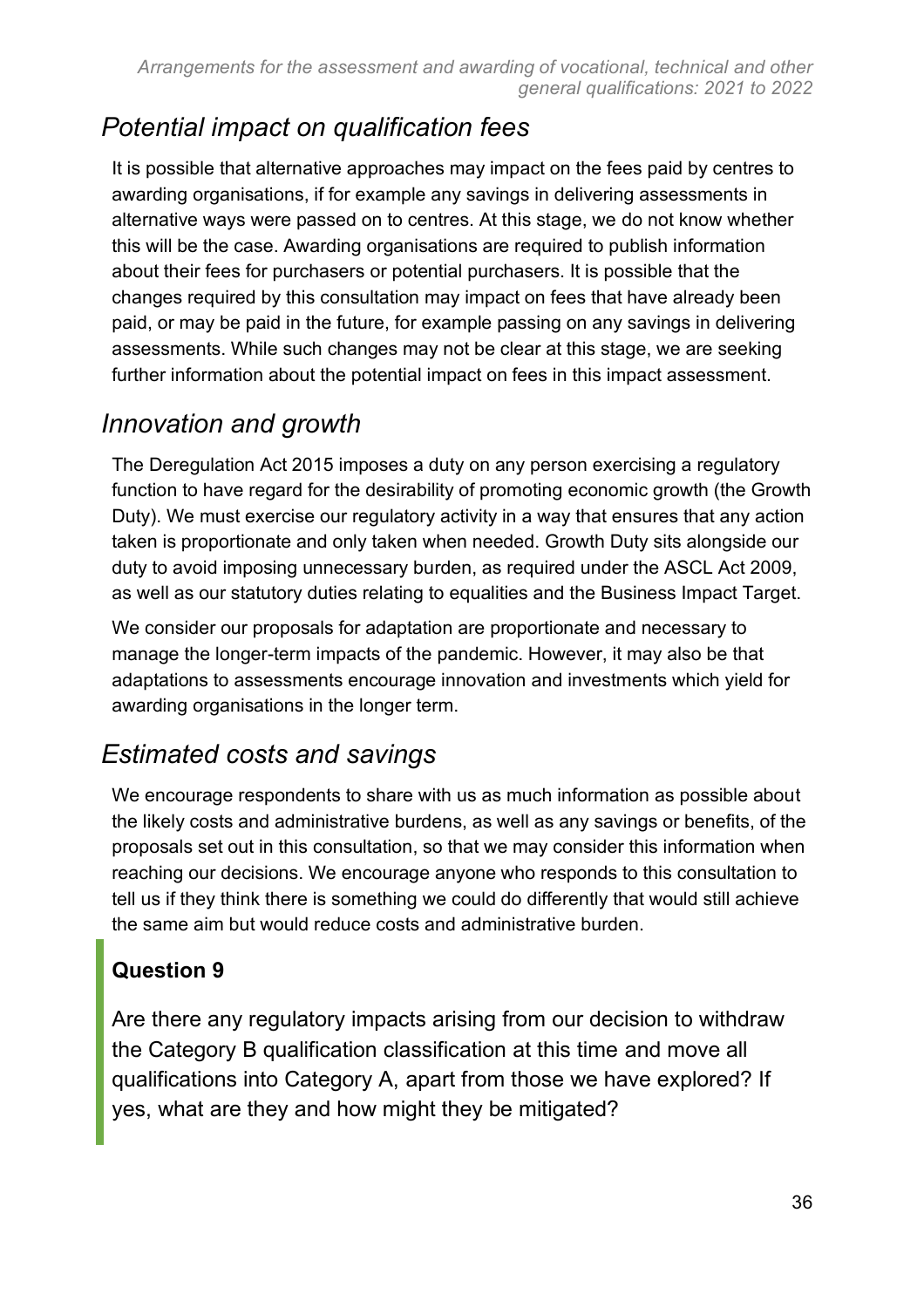## **Question 10**

What new activities do you expect to carry out as a result of your proposed approach to adaptations and what additional costs will you incur across the range of qualifications you offer? Please give monetised values for these additional costs where possible, covering, for example, direct delivery; people and staff; equipment and administration.

#### **Question 11**

What savings do you expect to make as a result of your proposed approach to adaptations? Please give monetised values where possible for any savings you may realise, compared with a normal qualification year and also compared with qualification delivery in academic year 2020 to 2021.

#### **Question 12**

Are there any other regulatory impacts, costs or benefits associated with the implementation of your proposed approach to adaptations? If yes, what are they?

#### **Question 13**

Do you anticipate any overall impact on qualification fees as a result of your proposed approach to adaptation? If so, what do you expect these might be?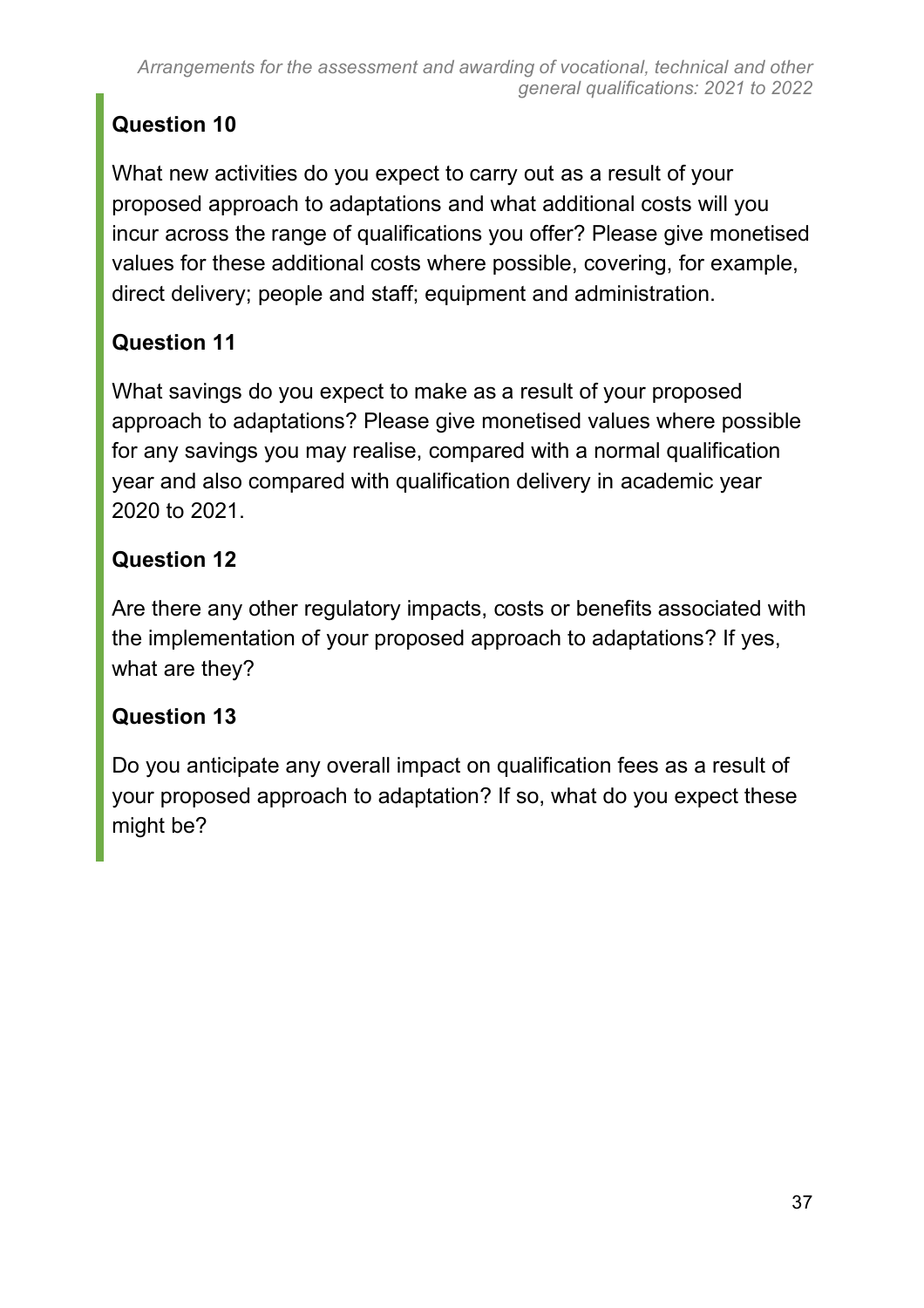# <span id="page-37-0"></span>Annex A: Your data

# The identity of the data controller and contact details of our Data Protection Officer

This Privacy Notice is provided by The Office of Qualifications and Examinations Regulation (Ofqual) and Department for Education (DfE). The relevant data protection regime that applies to our processing is the UK GDPR<sup>6</sup> and Data Protection Act 2018 ('Data Protection Laws'). We ask that you read this Privacy Notice carefully as it contains important information about our processing of consultation responses and your rights.

# How to contact us

If you have any questions about this Privacy Notice, how we handle your personal data, or want to exercise any of your rights, please contact: Data Protection Officer at [dp.requests@ofqual.gov.uk](mailto:dprequests@ofqual.gov.uk)

# Our legal basis for processing your personal data

Where you provide personal data for this consultation, we are relying upon the public task basis as set out in Article 6 (1) (e) of UK GDPR to process personal data which allows processing of personal data when this is necessary for the performance of our public tasks. We will consult where there is a statutory duty to consult or where there is a legitimate expectation that a process of consultation will take place. Where you provide special category data, we process sensitive personal data such as ethnicity and disability, we rely on Article 9(2) (g) of UK GDPR as processing is necessary for reasons of substantial public interest.

# Why we are collecting your personal data

As part of this consultation process you are not required to provide your name or any personal information that will identify you. However, we are aware that some respondents would like to provide contact information. If you or your organisation are

<sup>6</sup> Please note that as of 1st January 2021, data protection laws in the UK have changed. The General Data Protection Regulation (EU) 2016/679(GDPR) no longer applies to the UK. However, the UK has incorporated GDPR into domestic law subject to minor technical changes. The Data Protection, Privacy and Electronic Communications (Amendment etc.) EU exit Regulations (DPPEC) came into force in the UK on 1st January 2021. This consolidates and amends the GDPR and UK Data Protection Act 2018 to create the new UK GDPR.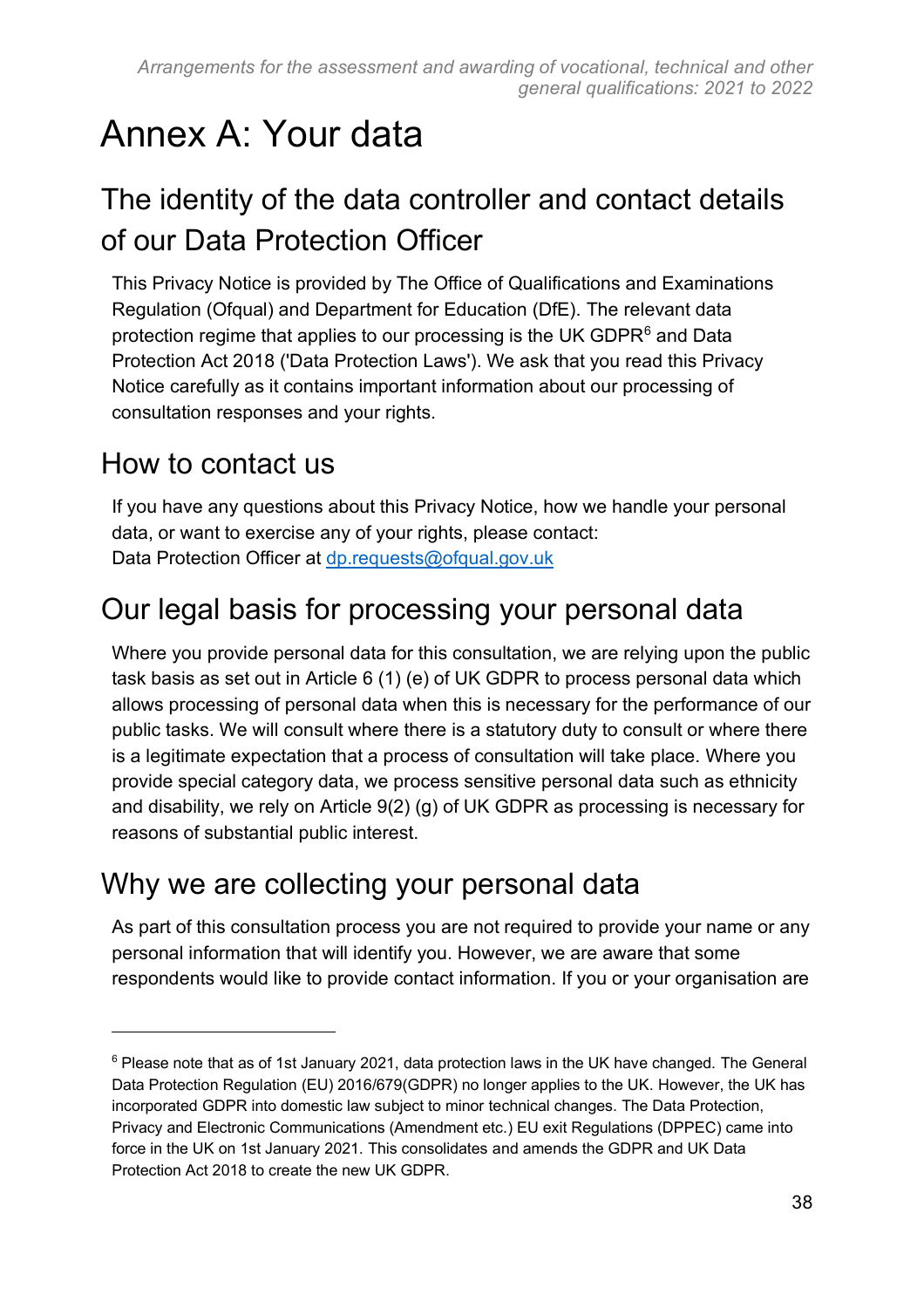happy to provide personal data, with regard to this consultation, please complete the details below. We would like to hear as many views as possible and ensure that we are reaching as many people as possible. In order for us to monitor this, understand views of different groups and take steps to reach specific groups, we are asking for sensitive data such as ethnicity and disability to understand the reach of this consultation and views of specific groups. You do not have to provide this information and it is entirely optional.

**If there is any part of your response that you wish to remain confidential, please indicate in your response.** Where you have requested that your response or any part remains confidential, we will not include your details in any published list of respondents, however, we may quote from the response anonymously in order to illustrate the kind of feedback we have received.

Please note that information in response to this consultation may be subject to release to the public or other parties in accordance with access to information law, primarily the Freedom of Information Act 2000 (FOIA). We have obligations to disclose information to particular recipients including members of the public in certain circumstances. Your explanation of your reasons for requesting confidentiality for all or part of your response would help us balance requests for disclosure against any obligation of confidentiality. If we receive a request for the information that you have provided in your response to this consultation, we will take full account of your reasons for requesting confidentiality of your response and assess this in accordance with applicable data protection rules.

Members of the public are entitled to ask for information we hold under the Freedom of Information Act 2000. On such occasions, we will usually anonymise responses, or ask for consent from those who have responded, but please be aware that we cannot guarantee confidentiality.

If you choose 'No' in response to the question asking if you would like anything in your response to be kept confidential, we will be able to release the content of your response to the public, but we won't make your personal name and private contact details publicly available.

# How we will use your response

We will use your response to help us shape our policies and regulatory activity. If you provide your personal details we may contact you in relation to your response. We will analyse all responses and produce reports of consultation responses. In the course of analysis, we will where possible avoid using your name and contact details. We will only process the body of your response but we are aware that in some cases, this may contain information that could identify you.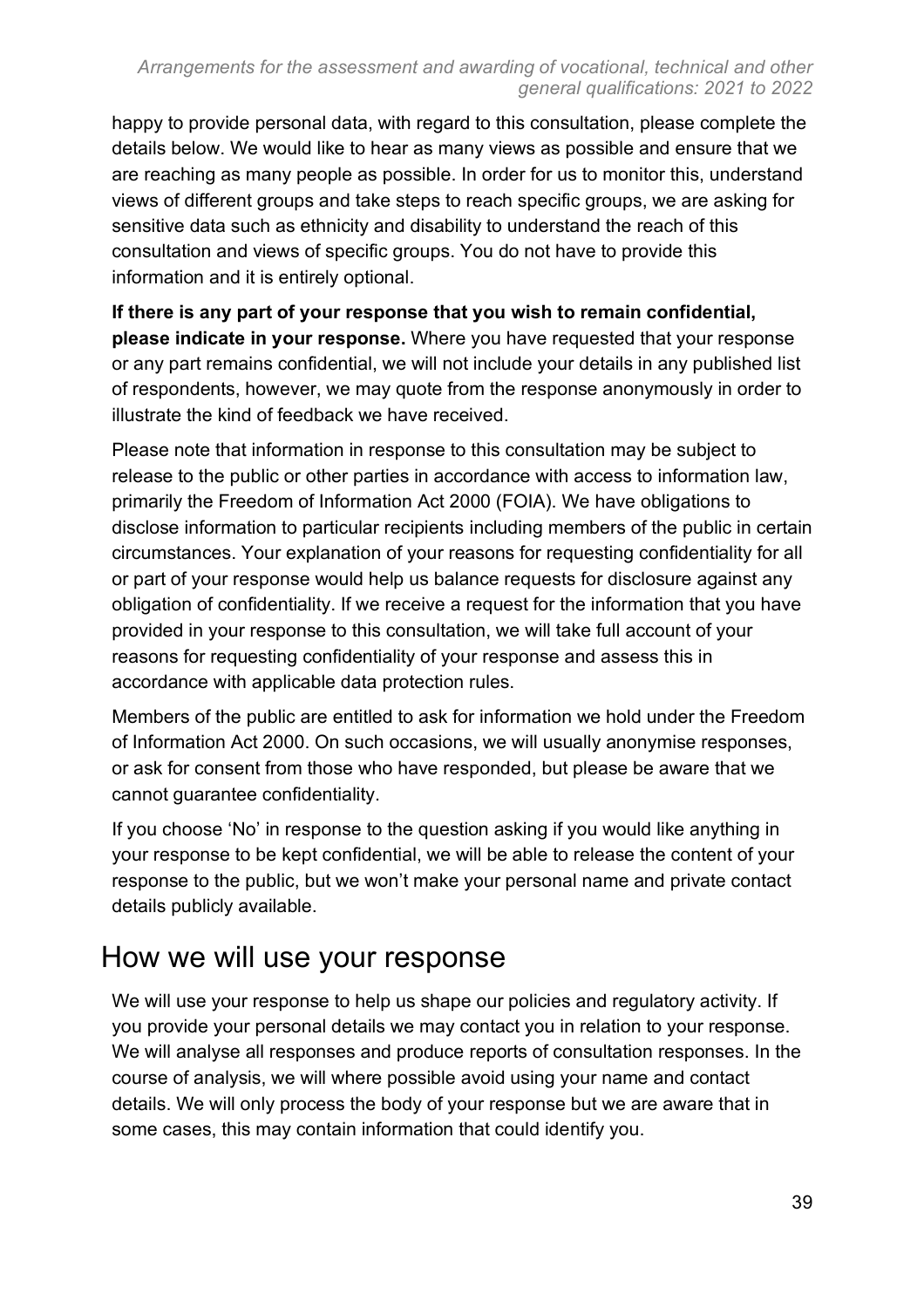# Sharing your response

This is a joint consultation undertaken by Ofqual and the Department for Education (DfE). Ofqual will lead the consultation and collect the responses. Therefore, your consultation response will be shared with DfE as this forms part of work involving both organisations. We need to share responses with them to ensure that our approach aligns with the wider process. Where we share data, we ensure that adequate safeguards are in place to ensure that your rights and freedoms are not affected. You can [read details of how DfE processes personal data.](https://www.gov.uk/government/organisations/department-for-education/about/personal-information-charter)

We use Citizen Space which is part of Delib Limited to collect consultation responses and they act as our data processor. You can [view Citizen Space's privacy notice.](https://app.citizenspace.com/privacy_policy/)

Your response will also be shared internally within Ofqual in order to analyse the responses. We use third party software to produce analysis reports, which may require hosting of data outside the UK, specifically the US. Please note that limited personal information is shared. All personal contact information is removed during this process. Where we transfer any personal data outside the UK, we make sure that appropriate safeguards are in place to ensure that the personal data is protected and kept secure.

Following the end of the consultation, we will publish an analysis of responses on our [website.](https://www.gov.uk/ofqual) We will not include personal details in the responses that we publish.

We may also publish an annex to the analysis listing all organisations that responded but will not include personal names or other contact details.

# How long we will keep your personal data

For this consultation, Ofqual will keep your personal data (if provided) for a period of 2 years after the close of the consultation.

## *Your data*

Your personal data:

- will not be sent outside of the UK unless there are appropriate safeguards in place to protect your personal data
- will not be used for any automated decision making
- will be kept secure

We implement appropriate technical and organisational measures in order to protect your personal data against accidental or unlawful destruction, accidental loss or alteration, unauthorised disclosure or access and any other unlawful forms of processing.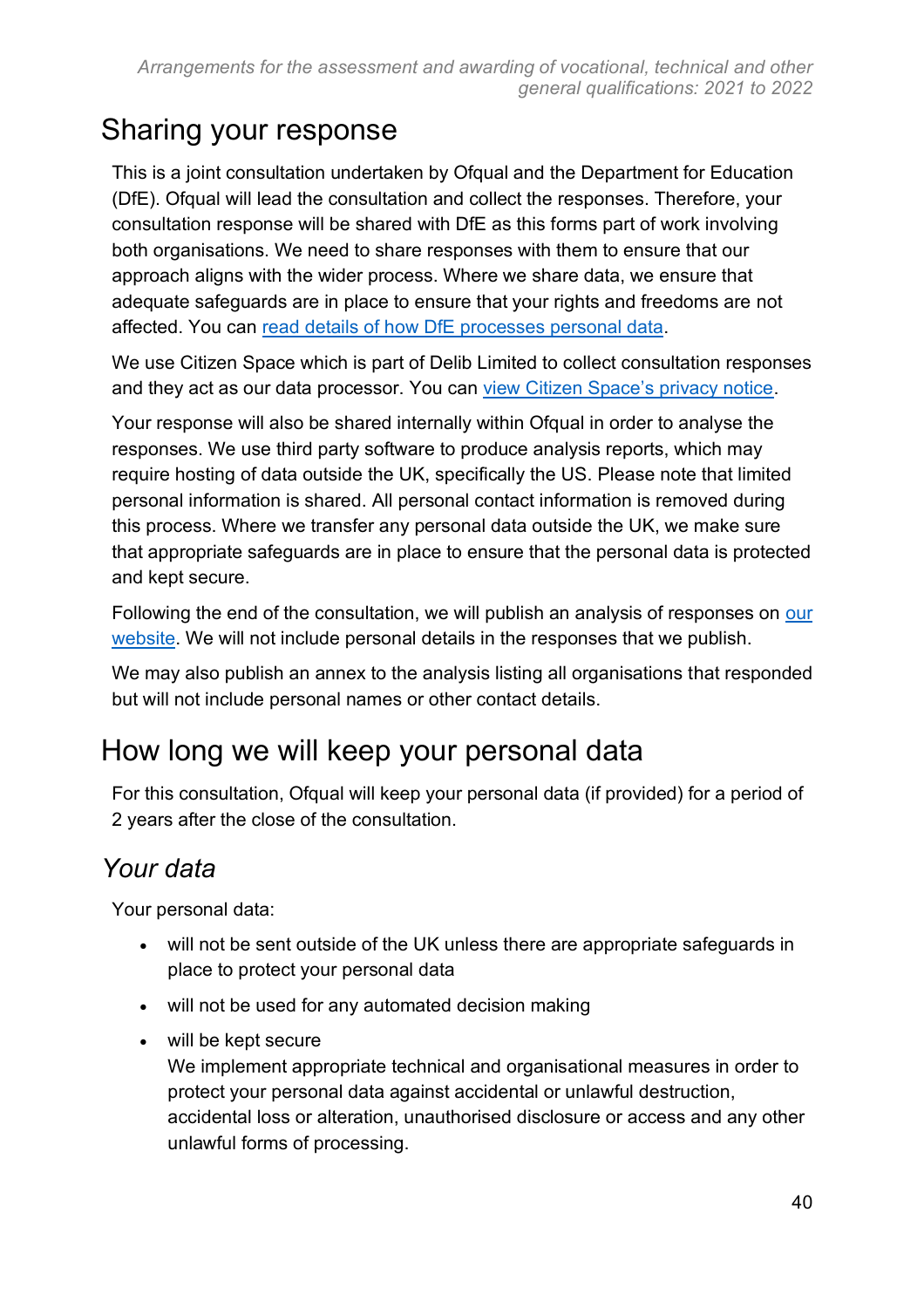#### *Your rights: access, rectification and erasure*

As a data subject, you have the legal right to:

- access personal data relating to you
- object to the processing of your personal data
- have all or some of your data deleted or corrected
- prevent your personal data being processed in some circumstances
- ask us to stop using your data, but keep it on record

If you would like to exercise your rights, please contact us using the details set out above. You can also find further details in [Ofqual's privacy information.](https://www.gov.uk/government/organisations/ofqual/about/personal-information-charter)

We will respond to any rights that you exercise within a month of receiving your request, unless the request is particularly complex, in which case we will respond within 3 months.

Please note that exceptions apply to some of these rights which we will apply in accordance with the law.

You also have the right to lodge a complaint with the Information Commissioner (ICO) if you think we are not handling your data fairly or in accordance with the law. You can contact the ICO at [ico.org.uk,](https://ico.org.uk/) or telephone 0303 123 1113. ICO, Wycliffe House, Water Lane, Wilmslow, Cheshire SK9 5AF.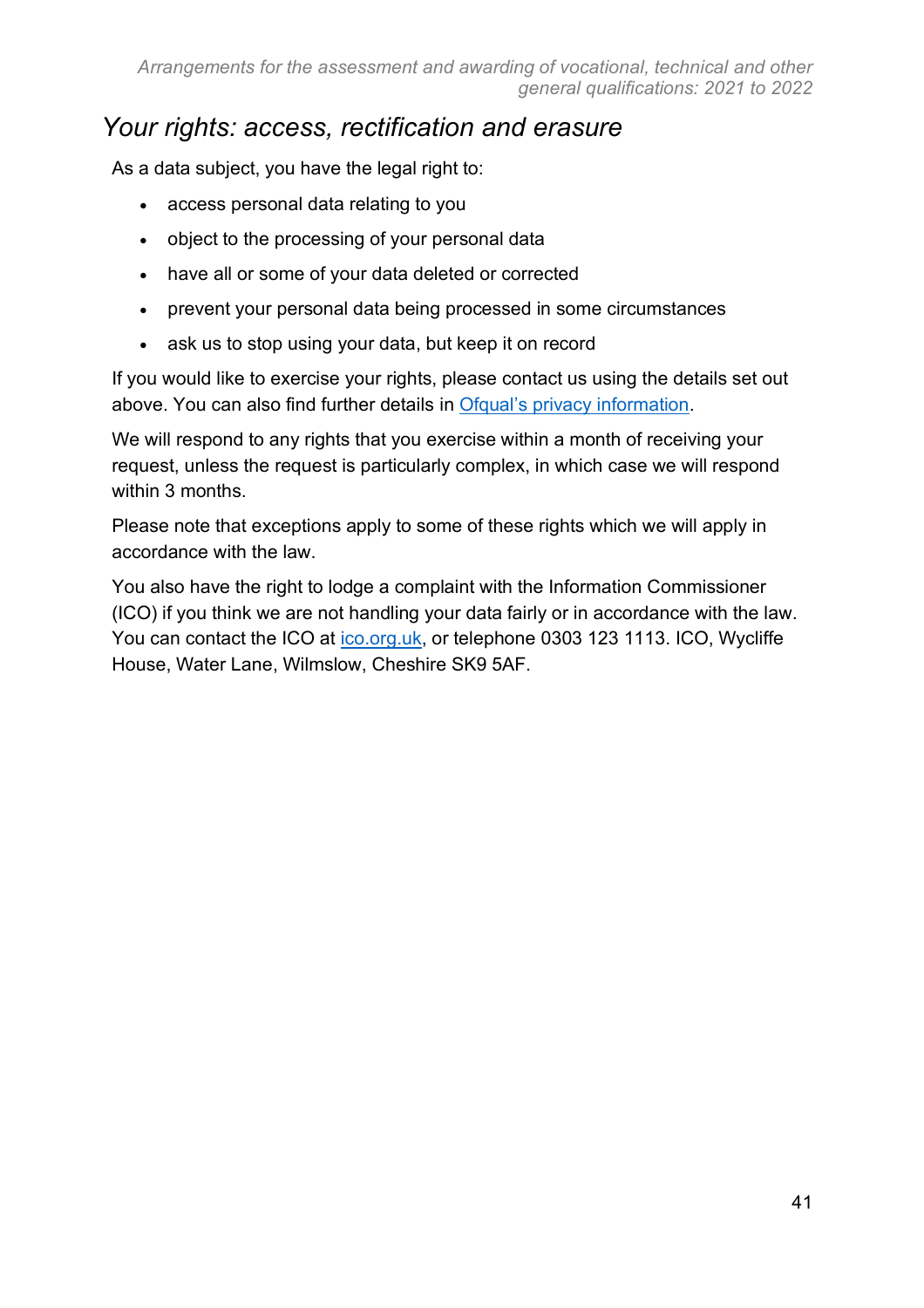# <span id="page-41-0"></span>Annex B – Ofqual's objectives and duties

# <span id="page-41-1"></span>The Apprenticeship, Skills, Children and Learning Act 2009

We have five statutory objectives, which are set out in the Apprenticeship, Skills, Children and Learning Act 2009.

- 1. **The qualification standards objective**, which is to secure that the qualifications we regulate:
- a. give a reliable indication of knowledge, skills and understanding; and
- b. indicate:
- c. a consistent level of attainment (including over time) between comparable regulated qualifications; and
- d. a consistent level of attainment (but not over time) between qualifications we regulate and comparable qualifications (including those awarded outside of the UK) that we do not regulate.
- 2. **The assessment standards objective**, which is to promote the development and implementation of regulated assessment arrangements which
- a. give a reliable indication of achievement, and
- b. indicate a consistent level of attainment (including over time) between comparable assessments.
- 3. **The public confidence objective**, which is to promote public confidence in regulated qualifications and regulated assessment arrangements.
- 4. **The awareness objective**, which is to promote awareness and understanding of
- a. the range of regulated qualifications available,
- b. the benefits of regulated qualifications to learners, employers and institutions within the higher education sector, and
- c. the benefits of recognition to bodies awarding or authenticating qualifications.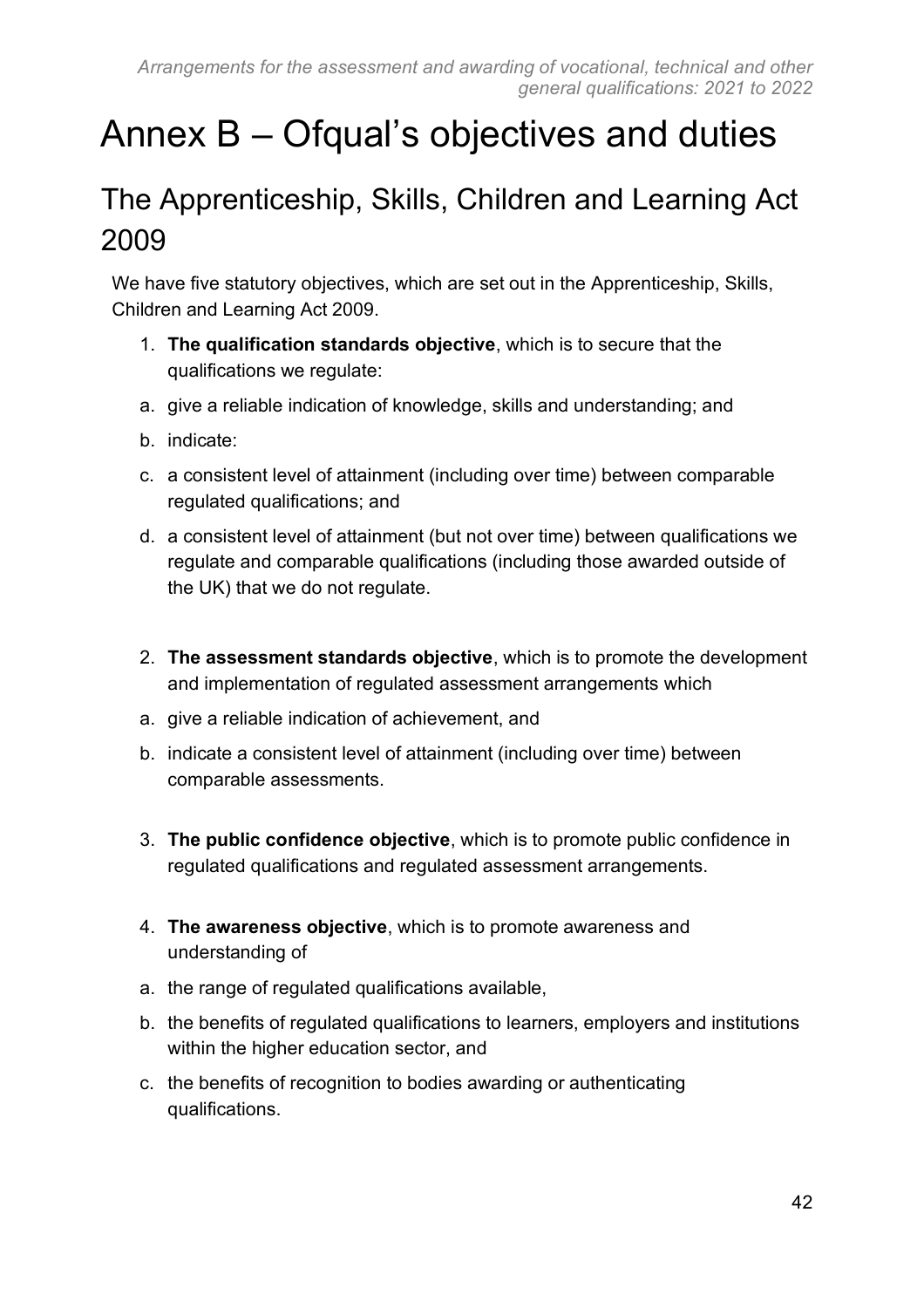5. **The efficiency objective**, which is to secure that regulated qualifications are provided efficiently, and that any relevant sums payable to a body awarding or authenticating a qualification represent value for money.

We must therefore regulate so that qualifications properly differentiate between learners who have demonstrated that they have the knowledge, skills and understanding required to attain the qualification and those who have not.

We also have a duty under the Apprenticeship, Skills, Children and Learning Act 2009 to have regard to the reasonable requirements of relevant learners, including those with special educational needs and disabilities, of employers and of the higher education sector, and to aspects of government policy when so directed by the Secretary of State.

# <span id="page-42-0"></span>The Equality Act 2010

As a public body, we are subject to the public sector equality duty. This duty requires us to have due regard to the need to:

- a. eliminate discrimination, harassment, victimisation and any other conduct that is prohibited under the Equality Act 2010;
- b. advance equality of opportunity between persons who share a relevant protected characteristic and persons who do not share it;
- c. foster good relations between persons who share a relevant protected characteristic and persons who do not share it.

The awarding organisations that design, deliver and award performance table qualifications are required by the Equality Act, among other things, to make reasonable adjustments for disabled people taking their qualifications.

We are subject to a number of duties and we must aim to achieve a number of objectives.

These different duties and objectives can, sometimes conflict with each other. For example, if we regulate to secure that a qualification gives a reliable indication of a learner's knowledge, skills and understanding, a learner who has not been able to demonstrate the required knowledge, skills and/or understanding will not be awarded the qualification.

A person may find it more difficult, or impossible, to demonstrate the required knowledge, skills and/or understanding because they have a protected characteristic. This could put them at a disadvantage relative to others who have been awarded the qualification.

It is not always possible for us to regulate so that qualifications give a reliable indication of knowledge, skills and understanding and advance equality between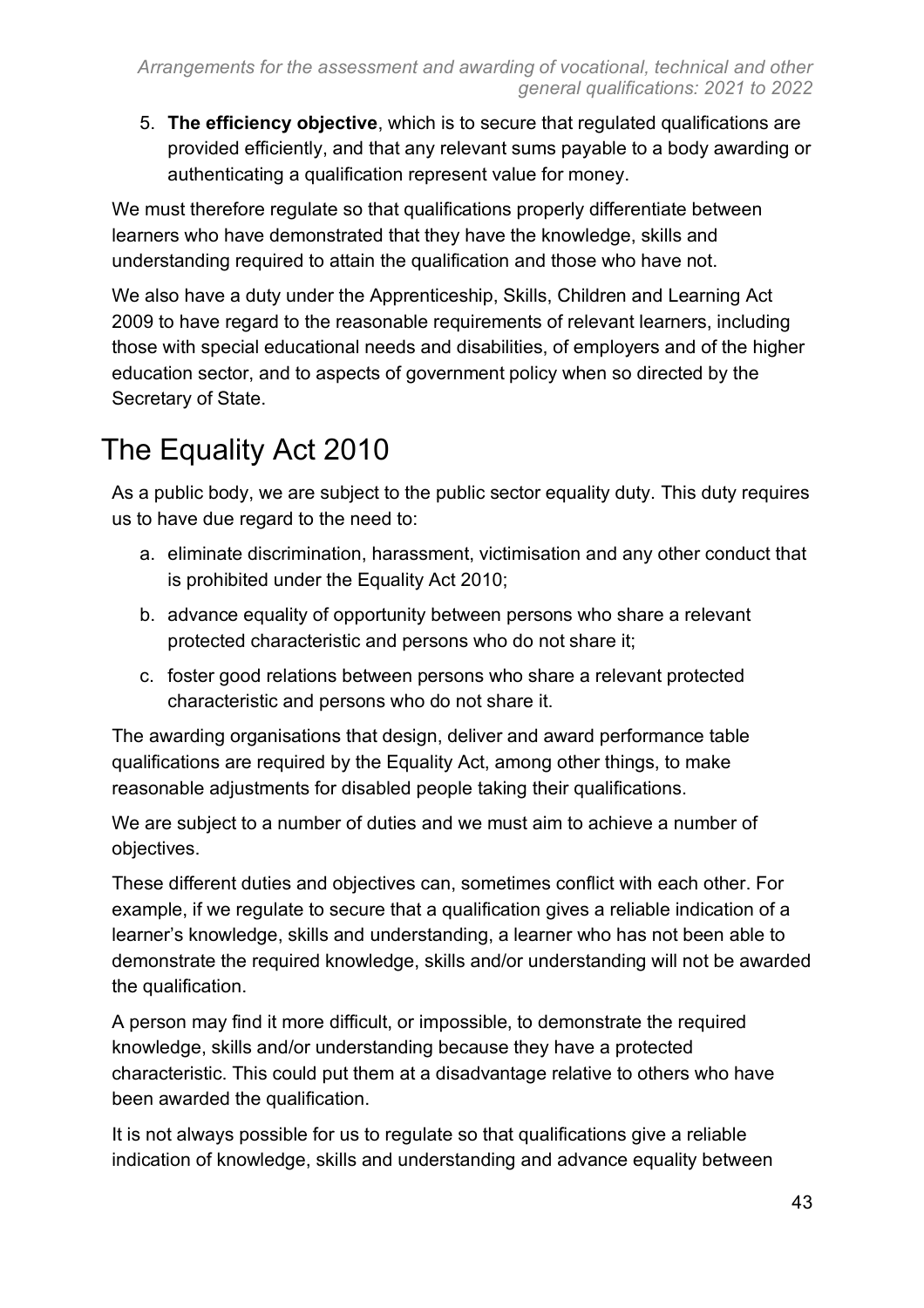people who share a protected characteristic and those who do not. We must review all the available evidence and actively consider all the available options before coming to a final, justifiable decision.  

Qualifications cannot mitigate inequalities or unfairness in the education system or in society more widely that might affect, for example, learners' preparedness to take the qualification and the assessments within it. While a wide range of factors can have an impact on a learner's ability to achieve a particular assessment, our influence is limited to the qualification design and assessment.

We require awarding bodies to design qualifications that give a reliable indication of the knowledge, skills and understanding of the learners that take them. We also require awarding organisations to avoid, where possible, features of a qualification that could, without justification, make a qualification more difficult for a learner to achieve because they have a particular protected characteristic. We require awarding organisations to monitor whether any features of their qualifications have this effect.

In setting the overall framework within which awarding organisations will design, assess and award performance table qualifications, we want to understand the possible impacts of the proposals on learners who share a protected characteristic.

The protected characteristics under the Equality Act 2010 are:

- age
- disability
- gender reassignment
- marriage and civil partnerships
- pregnancy and maternity
- race
- religion or belief
- sex
- sexual orientation

With respect to the public sector equality duty under section 149 of the Equality Act, we are not required to have due regard to impacts on those who are married or in a civil partnership.